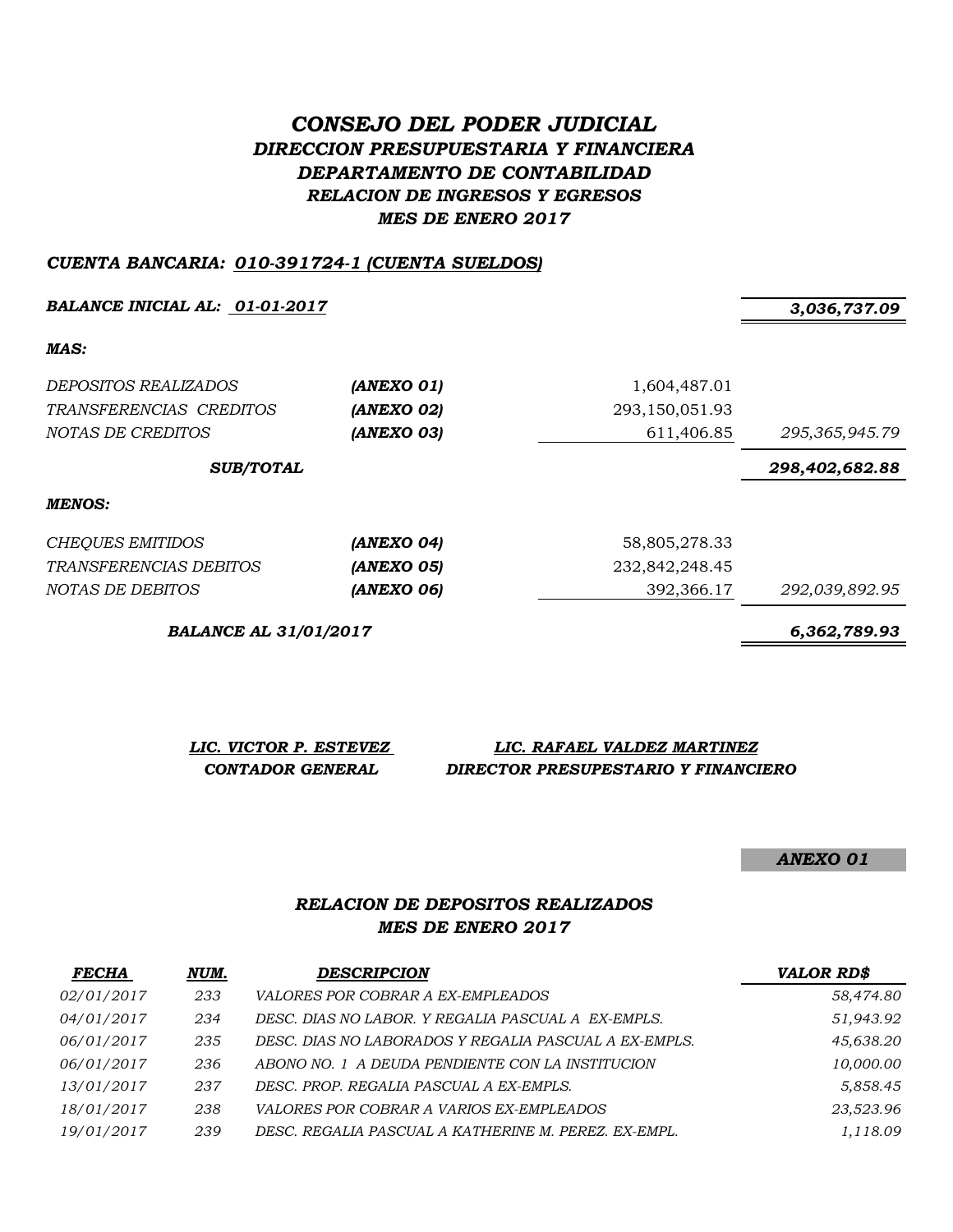|            |     | TOTAL RD\$                                             | 1,604,487.01 |
|------------|-----|--------------------------------------------------------|--------------|
| 31/01/2017 | 243 | DESCUENTOS A EMPLEADOS                                 | 36,468.31    |
| 27/01/2017 | 242 | DESC. VARIOS A EMPLEADOS                               | 1,367,225.45 |
| 26/01/2017 | 241 | DESC. BONO VACACIONAL EMPL. SALIENTE                   | 3,181.39     |
| 24/01/2017 | 240 | DESC. REAJUS SALARIAL AÑOS ANT. NOM MILITARES ENE/2017 | 1,054.44     |

### *ANEXO 02*

## *RELACION DE TRANSFERENCIAS CREDITOS MES DE ENERO 2017*

| <i>FECHA</i>      | NUM. | <b>DESCRIPCION</b>                                  | VALOR RD\$     |
|-------------------|------|-----------------------------------------------------|----------------|
| 10/01/2017        | 91   | TRANSF. DE FONDO DESDE LA CTA. OPERACIONES          | 459,040.52     |
| <i>23/01/2017</i> | 92   | TRANSF. DE FONDO PARA CUBRIR COMPROMISOS ENERO 2017 | 282,133,311.41 |
| 31/01/2017        | 93   | TRANSF. DE FONDO PARA COMPLETIVO BONO VACACIONAL    | 10,557,700.00  |
|                   |      | TOTAL RD\$                                          | 293,150,051.93 |

### *ANEXO 03*

## *RELACION NOTAS DE CREDITOS MES DE ENERO 2017*

| <b>FECHA</b> | NUM. | <b>DESCRIPCION</b>                              | <b>VALOR RD\$</b> |
|--------------|------|-------------------------------------------------|-------------------|
| 10/01/2017   | 753  | REINTEGRO CHQ105588                             | 6,730.17          |
| 10/01/2017   | 754  | REINTEGREO CHO105494                            | 76,275.29         |
| 13/01/2017   | 755  | REINTEGRO CHO104295                             | 5,143.18          |
| 16/01/2017   | 756  | REINTEGRO CHO101037                             | 4,000.00          |
| 20/01/2017   | 757  | REINTEGRO CHO105523                             | 4,486.78          |
| 31/01/2017   | 758  | REINTEGRO CHO105529                             | 55,242.00         |
| 31/01/2017   | 759  | REINTEGRO CHO96151                              | 6,445.64          |
| 31/01/2017   | 752  | EMPLEADOS EXCLUIDOS NOMINA ELECTRON ENERO/2017. | 385,800.26        |
| 31/01/2017   | 760  | RETENCION DEL BONO VACACIONAL ENERO/2017.       | 12,300.00         |
| 31/01/2017   | 761  | REINTEGRO POR CADUCIDAD DE CHEQUE No. 94758.    | 6,730.17          |
| 31/01/2017   | 762  | REINTEGRO POR CADUCIDAD DE CHEOUE No. 92826.    | 4,000.00          |
| 31/01/2017   | 763  | COMPENSACION DE IMPUESTOS EN ENERO AÑO 2017.    | 44,253.36         |
|              |      | TOTAL RD\$                                      | 611,406.85        |

#### *ANEXO 04*

### *RELACION DE CHEQUES EMITIDOS MES DE ENERO 2017*

## *FECHA NUM. BENEFICIARIO VALOR RD\$*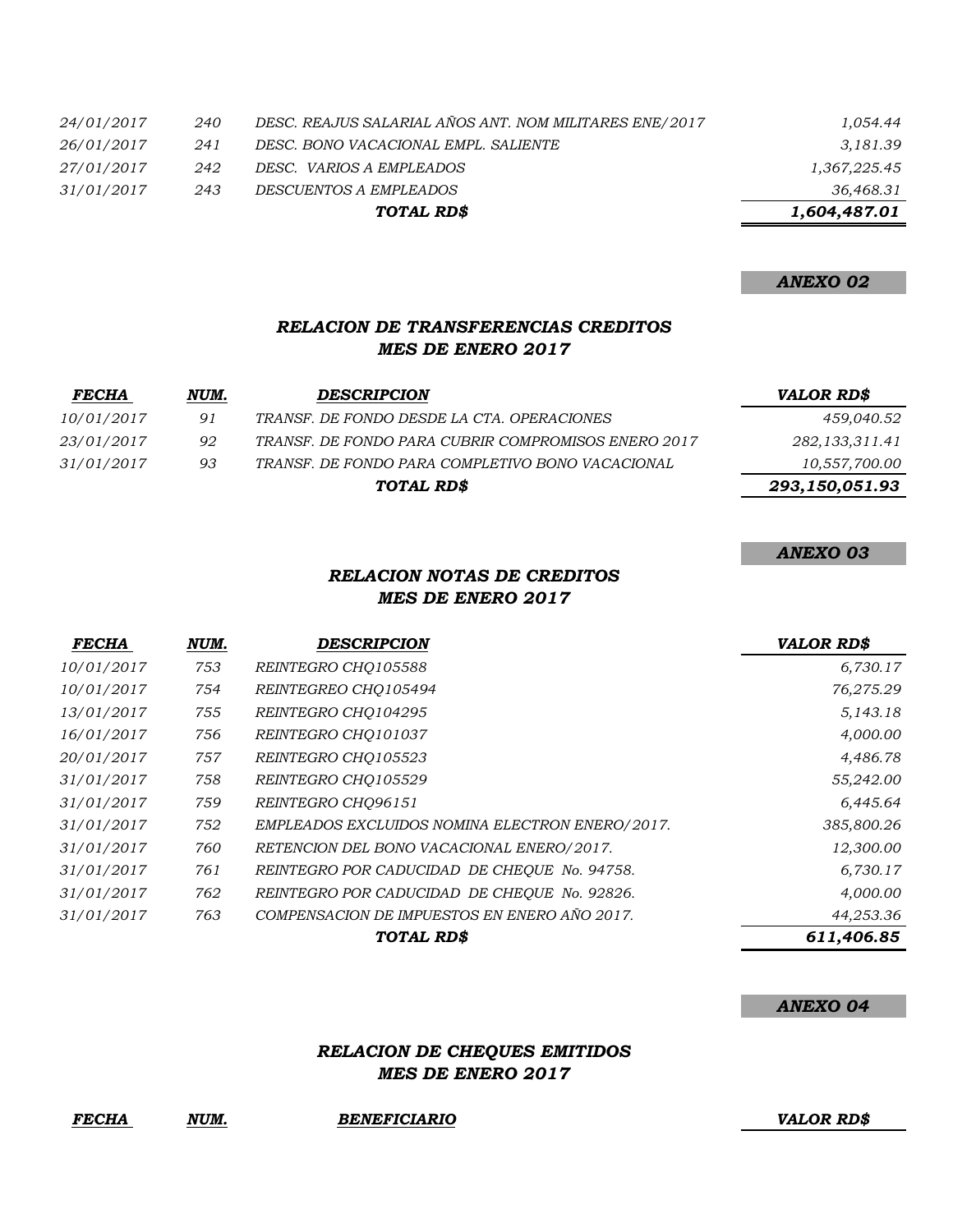| 05/01/2017        | 105671 | KATHRYN E. SUBERO ACOSTA            | 23,253.95  |
|-------------------|--------|-------------------------------------|------------|
| 05/01/2017        | 105672 | <b>IVETT DEL C. SUBERO ACOSTA</b>   | 23,253.95  |
| 05/01/2017        | 105673 | LOURDES R. SUBERO ACOSTA            | 23,253.95  |
| 05/01/2017        | 105674 | CONSEJO DEL PODER JUDICIAL          | 33,080.82  |
| 05/01/2017        | 105675 | CONSEJO DEL PODER JUDICIAL          | 4,033.32   |
| 05/01/2017        | 105676 | ELIAS ANT. SANTANA VALLEJO          | 283.33     |
| 05/01/2017        | 105677 | VIRGINIA GIL MENDEZ                 | 1,913.34   |
| 05/01/2017        | 105678 | LUIS A. SANTANA MORLA               | 62,162.62  |
| 05/01/2017        | 105679 | DELMY D. ALMONTE MARTINEZ           | 1,355.47   |
| 05/01/2017        | 105680 | CONSEJO DEL PODER JUDICIAL          | 12,557.38  |
| 05/01/2017        | 105681 | CONSEJO DEL PODER JUDICIAL          | 1,750.00   |
| 05/01/2017        | 105682 | FONDO DE PENSIONES Y JUBILACIONES   | 1,639.47   |
| 05/01/2017        | 105683 | CONSEJO DEL PODER JUDICIAL          | 1,100.32   |
| 06/01/2017        | 105684 | FRANCHESCA R. POTENTINI ROSARIO     | 11,216.97  |
| 06/01/2017        | 105685 | SGTO. DIACONA LORENZO GARCIA        | 6,000.00   |
| 10/01/2017        | 105686 | COLECTOR DE IMPUESTOS INTERNOS      | 127.49     |
| 12/01/2017        | 105687 | COLECTOR DE IMPUESTOS INTERNOS      | 6,325.98   |
| 12/01/2017        | 105688 | JOSE ML. PAREDES MARMOLEJOS         | 6,908.62   |
| 12/01/2017        | 105689 | YSABEL SANTANA GONZALEZ             | 13,927.22  |
| <i>12/01/2017</i> | 105690 | XIOMARA ALT. HERNANDEZ DE BAUTISTA  | 4,148.00   |
| 12/01/2017        | 105691 | JOSE J. RAMOS                       | 9,880.30   |
| 12/01/2017        | 105692 | RICARDO N. ALMONTE PERALTA          | 1,109.25   |
| 12/01/2017        | 105693 | CONSEJO DEL PODER JUDICIAL          | 5,858.45   |
| 12/01/2017        | 105694 | CONSEJO DEL PODER JUDICIAL          | 1,750.00   |
| 12/01/2017        | 105695 | COOPNASEJU                          | 5,163.33   |
| 16/01/2017        | 105696 | ANGELA M. FAMILIA                   | 6,296.67   |
| 16/01/2017        | 105697 | URSULA DE JS. MENDEZ GOMEZ          | 27,850.00  |
| 16/01/2017        | 105698 | JOSE M. SANTOS CABRERA              | 10,089.08  |
| 16/01/2017        | 105699 | CONSEJO DEL PODER JUDICIAL          | 5,250.00   |
| 17/01/2017        | 105700 | JUAN D. GARCIA GOMEZ                | 2,833.33   |
| 17/01/2017        | 105701 | RAMONA M. MATOS ALMANZAR            | 42,825.97  |
| 17/01/2017        | 105702 | PAUL M. RAMIREZ GARRIDO             | 26,964.50  |
| 17/01/2017        | 105703 | ROSALBA ROMANO CABA                 | 21,512.66  |
| 17/01/2017        | 105704 | LIBRADA DEL C. RODRIGUEZ SILVERIO   | 12,368.33  |
| 17/01/2017        | 105705 | COOPNASEJU                          | 127,212.49 |
| 17/01/2017        | 105706 | CONSEJO DEL PODER JUDICIAL          | 18,121.81  |
| 19/01/2017        | 105707 | <b>RAMONA FLORES DE MATOS</b>       | 5,143.18   |
| 20/01/2017        | 105708 | SGTO. MR. FRANCISCO D. BAEZ VALERIO | 4,000.00   |
| 20/01/2017        | 105709 | MARIANO GERMAN MEJIA                | 299,962.75 |
| 20/01/2017        | 105710 | DULCE M. RODRIGUEZ BLANCO           | 281,245.72 |
| 20/01/2017        | 105711 | JOSE A. CRUCETA ALMANZAR            | 277,686.97 |
| 20/01/2017        | 105712 | FRANCISCO ANT. JEREZ MENA           | 279,276.97 |
| 20/01/2017        | 105713 | EDGARDO HERNANDEZ MEJIA             | 261,145.72 |
| 20/01/2017        | 105714 | SARA I. HENRIQUEZ MARIN             | 238,044.58 |
| 20/01/2017        | 105715 | ROBERT C. PLACENCIA ALVAREZ         | 281,245.72 |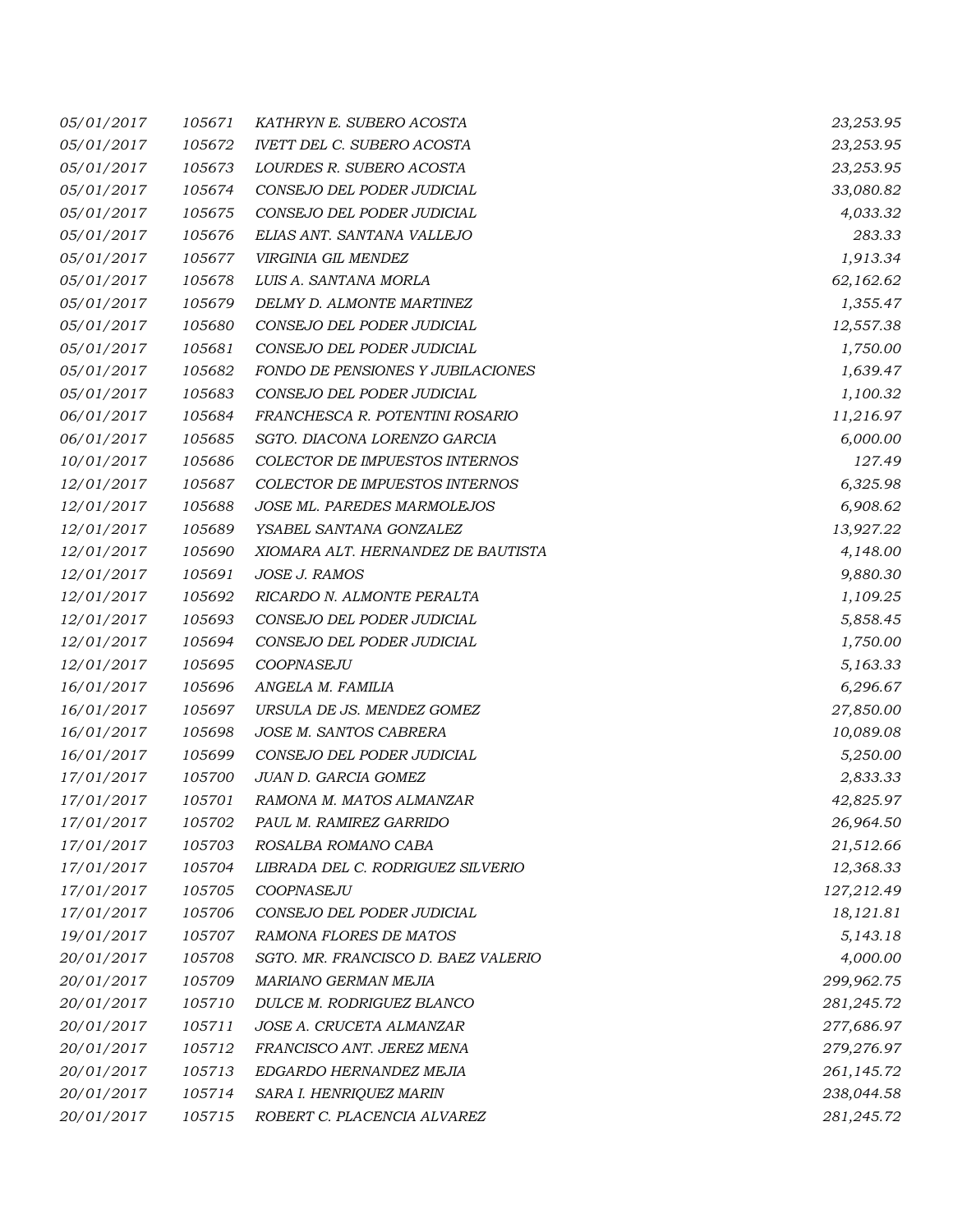| 20/01/2017 | 105716 | VICTOR J. CASTELLANOS ESTRELLA       | 231,416.76 |
|------------|--------|--------------------------------------|------------|
| 20/01/2017 | 105717 | RHINA MONTILLA BRITO                 | 5,963.86   |
| 20/01/2017 | 105718 | ARIEL A. VOLQUEZ MATOS               | 7,107.79   |
| 20/01/2017 | 105719 | GLORIA A. QUERO CABRERA              | 8,667.32   |
| 20/01/2017 | 105720 | NORA A. SOSA MARTINEZ                | 7,363.48   |
| 20/01/2017 | 105721 | SONIA CORADIN                        | 6,018.18   |
| 20/01/2017 | 105722 | CARLOS FLORES DE JESUS               | 19,903.10  |
| 20/01/2017 | 105723 | LILIAN M. DIAZ GIL                   | 7,682.27   |
| 20/01/2017 | 105724 | LOURDES M. LORA MEJIA                | 24,152.04  |
| 20/01/2017 | 105725 | ROSA REYNOSO                         | 6,018.18   |
| 20/01/2017 | 105726 | SENOVIA ARIAS                        | 6,018.18   |
| 20/01/2017 | 105727 | RAMONA DIAZ                          | 6,018.18   |
| 20/01/2017 | 105728 | MARIA M. PIMENTEL FABIAN             | 6,018.18   |
| 20/01/2017 | 105729 | LUZ DEL C. MONTANO                   | 6,018.18   |
| 20/01/2017 | 105730 | ELIGIA DE LA CRUZ                    | 4,933.66   |
| 20/01/2017 | 105731 | OLGA M. ROSARIO V.                   | 2,977.26   |
| 20/01/2017 | 105732 | IRIS RODRIGUEZ P.                    | 6,018.18   |
| 20/01/2017 | 105733 | CARMEN POLANCO                       | 6,018.18   |
| 20/01/2017 | 105734 | ANA FCA. FELIZ SANCHEZ               | 6,018.18   |
| 20/01/2017 | 105735 | ALTAGRACIA A. RODRIGUEZ VICTORIA     | 6,018.18   |
| 20/01/2017 | 105736 | MILTA ANT. RODRIGUEZ SANTOS          | 6,018.18   |
| 20/01/2017 | 105737 | OLGA E. DIAZ DIAZ                    | 6,018.18   |
| 20/01/2017 | 105738 | JOSEFA R. BLANCO                     | 6,018.18   |
| 20/01/2017 | 105739 | MARIA DEL R. CUELLO PARADIS          | 19,287.01  |
| 20/01/2017 | 105740 | MELBA FCA. HENRIQUEZ GUZMAN          | 6,018.18   |
| 20/01/2017 | 105741 | ESTHER M. AMOR PEÑA                  | 6,018.18   |
| 20/01/2017 | 105742 | FRANCIA C. MARTINEZ DRULLARD         | 21,441.25  |
| 20/01/2017 | 105743 | AMELIA DEL ORBE PEÑA                 | 3,054.30   |
| 20/01/2017 | 105744 | <b>BIENVENIDA BELLIARD</b>           | 36,119.77  |
| 20/01/2017 | 105745 | PACO PEREZ REYES                     | 6,018.18   |
| 20/01/2017 | 105746 | ROSA J. DE LOS SANTOS G.             | 6,018.18   |
| 20/01/2017 | 105747 | CARMEN L. PERALTA CASTELLANOS        | 6,018.18   |
| 20/01/2017 | 105748 | FIDIAS GONZALEZ VICIOSO              | 5,418.18   |
| 20/01/2017 | 105749 | ISABEL E. DE LOS SANTOS GOMEZ        | 6,018.18   |
| 20/01/2017 | 105750 | LUIS E. MOREL POUERIE                | 36,642.28  |
| 20/01/2017 | 105751 | YOLANDA E. DE WINDT DE GAUTREAU      | 12,993.40  |
| 20/01/2017 | 105752 | SENAIDA A. ALVAREZ PEREZ             | 6,018.18   |
| 20/01/2017 | 105753 | YDALIA PORTORREAL                    | 6,018.18   |
| 20/01/2017 | 105754 | MARTA N. MONTAS RAMIREZ              | 6,018.18   |
| 20/01/2017 | 105755 | HILDA CARRASCO PEREZ                 | 6,018.18   |
| 20/01/2017 | 105756 | LUZ M. DEL CARMEN RODRIGUEZ GAUTREAU | 6,018.18   |
| 20/01/2017 | 105757 | CRISTINO RODRIGUEZ                   | 6,018.18   |
| 20/01/2017 | 105758 | MAXIMO S. ROSARIO RODRIGUEZ          | 6,018.18   |
| 20/01/2017 | 105759 | RAFAEL CONTRERAS CONTRERAS           | 6,018.18   |
| 20/01/2017 | 105760 | VIRGINIA SUERO ESPINAL               | 3,853.36   |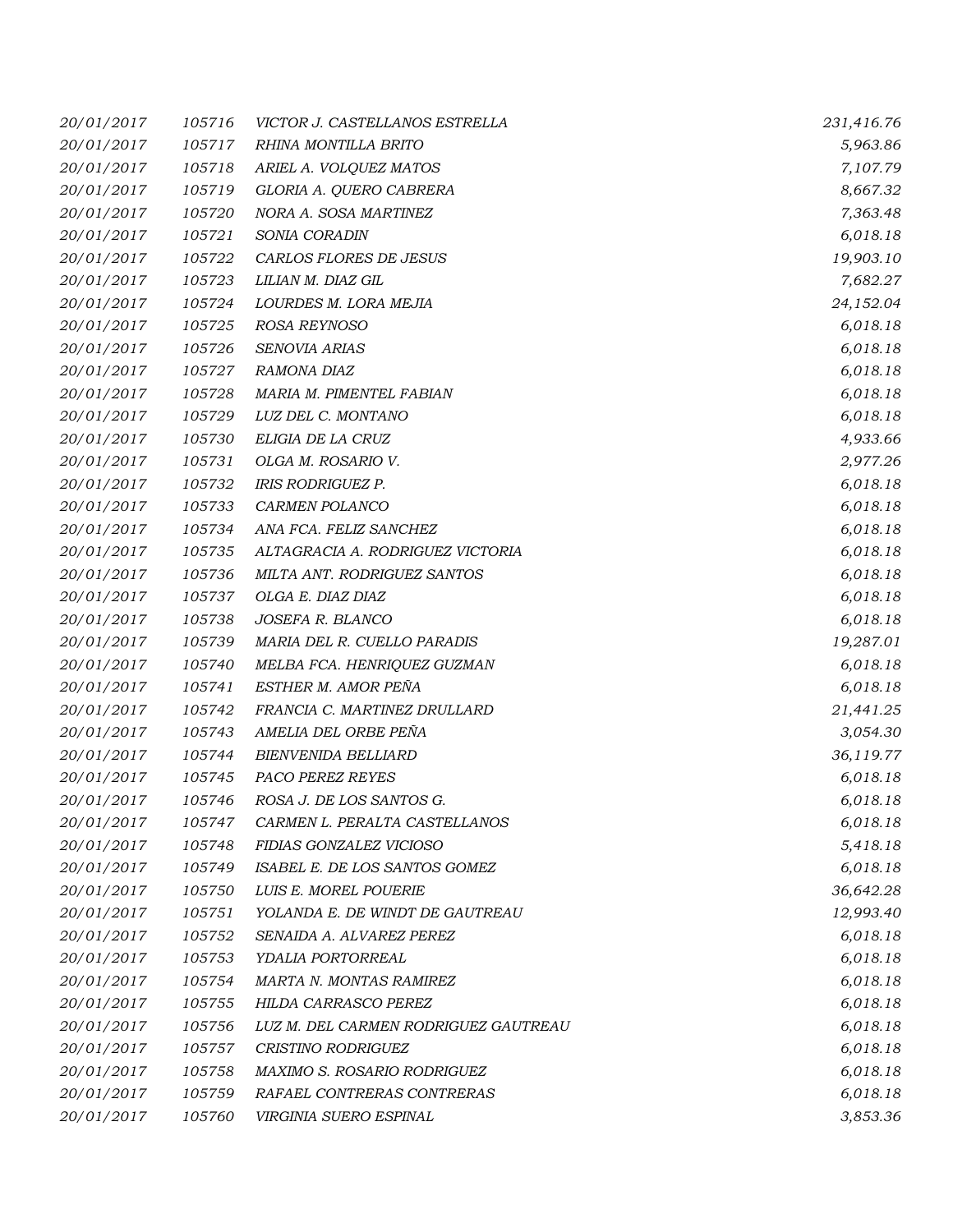| 20/01/2017 | 105761 | JOSEFA A. CUESTA DE MAÑON            | 6,929.81  |
|------------|--------|--------------------------------------|-----------|
| 20/01/2017 | 105762 | ANA M. BAUTISTA                      | 6,018.18  |
| 20/01/2017 | 105763 | MIRELLA DE LA ROSA DOMINGUEZ         | 6,018.18  |
| 20/01/2017 | 105764 | DORA H. STERLING VAZQUEZ             | 6,018.18  |
| 20/01/2017 | 105765 | FELIX R. CUEVAS RUFINO               | 6,018.18  |
| 20/01/2017 | 105766 | <b>JOSEFINA SUAZO ABREU</b>          | 32,621.32 |
| 20/01/2017 | 105767 | ALTAGRACIA A. GIL NOBLE              | 6,018.18  |
| 20/01/2017 | 105768 | RAFAELA DE JS. PEÑA LORA             | 3,086.66  |
| 20/01/2017 | 105769 | BRIGIDA FELIZ VDA. OZUNA             | 6,018.18  |
| 20/01/2017 | 105770 | <b>LEON FLORES</b>                   | 32,440.83 |
| 20/01/2017 | 105771 | MARIA A. PAULINO MARTE               | 6,018.18  |
| 20/01/2017 | 105772 | CESAR A. VALLEJO NICOLAS             | 5,418.18  |
| 20/01/2017 | 105773 | LUCIA M. REYES PEREZ                 | 17,301.77 |
| 20/01/2017 | 105774 | <b>MERCEDES HIRALDO</b>              | 6,018.18  |
| 20/01/2017 | 105775 | RAMONA FLORES DE MATOS               | 5,143.18  |
| 20/01/2017 | 105776 | ELOISA NUÑEZ DE GONZALEZ             | 11,519.20 |
| 20/01/2017 | 105777 | MIREYA CAPELLAN A.                   | 6,018.18  |
| 20/01/2017 | 105778 | LUZ DEL C. SANCHEZ CALDERON          | 6,018.18  |
| 20/01/2017 | 105779 | <b>INES MDES. REYES CABRERA</b>      | 5,518.18  |
| 20/01/2017 | 105780 | SILVESTRE COCO                       | 3,862.48  |
| 20/01/2017 | 105781 | ELISA VIVIECA                        | 6,018.18  |
| 20/01/2017 | 105782 | TERESA MORA DE LA ROSA               | 6,018.18  |
| 20/01/2017 | 105783 | PEDRO A. FERNANDEZ SALCEDO           | 37,670.20 |
| 20/01/2017 | 105784 | RAFAEL A. RODRIGUEZ GONZALEZ         | 27,900.61 |
| 20/01/2017 | 105785 | AFRICA E. SANTOS GUZMAN              | 6,018.18  |
| 20/01/2017 | 105786 | MILEDYS S. SOSA R.                   | 27,533.27 |
| 20/01/2017 | 105787 | MARCIANA ALT. RAMIREZ CORONA         | 20,032.25 |
| 20/01/2017 | 105788 | DAYSI R. VASQUEZ CRUZ                | 6,018.18  |
| 20/01/2017 | 105789 | CARMEN DE LOS A. LUCIANO GARCIA      | 5,518.18  |
| 20/01/2017 | 105790 | NEREYDA E. JAQUEZ LOZANO             | 6,018.18  |
| 20/01/2017 | 105791 | CARMEN L. SANTOS PIMENTEL            | 6,018.18  |
| 20/01/2017 | 105792 | AMERICA G. ESPINAL HUED              | 6,018.18  |
| 20/01/2017 | 105793 | RAMON ANT. CARABALLO ABREU           | 6,018.18  |
| 20/01/2017 | 105794 | CARLOS D. GARCIA GARCIA              | 6,018.18  |
| 20/01/2017 | 105795 | DULCE M. ESTEVEZ                     | 6,018.18  |
| 20/01/2017 | 105796 | MARIA DE LA C. CANELA CANELA         | 3,623.78  |
| 20/01/2017 | 105797 | FRANCISCO J. NUÑEZ GOMEZ             | 37,742.61 |
| 20/01/2017 | 105798 | MARIA G. DALMASI LORA                | 6,018.18  |
| 20/01/2017 | 105799 | CARMEN L. EDUARDO ICIANO             | 6,018.18  |
| 20/01/2017 | 105800 | CARMEN Y. COSME GUTIERREZ            | 3,498.67  |
| 20/01/2017 | 105801 | FRANCISCA R. PEREZ PEÑA              | 6,018.18  |
| 20/01/2017 | 105802 | ADRIANO GONZALEZ PANTALEON           | 4,587.57  |
| 20/01/2017 | 105803 | ANA J. LOPEZ GERMOSEN                | 6,018.18  |
| 20/01/2017 | 105804 | ROSAURA JULIA JIMENEZ DAJER DE LOPEZ | 26,372.75 |
| 20/01/2017 | 105805 | RAMONA DE JESUS ROSARIO              | 6,018.18  |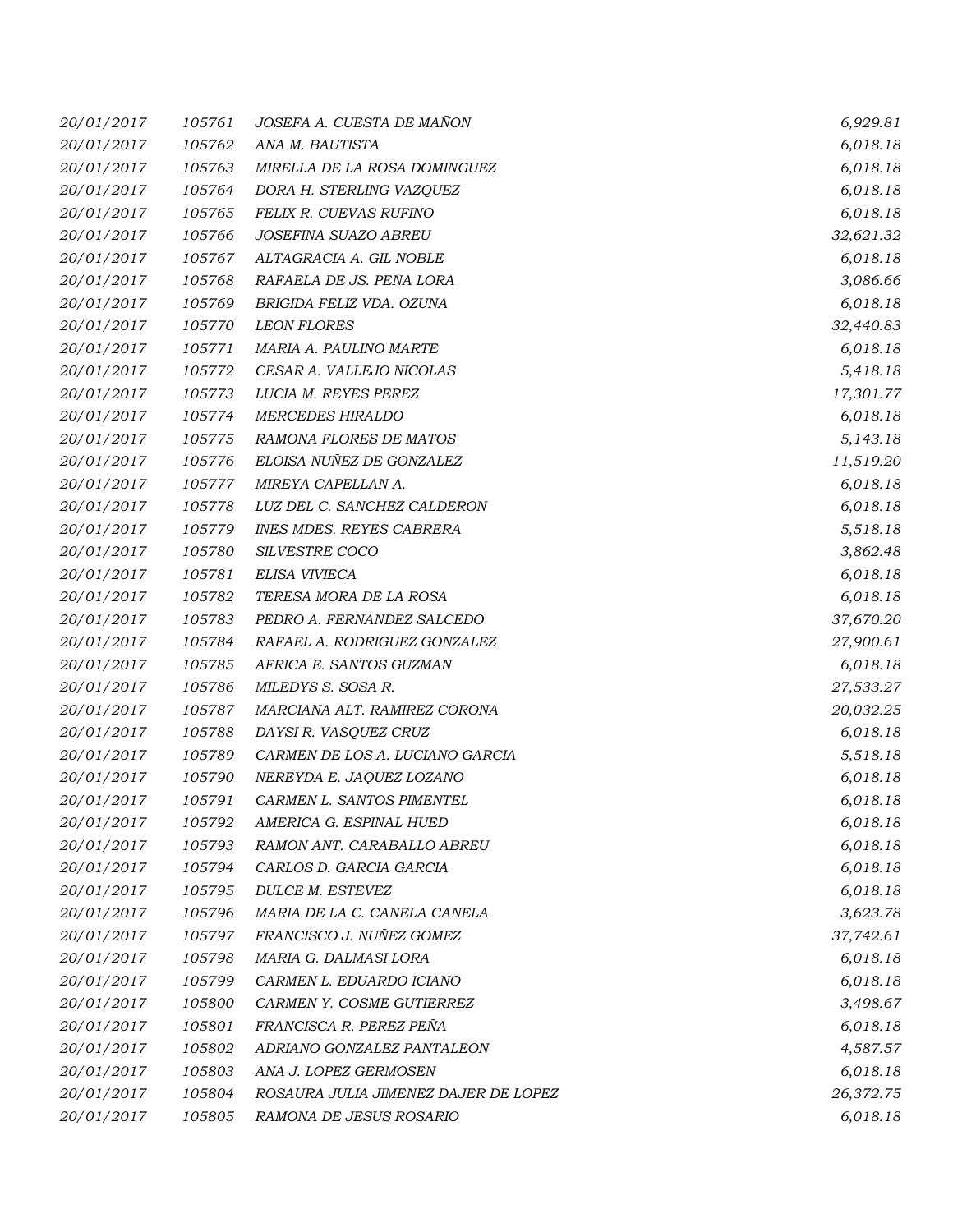| 20/01/2017 | 105806 | MARIA A. CASTRO AGRAMONTE       | 6,018.18  |
|------------|--------|---------------------------------|-----------|
| 20/01/2017 | 105807 | <b>AGUSTINA MARTE</b>           | 3,096.70  |
| 20/01/2017 | 105808 | EURIPIDES A. GARCIA GARCIA      | 36,436.81 |
| 20/01/2017 | 105809 | GENOVEVA I. ROSARIO             | 6,018.18  |
| 20/01/2017 | 105810 | MARIA A. HONRADO BADIA          | 6,018.18  |
| 20/01/2017 | 105811 | MARIA ALT. RAMOS GARCIA         | 6,018.18  |
| 20/01/2017 | 105812 | JUAN ANT. SANCHEZ VILLA         | 3,763.09  |
| 20/01/2017 | 105813 | RAMONA JIMENEZ LIZARDO          | 6,018.18  |
| 20/01/2017 | 105814 | JOSEFA ALT. MEJIA MIESES        | 6,018.18  |
| 20/01/2017 | 105815 | ROSA PAREDES GARCIA             | 6,018.18  |
| 20/01/2017 | 105816 | <b>GUARIONEX BRITO TAVERAS</b>  | 6,018.18  |
| 20/01/2017 | 105817 | PEDRO HERNANDEZ CRUCEY          | 6,018.18  |
| 20/01/2017 | 105818 | JUANA TRAVIESO VASQUEZ          | 6,018.18  |
| 20/01/2017 | 105819 | ROSA DOMINGUEZ                  | 6,018.18  |
| 20/01/2017 | 105820 | <b>JUAN SEBASTIAN RODRIGUEZ</b> | 6,018.18  |
| 20/01/2017 | 105821 | AMELIA VALDEZ M.                | 6,018.18  |
| 20/01/2017 | 105822 | VALENTIN SUAREZ G.              | 6,018.18  |
| 20/01/2017 | 105823 | CAROLINA A. VICTORIA            | 6,018.18  |
| 20/01/2017 | 105824 | FRANCISCA A. TEJADA             | 6,018.18  |
| 20/01/2017 | 105825 | LOURDES M. NUÑEZ ROSARIO        | 6,018.18  |
| 20/01/2017 | 105826 | JOSE P. FLORES M.               | 9,861.46  |
| 20/01/2017 | 105827 | GREGORIO ARIAS CARRASCO         | 21,709.26 |
| 20/01/2017 | 105828 | DAVID A. FELIZ FELIZ            | 6,018.18  |
| 20/01/2017 | 105829 | MERCEDES SEGURA CUEVAS          | 2,997.94  |
| 20/01/2017 | 105830 | NERY MEDINA DIAZ                | 3,968.18  |
| 20/01/2017 | 105831 | MIGUELINA PEÑA MENDEZ           | 4,589.45  |
| 20/01/2017 | 105832 | DOMINGO GUZMAN MORETA FELIZ     | 3,009.09  |
| 20/01/2017 | 105833 | RICHARDIN DE J. DOTEL           | 7,490.44  |
| 20/01/2017 | 105834 | EUDES M. ENCARNACION FELIZ      | 6,018.18  |
| 20/01/2017 | 105835 | NEREIDA FLORIAN SANTANA         | 6,018.18  |
| 20/01/2017 | 105836 | SERGIO OLIVERO FELIZ            | 7,453.56  |
| 20/01/2017 | 105837 | ROSAURA FERRERAS FERRERAS       | 6,018.18  |
| 20/01/2017 | 105838 | <b>NURIS M. NOVAS MATOS</b>     | 4,435.23  |
| 20/01/2017 | 105839 | MIGUEL MEDINA PEREZ             | 12,252.15 |
| 20/01/2017 | 105840 | LIVIO G. RIVAS                  | 6,018.18  |
| 20/01/2017 | 105841 | <b>ISMAEL PEÑA</b>              | 10,720.63 |
| 20/01/2017 | 105842 | <b>BIENVENIDA VELOZ</b>         | 6,018.18  |
| 20/01/2017 | 105843 | EUGENIA PEREZ SANTANA           | 5,359.88  |
| 20/01/2017 | 105844 | PEDRO REYES MEDINA              | 5,718.18  |
| 20/01/2017 | 105845 | FELICIA CUEVAS CARVAJAL         | 3,696.13  |
| 20/01/2017 | 105846 | <b>JUSTO FERRERAS PEREZ</b>     | 6,018.18  |
| 20/01/2017 | 105847 | VICTOR R. CONCEPCION ROMERO     | 6,018.18  |
| 20/01/2017 | 105848 | ADELFA A. HERRERA TERRERO       | 6,018.18  |
| 20/01/2017 | 105849 | <b>JULIO H. HERRERA MATOS</b>   | 1,103.33  |
| 20/01/2017 | 105850 | SENEO MONTERO MONTAS            | 3,753.86  |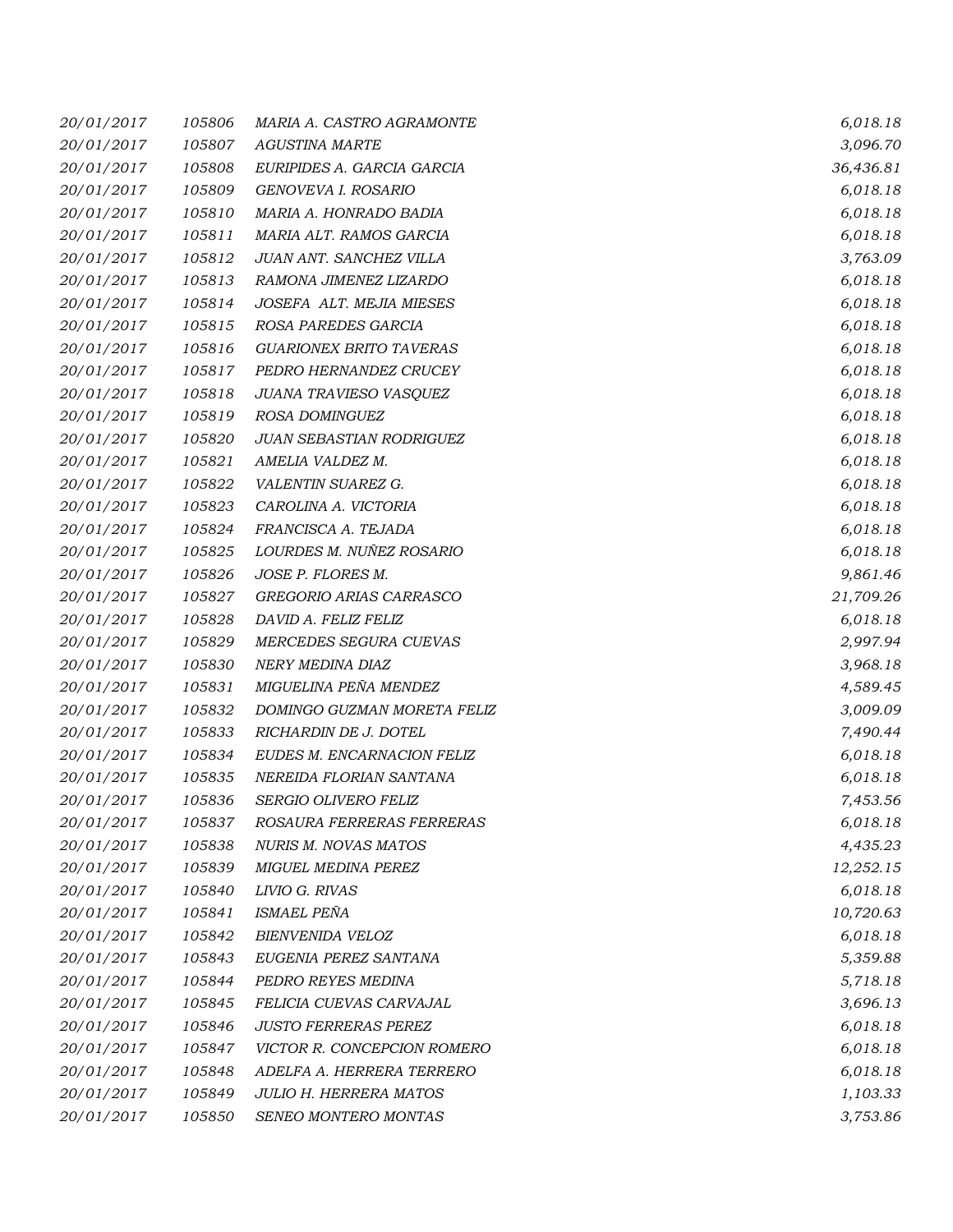| 20/01/2017 | 105851 | XIOMARA A. MONTERO JIMENEZ              | 5,534.11  |
|------------|--------|-----------------------------------------|-----------|
| 20/01/2017 | 105852 | RAMON A. MORETA                         | 5,618.18  |
| 20/01/2017 | 105853 | SIMONA FAMILIA ZABALA                   | 3,207.67  |
| 20/01/2017 | 105854 | VENECIA RUIZ MATEO                      | 5,518.18  |
| 20/01/2017 | 105855 | AUGUSTO E. OVIEDO PEÑA                  | 6,846.76  |
| 20/01/2017 | 105856 | ANERTA ALT. RODRIGUEZ                   | 32,683.32 |
| 20/01/2017 | 105857 | RAMON A. GUTIERREZ GARCIA               | 6,018.18  |
| 20/01/2017 | 105858 | JUAN DE LA C. TEJEDA ACOSTA             | 10,020.54 |
| 20/01/2017 | 105859 | JUANA LUCIA A. SANCHEZ G.               | 6,018.18  |
| 20/01/2017 | 105860 | ANTHIA M. REYES JIMENEZ                 | 5,376.89  |
| 20/01/2017 | 105861 | MANUEL E. SOSA CRUZ                     | 5,518.18  |
| 20/01/2017 | 105862 | DANIEL MEDINA BELLIARD                  | 6,018.18  |
| 20/01/2017 | 105863 | LUCILA NUÑEZ CASTRO                     | 6,018.18  |
| 20/01/2017 | 105864 | ANA M. BAEZ ROSARIO                     | 6,018.18  |
| 20/01/2017 | 105865 | RAMONA REYES CARRASCO                   | 6,018.18  |
| 20/01/2017 | 105866 | ELBA H. VARGAS FRIAS                    | 6,018.18  |
| 20/01/2017 | 105867 | EVARISTO JIMENEZ FIGUEREO               | 10,720.63 |
| 20/01/2017 | 105868 | GUARINA E. MERCEDES HERNANDEZ FERDINARD | 6,018.18  |
| 20/01/2017 | 105869 | LUIS J. BOURGET FROMETA                 | 38,387.50 |
| 20/01/2017 | 105870 | RUTH MONTALVO FRANCISCO                 | 29,497.03 |
| 20/01/2017 | 105871 | ROSARIO N. ARIAS GERMAN                 | 6,018.18  |
| 20/01/2017 | 105872 | ELIDA E. SANCHEZ NINA                   | 16,855.44 |
| 20/01/2017 | 105873 | ENEIDA DOMINGUEZ                        | 6,018.18  |
| 20/01/2017 | 105874 | JOSEFINA GURIDIS POZO                   | 6,018.18  |
| 20/01/2017 | 105875 | ALTAGRACIA M. PLACENCIO FORTUNA         | 6,018.18  |
| 20/01/2017 | 105876 | ARGENTINA ORTIZ PERDOMO                 | 3,513.81  |
| 20/01/2017 | 105877 | CARMELA MATOS TEJEDA                    | 6,018.18  |
| 20/01/2017 | 105878 | MARIA SEVERINO DE LEON                  | 6,018.18  |
| 20/01/2017 | 105879 | JULIANA PINEDA                          | 6,018.18  |
| 20/01/2017 | 105880 | MANUEL A. LEMONIER JIMENEZ              | 311.88    |
| 20/01/2017 | 105881 | MARITZA MEJIA DUVERGE                   | 5,518.18  |
| 20/01/2017 | 105882 | <i>JOSEFA REYES APONTE</i>              | 6,018.18  |
| 20/01/2017 | 105883 | CARMEN MA. MORALES MORALES              | 5,518.18  |
| 20/01/2017 | 105884 | <b>JULIA ARRIAGA PONTIER</b>            | 6,018.18  |
| 20/01/2017 | 105885 | HILDA L. LAMARCHE UBIERA                | 3,159.48  |
| 20/01/2017 | 105886 | EDELMIRA RAMIREZ DE ESPINAL             | 6,018.18  |
| 20/01/2017 | 105887 | LUCINDA ESPINAL                         | 5,834.18  |
| 20/01/2017 | 105888 | CARMEN A. CASADO MARTINEZ               | 6,018.18  |
| 20/01/2017 | 105889 | INES JOSE G.                            | 922.18    |
| 20/01/2017 | 105890 | <b>MELANIA BELEN</b>                    | 3,180.56  |
| 20/01/2017 | 105891 | MARINA VASQUEZ M.                       | 6,018.18  |
| 20/01/2017 | 105892 | JUANA JIMENEZ E.                        | 6,018.18  |
| 20/01/2017 | 105893 | GRAL. DE BRIGADA LUIS DE PEÑA JIMENEZ   | 55,674.02 |
| 20/01/2017 | 105894 | 2DO. TTE. NELSON G. SUAREZ MOREL        | 16,000.00 |
| 20/01/2017 | 105895 | CAP. ALFREDO PEREZ MEDRANO              | 16,000.00 |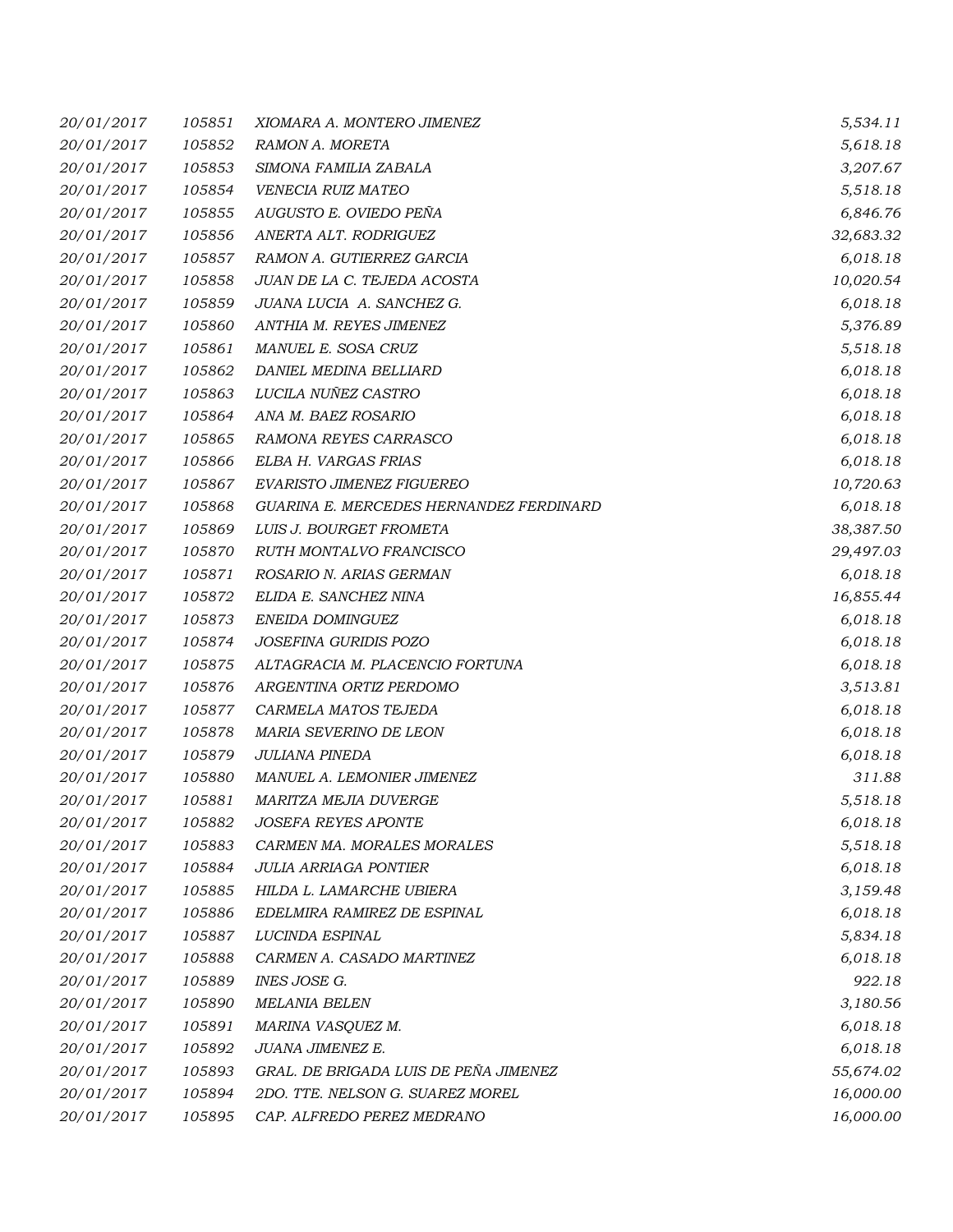| 20/01/2017 | 105896 | ASIMILADO ANGEL ANT. M. MORBAN GARCIA   | 16,000.00 |
|------------|--------|-----------------------------------------|-----------|
| 20/01/2017 | 105897 | SGTO. JUAN C. MADE PIÑA                 | 16,000.00 |
| 20/01/2017 | 105898 | SGTO. MR. GERARDO A. ENCARNACION RINCON | 16,000.00 |
| 20/01/2017 | 105899 | 2DO. TTE. PASCUAL NOVAS SEGURA          | 15,000.00 |
| 20/01/2017 | 105900 | SGTO. FRANCISCO DE LA CRUZ DE LA CRUZ   | 10,000.00 |
| 20/01/2017 | 105901 | SGTO. JHONNY MORAN                      | 8,000.00  |
| 20/01/2017 | 105902 | MAYOR RICARDO SUBERVI PEREZ             | 18,000.00 |
| 20/01/2017 | 105903 | MAYOR FRANKLIN A. ESTEVEZ CONTRERAS     | 18,000.00 |
| 20/01/2017 | 105904 | MAYOR VICTOR J. MOREL DE LA CRUZ        | 18,000.00 |
| 20/01/2017 | 105905 | CAP. LORENZO GARCIA MARTINEZ            | 14,000.00 |
| 20/01/2017 | 105906 | 1ER.TTE. SABINO ALCANTARA MARTINEZ      | 13,000.00 |
| 20/01/2017 | 105907 | 1ER. TTE. ANA F. ORTEGA POLANCO         | 13,659.73 |
| 20/01/2017 | 105908 | 1ER. TTE. GEOVANNY B. PERALTA BRITO     | 13,000.00 |
| 20/01/2017 | 105909 | TTE. DE FRAGATA RAMON DIAZ MARIA        | 12,000.00 |
| 20/01/2017 | 105910 | 2DO. TTE. EDGAR ANT. ROSARIO RODRIGUEZ  | 12,000.00 |
| 20/01/2017 | 105911 | 2DO. TTE. SANTIAGO CONTRERAS HERRERA    | 12,000.00 |
| 20/01/2017 | 105912 | 2DO. TTE. LAISY VASQUEZ SEGURA          | 12,000.00 |
| 20/01/2017 | 105913 | 2DO. TTE. FELIX GIRON FIGUEROA          | 12,000.00 |
| 20/01/2017 | 105914 | SGTO. MR. GREGORIO RAMIREZ DOMINGUEZ    | 11,000.00 |
| 20/01/2017 | 105915 | SGTO. MR. CARLOS Y. DE OLEO MATEO       | 11,000.00 |
| 20/01/2017 | 105916 | SGTO. MR. VICTOR ANT. CHECO CORNELIO    | 11,000.00 |
| 20/01/2017 | 105917 | SGTO. MR. RAULY LIZARDO LORENZO         | 11,000.00 |
| 20/01/2017 | 105918 | SGTO. MR. ALBERTO RAMIREZ DE LA CRUZ    | 11,000.00 |
| 20/01/2017 | 105919 | SGTO. PABLO BRAND ADON                  | 10,000.00 |
| 20/01/2017 | 105920 | SGTO. JULIO C. RODRIGUEZ HEREDIA        | 10,000.00 |
| 20/01/2017 | 105921 | RASO MICHELL D. ORTEGA ORTIZ            | 8,000.00  |
| 20/01/2017 | 105922 | RASO WILLIAM VALDEZ CABRERA             | 8,000.00  |
| 20/01/2017 | 105923 | RASO JOSE R. BRITO ORTEGA               | 8,000.00  |
| 20/01/2017 | 105924 | CABO DANNIS ACOSTA REINOSO              | 8,000.00  |
| 20/01/2017 | 105925 | MAYOR MARCILIANO CUEVAS GARCIA          | 18,000.00 |
| 20/01/2017 | 105926 | CABO NELSON ARIAS ESPINAL               | 8,739.50  |
| 20/01/2017 | 105927 | 1ER. TTE. RANCIS N. ROSARIO RODRIGUEZ   | 13,000.00 |
| 20/01/2017 | 105928 | 1ER. TTE. ANGEL A. NERO ACOSTA          | 13,000.00 |
| 20/01/2017 | 105929 | 1ER. TTE. MANUEL CONTRERAS SANTANA      | 13,000.00 |
| 20/01/2017 | 105930 | 2DO. TTE. JOSE VLADIMIR UREÑA ORTEGA    | 11,950.00 |
| 20/01/2017 | 105931 | 2DO. TTE. EUGENIA RAMIREZ DE JESUS      | 12,000.00 |
| 20/01/2017 | 105932 | 2DO. TTE. RICARDO ANT. SOSA DISLA       | 12,000.00 |
| 20/01/2017 | 105933 | 2DO. TTE. EDDY ANT. OVALLE              | 12,000.00 |
| 20/01/2017 | 105934 | 2DO. TTE. KENNEDY PINALES ENCARNACION   | 12,000.00 |
| 20/01/2017 | 105935 | SGTO. MR. JUAN ALB. ACOSTA MEJIA        | 10,000.00 |
| 20/01/2017 | 105936 | SGTO. JOSE ML. SOSA MARTE               | 10,000.00 |
| 20/01/2017 | 105937 | SGTO. MR. JOSE P. REYES CONCEPCION      | 10,000.00 |
| 20/01/2017 | 105938 | SGTO. BACILIO SILVERIO POLE             | 10,000.00 |
| 20/01/2017 | 105939 | SGTO. JOSE D. ADAMES HEREDIA            | 10,000.00 |
| 20/01/2017 | 105940 | SGTO. AMAURIS J. SANCHEZ CASTILLO       | 10,000.00 |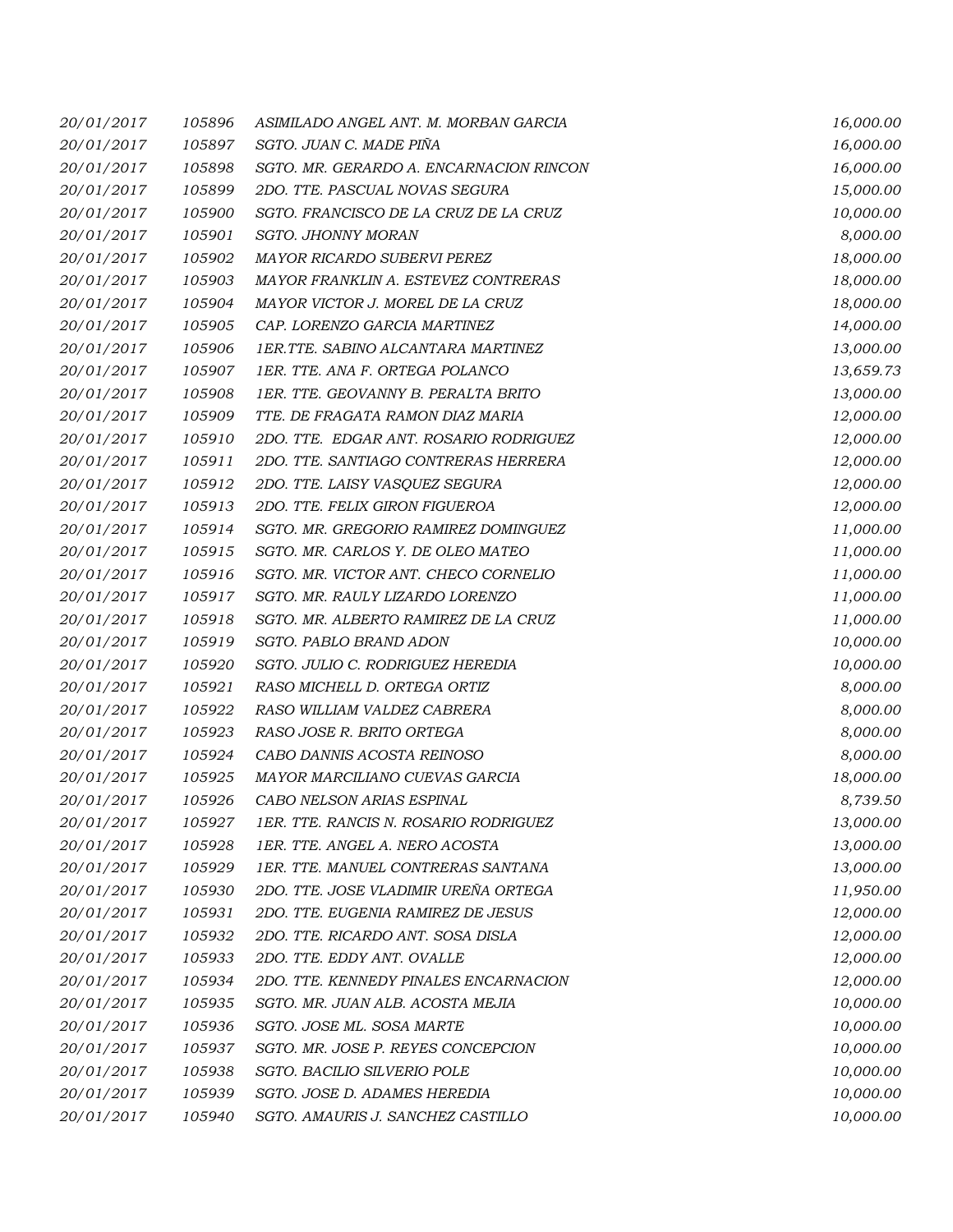| 20/01/2017 | 105941 | CABO ANGELA MA. QUEZADA VASQUEZ          | 8,000.00  |
|------------|--------|------------------------------------------|-----------|
| 20/01/2017 | 105942 | 2DO. TTE. YEAN E. ROBLES SOTO            | 22,000.00 |
| 20/01/2017 | 105943 | MAYOR JULIO PEREZ ESPINAL                | 20,000.00 |
| 20/01/2017 | 105944 | TTE. COR. SECUNDINO MERCEDES PEGUERO     | 20,000.00 |
| 20/01/2017 | 105945 | CAP. PABLO R. PEREZ VOLQUEZ              | 23,110.00 |
| 20/01/2017 | 105946 | 1ER. TTE. JUAN R. DUARTE LIRANZO         | 14,000.00 |
| 20/01/2017 | 105947 | CAP. FELICIANO OGANDO RODRIGUEZ          | 14,000.00 |
| 20/01/2017 | 105948 | CAP. CARLOS ROSARIO MORILLO              | 14,000.00 |
| 20/01/2017 | 105949 | 1ER. TTE. JOSE DEL C. BELLO PEREZ        | 13,000.00 |
| 20/01/2017 | 105950 | TTE. DE FRAGATA ARSENIO DIAZ RAMIREZ     | 12,000.00 |
| 20/01/2017 | 105951 | 2DO. TTE. RAFAEL ANT. FAÑA RODRIGUEZ     | 12,000.00 |
| 20/01/2017 | 105952 | 2DO. TTE. LUIS R. VARGAS GOMEZ           | 12,000.00 |
| 20/01/2017 | 105953 | 2DO. TTE. RAFAEL ESPINAL BRITO           | 12,000.00 |
| 20/01/2017 | 105954 | 2DO. TTE. NELCIDO RODRIGUEZ ACOSTA       | 12,000.00 |
| 20/01/2017 | 105955 | 2DO. TTE. JOSE ML. REYES MENDEZ          | 12,000.00 |
| 20/01/2017 | 105956 | 2DO. TTE. HENRY G. RAMIREZ LLAUGER       | 12,000.00 |
| 20/01/2017 | 105957 | 2DO. TTE. IDALINO DIAZ PEREZ             | 12,000.00 |
| 20/01/2017 | 105958 | 2DO. TTE. LEOCADIO MORILLO MORILLO       | 12,000.00 |
| 20/01/2017 | 105959 | SGTO. MR. CHARLES AMADO BENCOSME POLANCO | 11,000.00 |
| 20/01/2017 | 105960 | SGTO. MR. JEUDY V. READ TINEO            | 11,000.00 |
| 20/01/2017 | 105961 | SGTO. MR. ANTERO DECENA HEREDIA          | 11,000.00 |
| 20/01/2017 | 105962 | SGTO. EDGAR ML. BRITO MOTA               | 10,000.00 |
| 20/01/2017 | 105963 | SGTO. KELVIN DEL JESUS ENCARNACION       | 10,000.00 |
| 20/01/2017 | 105964 | SGTO. FELIX ANT NOBOA NOBOA              | 10,000.00 |
| 20/01/2017 | 105965 | SGTO. JOSE MONTERO VALDEZ                | 10,000.00 |
| 20/01/2017 | 105966 | SGTO. FRANCISCO DE LOS SANTOS CAPELLAN   | 10,000.00 |
| 20/01/2017 | 105967 | SGTO. JOSE ALB. ANTUNA CALDERON          | 10,000.00 |
| 20/01/2017 | 105968 | SGTO. FRANCISCO J. CARRASCO CABREJA      | 10,000.00 |
| 20/01/2017 | 105969 | SGTO. ELVIS RODRIGUEZ RODRIGUEZ          | 10,000.00 |
| 20/01/2017 | 105970 | SGTO. RICARDO MONTES DE OCA DE LA CRUZ   | 10,000.00 |
| 20/01/2017 | 105971 | SGTO. MR. JESUS D. RIVERA FRIAS          | 10,000.00 |
| 20/01/2017 | 105972 | SGTO. EZEQUIEL ALCANTARA ALCANTARA       | 10,000.00 |
| 20/01/2017 | 105973 | CABO ELISAUL FELIZ BATISTA               | 8,000.00  |
| 20/01/2017 | 105974 | RASO EDWARD DOÑE ALCANTARA               | 8,000.00  |
| 20/01/2017 | 105975 | CABO OSCAL L. NIN NIN                    | 8,000.00  |
| 20/01/2017 | 105976 | CABO ANDERSON PAREDES RAMIREZ            | 8,000.00  |
| 20/01/2017 | 105977 | RASO LUIS G. HERNANDEZ SOSA              | 8,000.00  |
| 20/01/2017 | 105978 | MAYOR JOEL SANTANA HERNANDEZ             | 30,000.00 |
| 20/01/2017 | 105979 | TTE. COR. RAMON ANT. NIN RAMIREZ         | 20,000.00 |
| 20/01/2017 | 105980 | MAYOR PEDRO L. ALVAREZ AGRAMONTE         | 20,000.00 |
| 20/01/2017 | 105981 | TTE. COR. JUNIOR SAVIÑON PEREZ           | 20,000.00 |
| 20/01/2017 | 105982 | CAPITAN LUIS MARIÑEZ PEÑA                | 19,197.23 |
| 20/01/2017 | 105983 | 1ER TTE. MARTIN NUÑEZ P.                 | 16,602.93 |
| 20/01/2017 | 105984 | MAYOR CARLOS J. LORA JIMENEZ             | 16,360.00 |
| 20/01/2017 | 105985 | RASO ANDY DE LOS SANTOS RODRIGUEZ        | 16,000.00 |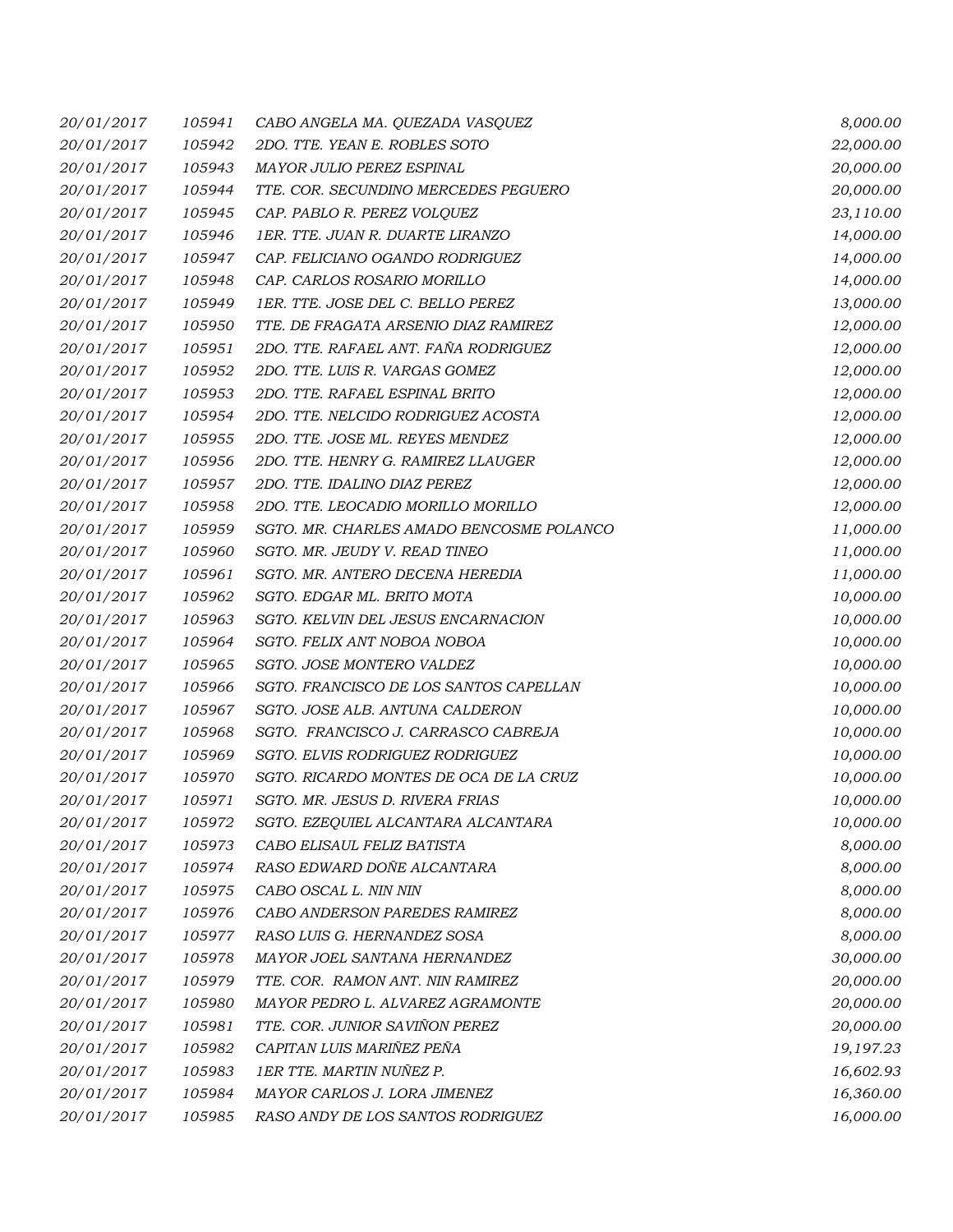| 20/01/2017 | 105986 | SGTO. MR. TONY DE LA ROSA PEREZ               | 16,000.00 |
|------------|--------|-----------------------------------------------|-----------|
| 20/01/2017 | 105987 | 2DO TTE. PEDRO RAMIREZ M. P.N.                | 15,501.64 |
| 20/01/2017 | 105988 | 2DO. TTE. SANTOS SANTANA LEBRON               | 15,000.00 |
| 20/01/2017 | 105989 | 2DO TTE. PEDRO GARCIA ROMERO                  | 13,354.00 |
| 20/01/2017 | 105990 | SGTO. ISRRAEL CABRERA CABRERA                 | 12,000.00 |
| 20/01/2017 | 105991 | TTE. COR. MIGUEL ALB. BALBUENA ALVAREZ        | 12,000.00 |
| 20/01/2017 | 105992 | MAYOR LUIS MARIA REYNOSO                      | 10,939.73 |
| 20/01/2017 | 105993 | MAYOR CARLOS E. AQUINO                        | 10,000.00 |
| 20/01/2017 | 105994 | 1ER. TTE. JUAN MARTINEZ SALAS                 | 10,000.00 |
| 20/01/2017 | 105995 | MAYOR ROBERTO AVILA CONCEPCION                | 10,000.00 |
| 20/01/2017 | 105996 | MAYOR SANTIAGO B. FRANCO LORENZO              | 10,000.00 |
| 20/01/2017 | 105997 | MAYOR ROBERTO L. LEREBOURS GARCIA             | 10,000.00 |
| 20/01/2017 | 105998 | CAPITAN SEGUNDO RIVERA                        | 14,000.00 |
| 20/01/2017 | 105999 | CAP. ANATACIO S. MARIÑEZ BRUJAN               | 21,000.00 |
| 20/01/2017 | 106000 | SGTO. MR. PORFIRIO DE LOS SANTOS ROSARIO      | 8,000.00  |
| 20/01/2017 | 106001 | CAP. JOSE GARCIA BELTRE                       | 8,000.00  |
| 20/01/2017 | 106002 | CAPITAN ISAAC VALDEZ CESPEDES                 | 7,500.00  |
| 20/01/2017 | 106003 | 1ER. TTE. MANUEL A. CUEVAS ROSARIO            | 7,500.00  |
| 20/01/2017 | 106004 | 1ER. TTE. FRANCISCO ALB. MORA                 | 7,500.00  |
| 20/01/2017 | 106005 | 1ER. TTE. HENDRIK ANT. DE LOS SANTOS CESPEDES | 7,500.00  |
| 20/01/2017 | 106006 | 1ER. TTE. BIENVENIDA ALT. ORTIZ CUEVAS        | 7,500.00  |
| 20/01/2017 | 106007 | 1ER. TTE. NAPOLES O. MEJIA MORDAN             | 7,500.00  |
| 20/01/2017 | 106008 | 2DO. TTE. LUIS ANT. REYES CUEVAS              | 7,000.00  |
| 20/01/2017 | 106009 | CAP. IGNACIO G. MUÑOZ MORA                    | 7,000.00  |
| 20/01/2017 | 106010 | 2DO. TTE. SIRIACO VARGAS PICHARDO             | 7,000.00  |
| 20/01/2017 | 106011 | 2DO. TTE. JOSE O. GUZMAN RAMIREZ              | 7,000.00  |
| 20/01/2017 | 106012 | 2DO. TTE. EDDY ANT. TRIUNFEL SOCORRO          | 7,000.00  |
| 20/01/2017 | 106013 | 2DO. TTE. PABLO PAREDES DE JESUS              | 7,000.00  |
| 20/01/2017 | 106014 | 1ER. TTE. DIOMEDES VALLEJO ALCANTARA          | 7,000.00  |
| 20/01/2017 | 106015 | TTE. DE CORBETA DENNY ANT ANTIGUA PEÑA        | 7,000.00  |
| 20/01/2017 | 106016 | 2DO. TTE. ELADIO SANCHEZ PANIAGUA             | 7,000.00  |
| 20/01/2017 | 106017 | 2DO. TTE. DIONICIO DE LA ROSA CASILLA         | 7,000.00  |
| 20/01/2017 | 106018 | 2DO. TTE. EDUALDO DE LEON LORENZO             | 7,000.00  |
| 20/01/2017 | 106019 | TTE. COR. JOSE E. BARROS MORENO               | 7,000.00  |
| 20/01/2017 | 106020 | 2DO. TTE. JUAN C. JOSE HEREDIA                | 7,000.00  |
| 20/01/2017 | 106021 | 2DO. TTE. ANGEL DE JESUS TORIBIO              | 6,500.00  |
| 20/01/2017 | 106022 | SGTO. MR. ELIZABETH GERMOSEN REYES            | 6,500.00  |
| 20/01/2017 | 106023 | 1ER. TTE. JULIO E. LUGO GARCIA                | 6,500.00  |
| 20/01/2017 | 106024 | 2DO. TTE. ARIEL I. ORTEGA CORDERO             | 6,500.00  |
| 20/01/2017 | 106025 | 1ER. TTE. CARMENCITA NOVAS JAQUEZ             | 6,500.00  |
| 20/01/2017 | 106026 | SGTO. MR. RICHARD RAMIREZ RAMIREZ             | 11,000.00 |
| 20/01/2017 | 106027 | SGTO. MR. FRANKLIN BONILLA MONTAS             | 6,500.00  |
| 20/01/2017 | 106028 | SGTO. AMAURYS GOMEZ SIMON                     | 6,000.00  |
| 20/01/2017 | 106029 | SGTO. SIMON DE LA ROSA ARCANGEL               | 6,000.00  |
| 20/01/2017 | 106030 | SGTO. VENTURA ADON MAMBRU                     | 6,000.00  |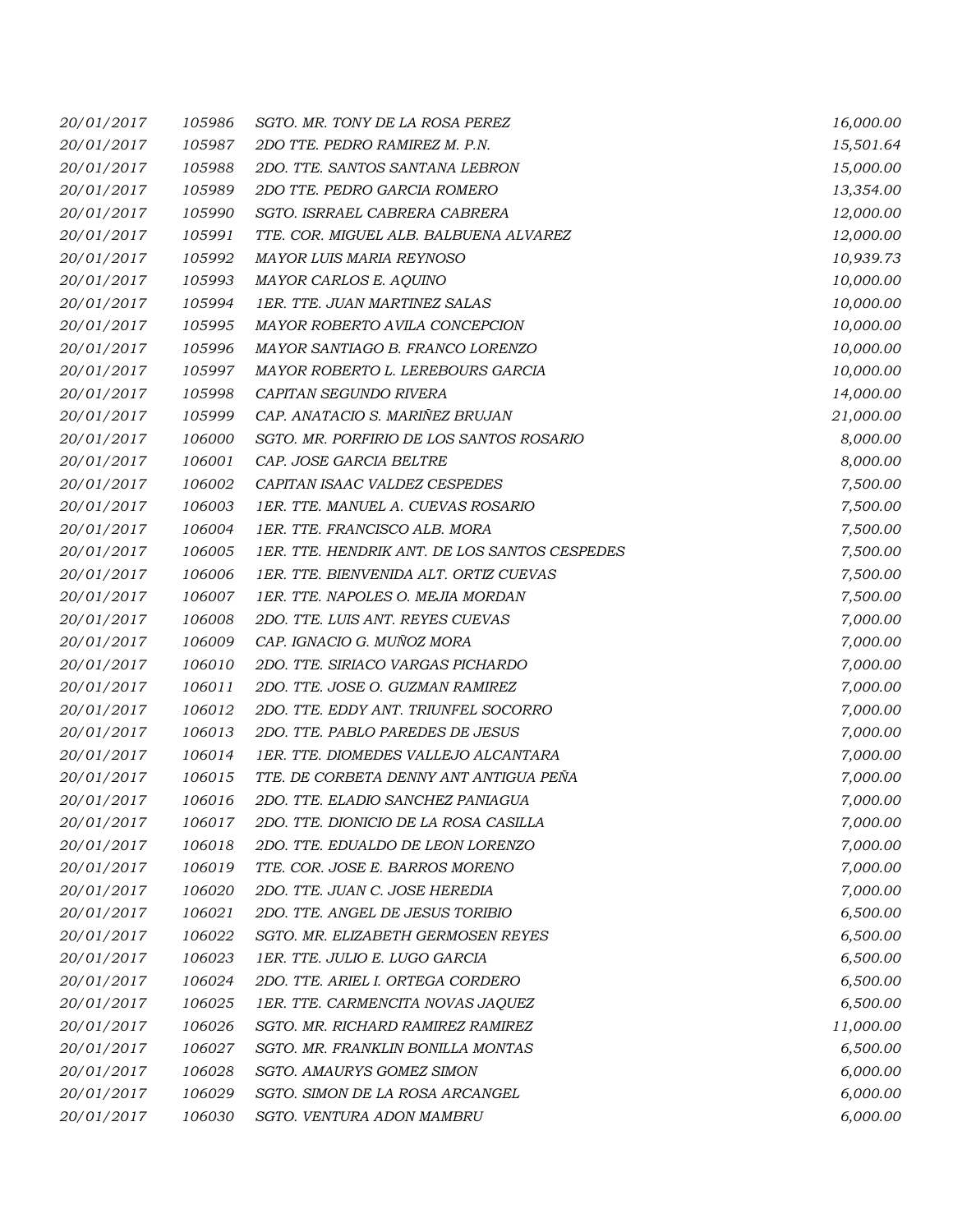| 20/01/2017 | 106031 | SGTO. CRISELVA GARCIA VALDEZ              | 6,000.00  |
|------------|--------|-------------------------------------------|-----------|
| 20/01/2017 | 106032 | SGTO. JEOVANNY H. PEÑA ORTIZ              | 6,000.00  |
| 20/01/2017 | 106033 | SGTO. ROBERTO PEREZ VASQUEZ               | 6,000.00  |
| 20/01/2017 | 106034 | SGTO. SERGIO H. NIN ABAD                  | 6,000.00  |
| 20/01/2017 | 106035 | SGTO. DIACONA LORENZO GARCIA              | 6,000.00  |
| 20/01/2017 | 106036 | 1ER. TTE. AUDRY MA. OSORIA VILLAR         | 6,000.00  |
| 20/01/2017 | 106037 | SGTO. EURIPIDE R. ALBERTO TOLENTINO       | 6,000.00  |
| 20/01/2017 | 106038 | SGTO. FRAWILKEN CISNERO FARIÑA            | 6,000.00  |
| 20/01/2017 | 106039 | SGTO. VINICIO ROSARIO SANCHEZ             | 10,000.00 |
| 20/01/2017 | 106040 | SGTO. MR. MAX E. GONZALEZ FERNANDEZ       | 6,000.00  |
| 20/01/2017 | 106041 | SGTO. MR. MILAGROS ALT. MEDINA ROSARIO    | 5,500.00  |
| 20/01/2017 | 106042 | SGTO. ELIANA E. SENCION PEREZ             | 5,000.00  |
| 20/01/2017 | 106043 | RASO HECTOR Y. GUERRERO RODRIGUEZ         | 5,000.00  |
| 20/01/2017 | 106044 | SGTO. MR. MARIO ANT. FULGENCIO GARCIA     | 5,000.00  |
| 20/01/2017 | 106045 | CABO ANGEL A. ARRIAGA RODRIGUEZ           | 5,000.00  |
| 20/01/2017 | 106046 | CABO EDGAR PINEDA ROSSO                   | 5,000.00  |
| 20/01/2017 | 106047 | RASO DIANA K. PERDOMO DE LA CRUZ          | 5,000.00  |
| 20/01/2017 | 106048 | RASO DEYVI RAMIREZ                        | 5,000.00  |
| 20/01/2017 | 106049 | RASO MARITZA SILFA FAÑA                   | 5,000.00  |
| 20/01/2017 | 106050 | 2DO. TTE. EDGAR ANT. RODRIGUEZ VEGA       | 5,000.00  |
| 20/01/2017 | 106051 | SGTO. RAFAEL ANT. UCETA MONTAN            | 5,000.00  |
| 20/01/2017 | 106052 | CABO WILLIAM HERNANDEZ ROSARIO            | 7,900.00  |
| 20/01/2017 | 106053 | SGTO. YOHANYS MA. ALVAREZ JIMENEZ         | 5,000.00  |
| 20/01/2017 | 106054 | RASO RICHARDSON OGANDO MELO               | 5,000.00  |
| 20/01/2017 | 106055 | RASO RENE A. MARCELINO MORAN              | 5,000.00  |
| 20/01/2017 | 106056 | <b>SGTO. HILARIO AMPARO REYES</b>         | 5,000.00  |
| 20/01/2017 | 106057 | SGTO. FELIX J. PUELLO JIMENEZ             | 5,000.00  |
| 20/01/2017 | 106058 | CABO EDUARDO ENCARNACION AQUINO           | 5,000.00  |
| 20/01/2017 | 106059 | RASO FERNANDO DE LOS SANTOS DE LOS SANTOS | 5,000.00  |
| 20/01/2017 | 106060 | SGTO. MR. ANTONIO PEREZ VOLQUEZ           | 5,000.00  |
| 20/01/2017 | 106061 | SGTO. HONARKIN DE LOS SANTOS RODRIGUEZ    | 4,000.00  |
| 20/01/2017 | 106062 | SGTO. WENDY G. REYES CEPEDA               | 4,000.00  |
| 20/01/2017 | 106063 | MAYOR ROQUE HERNANDEZ BENAVIDES           | 24,000.00 |
| 20/01/2017 | 106064 | 1ER. TTE. INRY J. ALCANTARA ROMERO        | 13,500.00 |
| 20/01/2017 | 106065 | SGTO. MR. SANDY M. PUENTE DE LOS SANTOS   | 16,000.00 |
| 20/01/2017 | 106066 | MAYOR RAUL TAVERAS D.                     | 18,000.00 |
| 20/01/2017 | 106067 | RASO NATANEL BELEN HERNANDEZ              | 8,739.50  |
| 20/01/2017 | 106068 | CAP. ANGEL DE LOS S. DUVERGE AGUASVIVAS   | 14,000.00 |
| 20/01/2017 | 106069 | CAP. FAUSTO CARRASCO RAMIREZ              | 14,000.00 |
| 20/01/2017 | 106070 | CAP. CAMILO DE JS. LAGUAL VALERIO         | 14,000.00 |
| 20/01/2017 | 106071 | 2DO. TTE. JOSE G. MARIÑEZ TURBI           | 12,000.00 |
| 20/01/2017 | 106072 | 2DO. TTE. RAUL UBRI PERDOMO               | 12,000.00 |
| 20/01/2017 | 106073 | 2DO. TTE. MARYSOL FELIX CARVAJAL          | 12,000.00 |
| 20/01/2017 | 106074 | SGTO. MR. WILSON NUÑEZ TOLENTINO          | 11,000.00 |
| 20/01/2017 | 106075 | SGTO. JUNIOR CUETO GIL                    | 10,000.00 |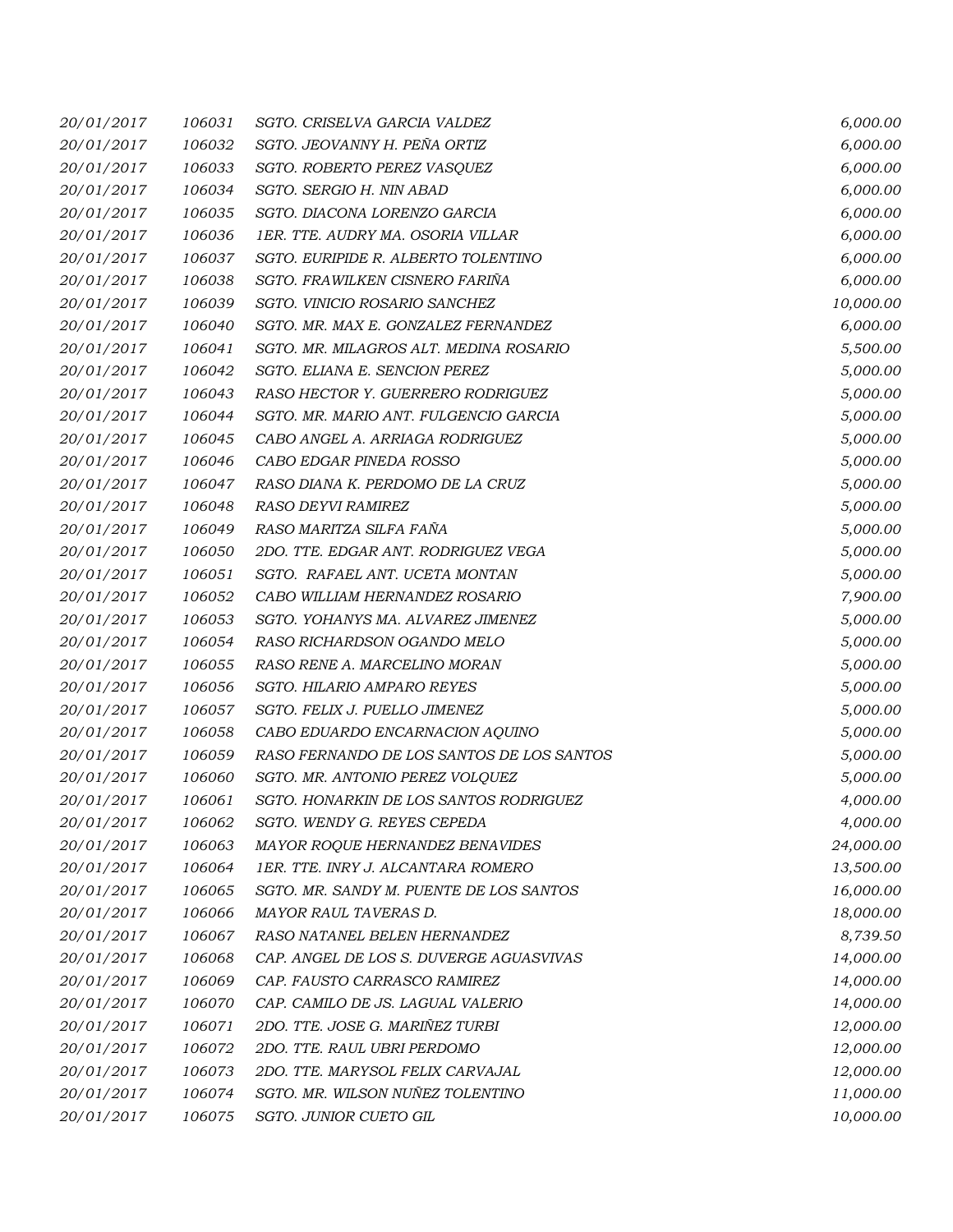| 20/01/2017 | 106076 | CABO DOMINGO DE LEON MORENO             | 8,000.00  |
|------------|--------|-----------------------------------------|-----------|
| 20/01/2017 | 106077 | RASO LUIS ANT. JAQUEZ DIAZ              | 8,000.00  |
| 20/01/2017 | 106078 | SGTO. EYOEL TOLENTINO DE LA CRUZ        | 10,000.00 |
| 20/01/2017 | 106079 | COR. PAUL CORDERO MONTES DE OCA         | 59,674.02 |
| 20/01/2017 | 106080 | MAYOR RAFAEL ESPINOSA F.                | 18,000.00 |
| 20/01/2017 | 106081 | CAP. EDWARD A. CASTILLO RODRIGUEZ       | 24,000.00 |
| 20/01/2017 | 106082 | 2DO. TTE. JUAN A. MERCEDES VASQUEZ      | 18,000.00 |
| 20/01/2017 | 106083 | 1ER. TTE. VICTOR ML. PEREZ JIMENEZ      | 17,000.00 |
| 20/01/2017 | 106084 | 1ER. TTE. GARY A. MEDRANO SOTO          | 17,000.00 |
| 20/01/2017 | 106085 | 2DO. TTE. YSIDRO ML. RODRIGUEZ ROJAS    | 16,000.00 |
| 20/01/2017 | 106086 | SGTO. GERFIS ROA DE LA ROSA             | 16,000.00 |
| 20/01/2017 | 106087 | CABO ANDRES A. MERCEDES MORILLO         | 16,000.00 |
| 20/01/2017 | 106088 | RASO HANSEL DE LOS SANTOS RODRIGUEZ     | 19,000.00 |
| 20/01/2017 | 106089 | CAP. KAROL R. MENDEZ ROSARIO            | 15,000.00 |
| 20/01/2017 | 106090 | SGTO. PEDRO ANT. SERRANO DILONE         | 15,000.00 |
| 20/01/2017 | 106091 | RASO JUNIOR A. VALENTIN PUENTE          | 15,000.00 |
| 20/01/2017 | 106092 | SGTO. JOSE L. MARIA                     | 15,000.00 |
| 20/01/2017 | 106093 | SGTO. DIONY GARCIA SUERO                | 16,000.00 |
| 20/01/2017 | 106094 | SGTO. RAMON ANT. ROSARIO PEÑA           | 12,000.00 |
| 20/01/2017 | 106095 | CABO YSAURI GOMEZ MENDEZ                | 11,000.00 |
| 20/01/2017 | 106096 | <b>SGTO. REYES ARIAS</b>                | 10,196.33 |
| 20/01/2017 | 106097 | 1ER. TTE. YESENIA ANT. BATISTA ORTIZ    | 10,000.00 |
| 20/01/2017 | 106098 | MAYOR DAMIAN F. MORA                    | 18,000.00 |
| 20/01/2017 | 106099 | CABO HILARIO SEVERINO PASCUAL           | 9,000.00  |
| 20/01/2017 | 106100 | CABO SANTO A. BRUJAN AQUINO             | 8,739.81  |
| 20/01/2017 | 106101 | CABO ELPIDIO DIAZ VALLEJO               | 8,739.73  |
| 20/01/2017 | 106102 | CAP. VIRGILIO DE J. SARMIENTO           | 14,000.00 |
| 20/01/2017 | 106103 | CABO ENRIQUE RESTITUYO                  | 7,945.00  |
| 20/01/2017 | 106104 | 1ER. TTE. MARIO L. CASTRO RINCON        | 13,000.00 |
| 20/01/2017 | 106105 | SGTO. MR. VICTOR DE JS. BASILIO GARCIA  | 11,000.00 |
| 20/01/2017 | 106106 | SGTO. MR. JUAN C. HEREDIA DE LOS SANTOS | 11,000.00 |
| 20/01/2017 | 106107 | SGTO. MR. KELVIN W. ALMONTE MERCEDES    | 11,000.00 |
| 20/01/2017 | 106108 | 1ER. TTE. JORGE E. CUEVAS SANTANA       | 10,000.00 |
| 20/01/2017 | 106109 | SGTO. CRUZ ALB. MORFA                   | 6,000.00  |
| 20/01/2017 | 106110 | SGTO. MR. ADOLFO A. GOMEZ MIESES        | 9,000.00  |
| 20/01/2017 | 106111 | 2DO. TTE. LUIS ROSARIO MANZUETA         | 8,000.00  |
| 20/01/2017 | 106112 | RASO JUAN C. PERALTA                    | 8,000.00  |
| 20/01/2017 | 106113 | CABO JANEIRO MATOS CUEVAS               | 8,000.00  |
| 20/01/2017 | 106114 | CABO ISRAEL SANCHEZ CUEVAS              | 5,200.00  |
| 20/01/2017 | 106115 | SGTO. MR. JICLIES A. RONDON PERALTA     | 8,200.00  |
| 20/01/2017 | 106116 | CABO SUJENLI Y. HEREDIA DE LOS SANTOS   | 5,200.00  |
| 20/01/2017 | 106117 | 2DO. TTE. DANIEL PEREZ F.               | 9,200.00  |
| 20/01/2017 | 106118 | SGTO. VICTOR M. ESPIRITU SORIANO        | 7,200.00  |
| 20/01/2017 | 106119 | CABO STALIN J. ANDUJAR DIAZ             | 5,200.00  |
| 20/01/2017 | 106120 | RASO HERIBERTO A. ALVAREZ MONTAS        | 5,200.00  |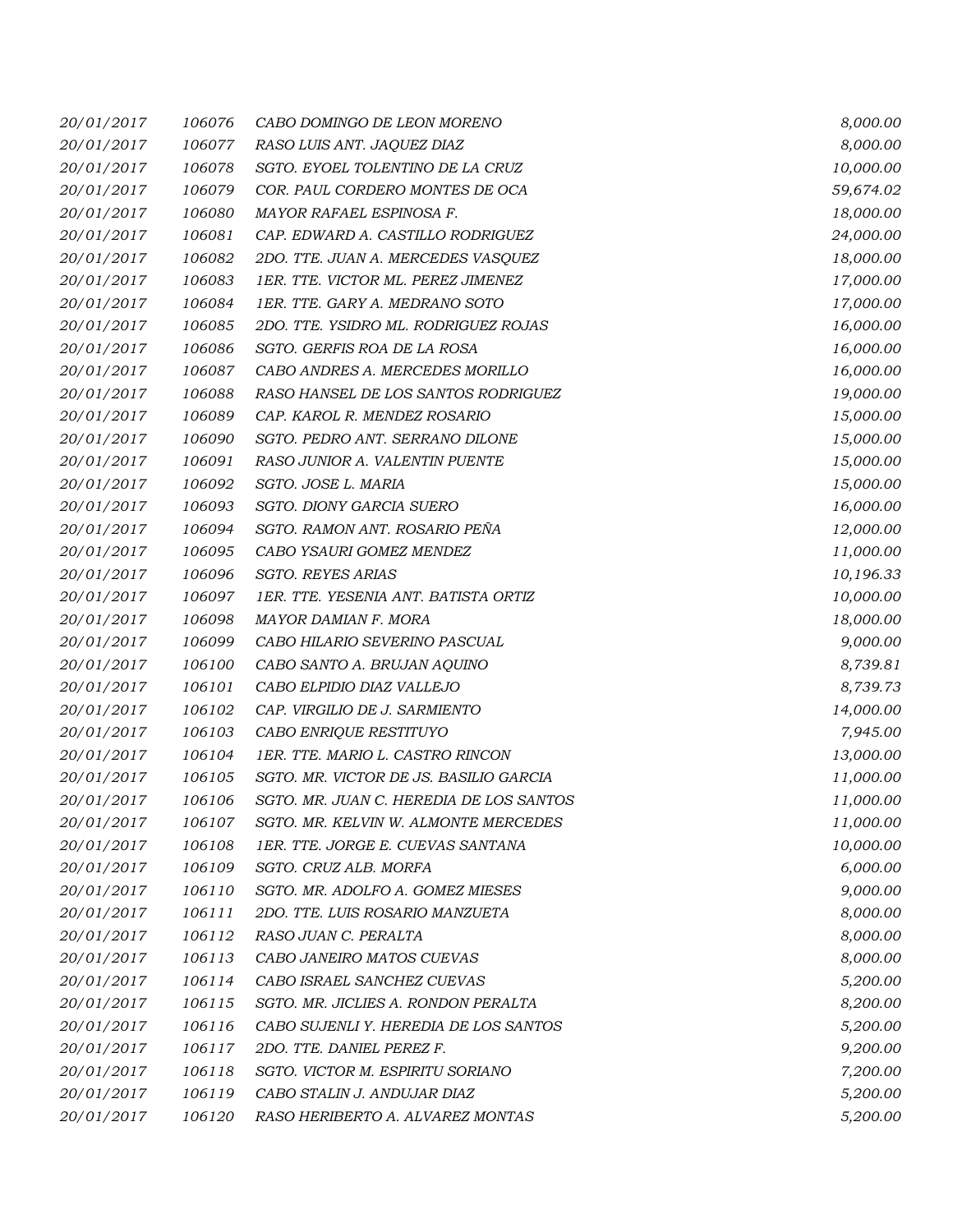| 20/01/2017 | 106121 | RASO ANDDY SUAREZ BENITEZ                  | 4,000.00  |
|------------|--------|--------------------------------------------|-----------|
| 20/01/2017 | 106122 | RASO RAYMER PUJOLS SOTO                    | 5,200.00  |
| 20/01/2017 | 106123 | RASO ANGEL R. ARROYO RIVAS                 | 5,200.00  |
| 20/01/2017 | 106124 | TTE. COR. MANUEL R. ROJAS POLANCO          | 15,600.00 |
| 20/01/2017 | 106125 | TTE. COR. ROQUE A. HILARIO UREÑA           | 12,000.00 |
| 20/01/2017 | 106126 | MAYOR HENRY A. MEDRANO                     | 10,000.00 |
| 20/01/2017 | 106127 | TTE. COR. KELVIN R. MARTE ALMONTE          | 9,000.00  |
| 20/01/2017 | 106128 | CAPITAN ENRIQUE OLIVERO PEREZ              | 7,000.00  |
| 20/01/2017 | 106129 | CAP. MARINO RODRIGUEZ MARIÑEZ              | 7,000.00  |
| 20/01/2017 | 106130 | 1ER. TTE. ALEJANDRINA FORTUNA ROA          | 6,500.00  |
| 20/01/2017 | 106131 | 1RE. TTE. PREVISTILIO LUGO RAMIREZ         | 6,500.00  |
| 20/01/2017 | 106132 | CAP. LORENZO REYES DE LEON                 | 6,500.00  |
| 20/01/2017 | 106133 | 1ER. TTE. HAMLET A. PEREZ MARTINEZ         | 6,500.00  |
| 20/01/2017 | 106134 | 1ER. TTE. JOSE L. REYES BAUTISTA           | 6,500.00  |
| 20/01/2017 | 106135 | 1ER. TTE. LEONARDO BURGOS                  | 6,500.00  |
| 20/01/2017 | 106136 | 2DO. TTE. ANA Y. BURGOS DURAN              | 6,000.00  |
| 20/01/2017 | 106137 | 2DO. TTE. ALEJANDRO E. MENDEZ VENTURA      | 6,000.00  |
| 20/01/2017 | 106138 | 2DO. TTE. TORIBIO J. FELIZ DIAZ            | 6,000.00  |
| 20/01/2017 | 106139 | 2DO. TTE. NEURY MERCEDES TAVAREZ           | 6,000.00  |
| 20/01/2017 | 106140 | 2DO. TTE. HAMLET JAQUEZ JIMENEZ            | 6,000.00  |
| 20/01/2017 | 106141 | 2DO. TTE. ALBERTO REYES SENA               | 6,000.00  |
| 20/01/2017 | 106142 | 2DO. TTE. ROBERT RINCON SALAS              | 6,000.00  |
| 20/01/2017 | 106143 | 2DO. TTE. MANUEL DE JS. ENCARNACION MONTAS | 6,000.00  |
| 20/01/2017 | 106144 | 2DO. TTE. MAXIMO FORTUNA DE LA CRUZ        | 6,000.00  |
| 20/01/2017 | 106145 | 2DO. TTE. JHONNY CADENA CORPORAN           | 6,000.00  |
| 20/01/2017 | 106146 | 2DO. TTE. JOSE D. RODRIGUEZ VENTURA        | 6,000.00  |
| 20/01/2017 | 106147 | 2DO. TTE. ANTONIO DE LA ROSA RAMIREZ       | 5,500.00  |
| 20/01/2017 | 106148 | SGTO. MR. GERSON ANTONIO ESCAÑO V.         | 5,500.00  |
| 20/01/2017 | 106149 | SGTO. MR. REYNALDO E. PEREZ CABRERA        | 5,500.00  |
| 20/01/2017 | 106150 | SGTO. MR. YSIDRO MOTA ESPINO               | 5,500.00  |
| 20/01/2017 | 106151 | SGTO. MR. EZEQUIEL LARA                    | 5,500.00  |
| 20/01/2017 | 106152 | SGTO. MR. ORLANDO ROMERO                   | 5,500.00  |
| 20/01/2017 | 106153 | SGTO. AQUILES MARTE SUERO                  | 5,000.00  |
| 20/01/2017 | 106154 | SGTO. ALEXANDER BELLO DE LEON              | 5,000.00  |
| 20/01/2017 | 106155 | SGTO. WILMAN PEÑA MENDEZ                   | 5,000.00  |
| 20/01/2017 | 106156 | SGTO. MARINO DE LA CRUZ GALVEZ             | 5,000.00  |
| 20/01/2017 | 106157 | SGTO. ALTAGRACIA ACOSTA ACOSTA             | 5,000.00  |
| 20/01/2017 | 106158 | SGTO. DOMINGO DE S. HERRAND ESPINOSA       | 5,000.00  |
| 20/01/2017 | 106159 | SGTO. DANIEL TEJEDA MARTINEZ               | 5,000.00  |
| 20/01/2017 | 106160 | SGTO. ROLANDO E. ENCARNACION ENCARNACION   | 5,000.00  |
| 20/01/2017 | 106161 | SGTO. WILLIAM BAEZ TAVAREZ                 | 5,000.00  |
| 20/01/2017 | 106162 | 2DO. TTE. ALEXANDER MONTAS DE JESUS        | 5,000.00  |
| 20/01/2017 | 106163 | SGTO. JOAN ML. BRITO NUÑEZ                 | 5,000.00  |
| 20/01/2017 | 106164 | 2DO. TTE. IGNACIO L. TRINIDAD              | 5,000.00  |
| 20/01/2017 | 106165 | SGTO. SLEVER Y. BRITO POLANCO              | 5,000.00  |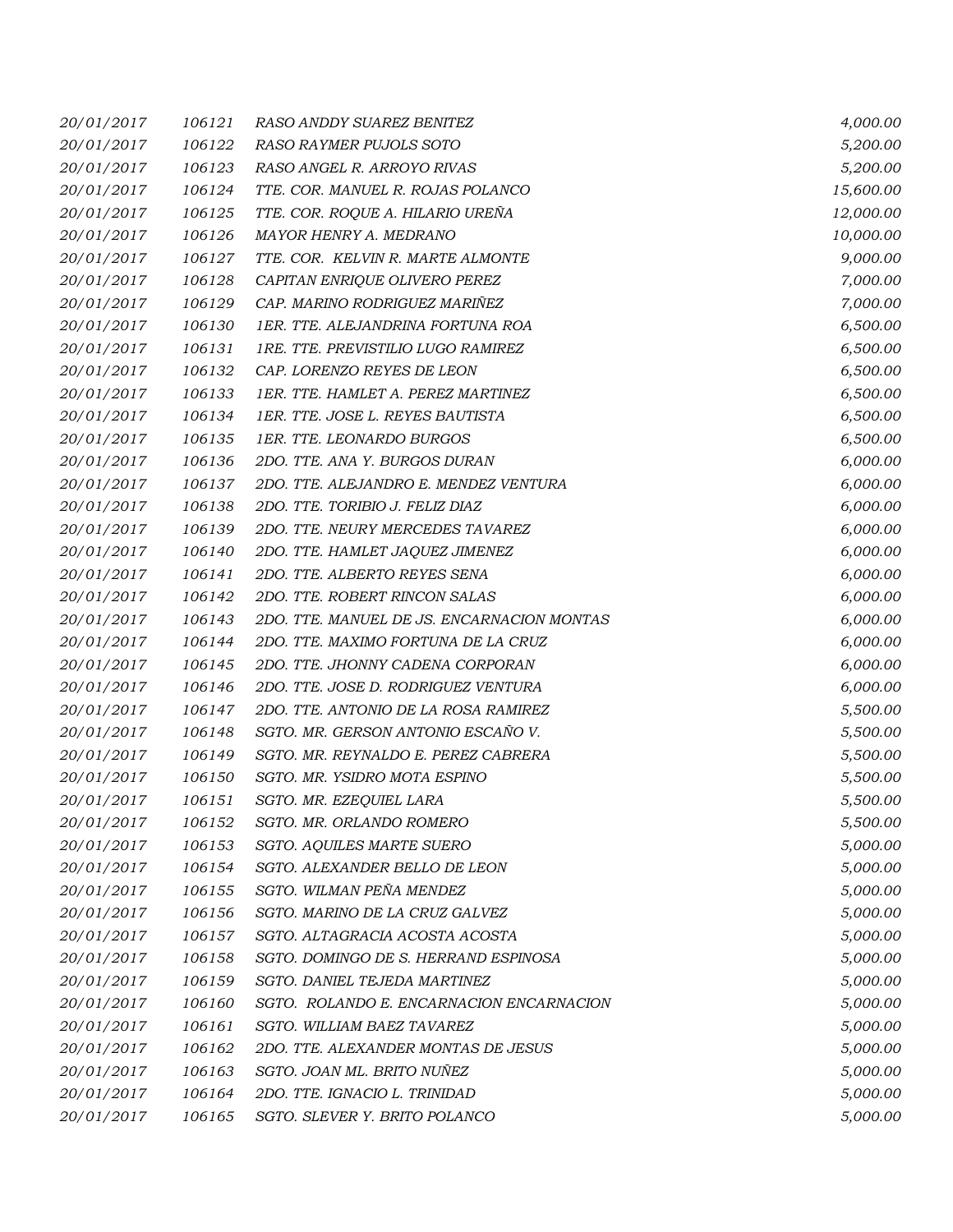| 20/01/2017 | 106166 | SGTO. MR. DIONICIO GOMEZ URBAEZ                | 5,000.00  |
|------------|--------|------------------------------------------------|-----------|
| 20/01/2017 | 106167 | SGTO. MR. NANCY SUSANA HERNANDEZ CASADO        | 4,000.00  |
| 20/01/2017 | 106168 | CABO FRENCIS ANT. LEBRON VICENTE               | 4,000.00  |
| 20/01/2017 | 106169 | SGTO. LEUDIS J. CRUZ DECENA                    | 4,000.00  |
| 20/01/2017 | 106170 | RASO RICHARD R. JACINTO MONTERO                | 4,000.00  |
| 20/01/2017 | 106171 | RASO KEYDI PEREZ                               | 4,000.00  |
| 20/01/2017 | 106172 | CABO FRANCISCO ALB. HERRAND BERIGUETE          | 4,000.00  |
| 20/01/2017 | 106173 | RASO WANDER MERCEDES MATEO                     | 4,000.00  |
| 20/01/2017 | 106174 | RASO GUSTAVO A. FELIZ FLORIAN                  | 4,000.00  |
| 20/01/2017 | 106175 | CABO WILLIAM M. MENDEZ FERNANDEZ               | 4,000.00  |
| 20/01/2017 | 106176 | RASO MANUEL DE JS. MORA MATEO                  | 4,000.00  |
| 20/01/2017 | 106177 | CABO RAFAEL G. CRUZ DIAZ                       | 4,000.00  |
| 20/01/2017 | 106178 | RASO FELIX ANT. DE LA CRUZ                     | 4,000.00  |
| 20/01/2017 | 106179 | CABO CHARLES L. FERRERA VASQUEZ                | 4,000.00  |
| 20/01/2017 | 106180 | CABO HENRRY J. RAMIREZ DE OLEO                 | 4,000.00  |
| 20/01/2017 | 106181 | SGTO. ROLANDO OGANDO DE LOS SANTOS             | 4,000.00  |
| 20/01/2017 | 106182 | CABO WILSON A. ROMAN ESTEVEZ                   | 4,000.00  |
| 20/01/2017 | 106183 | RASO RAILIN DE LA ROSA MOQUETE                 | 4,000.00  |
| 20/01/2017 | 106184 | RASO JULIO E. BELLIARD RODRIGUEZ               | 4,000.00  |
| 20/01/2017 | 106185 | CABO YAHAIRA C. PUJOLS FAMILIA                 | 4,000.00  |
| 20/01/2017 | 106186 | CABO JULIO A. SEBERINO SOTO                    | 4,000.00  |
| 20/01/2017 | 106187 | RASO MARILYN VASQUEZ VILLA                     | 4,000.00  |
| 20/01/2017 | 106188 | SGTO. ALBERT E. RIVERA CHALAS                  | 4,000.00  |
| 20/01/2017 | 106189 | CABO ANTONIO MEDINA MEDINA                     | 5,000.00  |
| 20/01/2017 | 106190 | CABO EDELSON Y. CALDERON PEREZ                 | 4,000.00  |
| 20/01/2017 | 106191 | RASO JOSE ANT. MATEO MARTINEZ                  | 4,000.00  |
| 20/01/2017 | 106192 | CABO DELVIN B. CACERES CACERES                 | 5,200.00  |
| 20/01/2017 | 106193 | CABO JUAN PEÑA RAMIREZ                         | 4,000.00  |
| 20/01/2017 | 106194 | SGTO. NATHANAEL FELIZ LOPEZ                    | 7,200.00  |
| 20/01/2017 | 106195 | SGTO. MR. CRISTIAN ML. CAMPUSANO DE LOS SANTOS | 5,200.00  |
| 20/01/2017 | 106196 | CAP. HAIROL LUCIANO MONTERO                    | 6,500.00  |
| 20/01/2017 | 106197 | 2DO. TTE. RAMON ELIAS RAMIREZ PENA             | 6,000.00  |
| 20/01/2017 | 106198 | 2DO. TTE. CARLOS ANT. TRINIDAD MARINE          | 6,000.00  |
| 20/01/2017 | 106199 | 2DO. TTE. ADRIANO ENCARNACION ESCOTO           | 6,000.00  |
| 20/01/2017 | 106200 | SGTO. MR. ROLANDO DE LA CRUZ DE LA CRUZ        | 5,500.00  |
| 20/01/2017 | 106201 | SGTO. MR. DESIDERIO POLANCO BRITO              | 5,500.00  |
| 20/01/2017 | 106202 | SGTO. MR. MARIA TERRERO PEREZ                  | 5,500.00  |
| 20/01/2017 | 106203 | SGTO. YAQUIRA S. NIN LAHOZ                     | 5,000.00  |
| 20/01/2017 | 106204 | CABO MIGUEL NOVAS FLORIAN                      | 4,000.00  |
| 20/01/2017 | 106205 | RASO TOMAS MARTINEZ                            | 4,000.00  |
| 20/01/2017 | 106206 | RASO KATY JAVIER ROSARIO                       | 4,000.00  |
| 20/01/2017 | 106207 | SGTO. MR. JUAN G. MENDOZA CONCEPCION           | 5,000.00  |
| 20/01/2017 | 106208 | RASO MARCO A. BATISTA RUIZ                     | 5,200.00  |
| 20/01/2017 | 106209 | 2DO. TTE. FAUTINO MONTERO DE LOS SANTOS        | 5,500.00  |
| 20/01/2017 | 106210 | COR. FELIX ML. ANTIGUA GERMAN                  | 50,000.00 |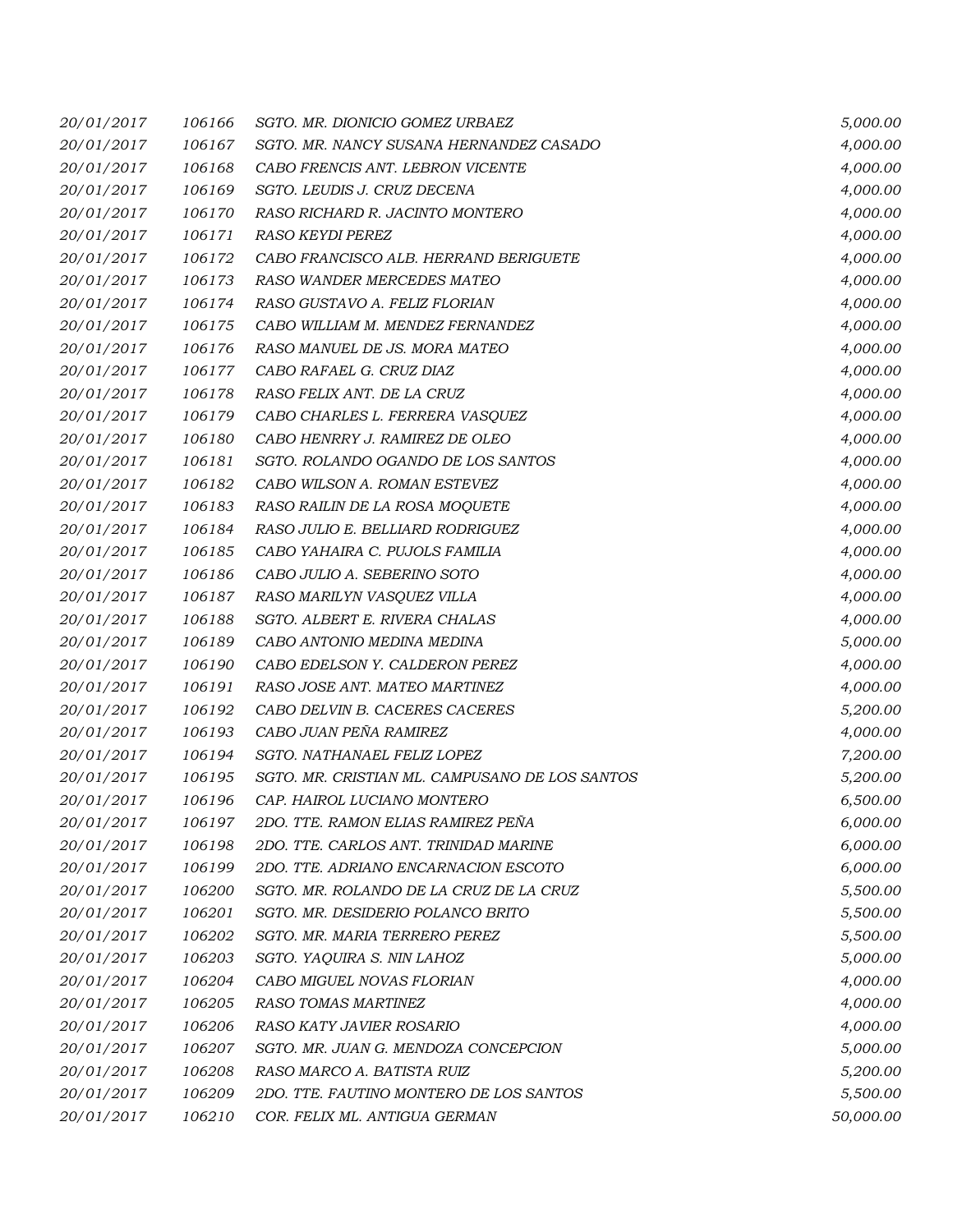| 20/01/2017 | 106211 | MAYOR MANUEL DE JESUS DECENA             | 10,060.00 |
|------------|--------|------------------------------------------|-----------|
| 20/01/2017 | 106212 | 1ER. TTE. ALCADIO HERRERA DE LA CRUZ     | 11,000.00 |
| 20/01/2017 | 106213 | COR. ANA D. ABREU GARCIA                 | 6,500.00  |
| 20/01/2017 | 106214 | 2DO. TTE. JUAN ABAD                      | 6,000.00  |
| 20/01/2017 | 106215 | SGTO. MR. JOSE J. ENCARNACION MONTERO    | 5,500.00  |
| 20/01/2017 | 106216 | 2DO. TTE. BERNARDO QUEZADA PERALTA       | 5,500.00  |
| 20/01/2017 | 106217 | 1ER. TTE. SICTO HEREDIA                  | 5,500.00  |
| 20/01/2017 | 106218 | MRO. JOSE ANT. MERCEDES BELLO            | 4,000.00  |
| 20/01/2017 | 106219 | CABO RADHAIRSA GUZMAN DE LA CRUZ         | 4,000.00  |
| 20/01/2017 | 106220 | CABO FREDDY PEREZ OTAÑO                  | 6,000.00  |
| 20/01/2017 | 106221 | RASO JUAN C. ANTIGUA ACOSTA              | 6,000.00  |
| 20/01/2017 | 106222 | 2DO. TTE. LOIDA E, REYES AMPARO          | 4,000.00  |
| 20/01/2017 | 106223 | SGTO. KELVIN TAVERAS MEJIA               | 4,000.00  |
| 20/01/2017 | 106224 | 2DO. TTE. RUBEN D. PEREZ CORDERO         | 4,000.00  |
| 20/01/2017 | 106225 | TTE. DE CORBETA BARTOLO NUÑEZ SMITH      | 8,200.00  |
| 20/01/2017 | 106226 | SGTO. MR. RAFAEL JAQUEZ RAFAEL           | 5,200.00  |
| 20/01/2017 | 106227 | CAP. FELIX BRITO HERNANDEZ               | 7,000.00  |
| 20/01/2017 | 106228 | 2DO. TTE. RAMON E. DEL ORBE GUILLEN      | 5,000.00  |
| 20/01/2017 | 106229 | RASO JACQUELINE MERCEDES MARTINEZ        | 4,000.00  |
| 20/01/2017 | 106230 | SGTO. NELFRAN D. BAUTISTA FELIX          | 7,200.00  |
| 20/01/2017 | 106231 | SGTO. JOSE M. CAMPUSANO CAMPUSANO        | 5,000.00  |
| 20/01/2017 | 106232 | 2DO. TTE. JOSE T. DE LEON RODRIGUEZ      | 8,200.00  |
| 20/01/2017 | 106233 | 2DO. TTE. MARINO ABAD PUELLO             | 8,000.00  |
| 20/01/2017 | 106234 | CABO MOISES CONTRERAS PAULINO            | 6,000.00  |
| 20/01/2017 | 106235 | SGTO. CARLOS ML. ROSARIO NUÑEZ           | 6,000.00  |
| 20/01/2017 | 106236 | SGTO. MR. JAINER CUEVAS FERRERAS         | 8,200.00  |
| 20/01/2017 | 106237 | MAYOR TEODORO VALDEZ PEREZ               | 9,000.00  |
| 20/01/2017 | 106238 | CAP. FELIPE SIERRA DOTEL                 | 7,000.00  |
| 20/01/2017 | 106239 | 2DO TTE. CIPRIAN ROSARIO SUERO           | 6,000.00  |
| 20/01/2017 | 106240 | CABO YASMIN MA. GONZALEZ CABRERA         | 4,000.00  |
| 20/01/2017 | 106241 | MAYOR JULIO C. HERNANDEZ CRUZ            | 7,000.00  |
| 20/01/2017 | 106242 | SGTO. FREDDY A. RIVAS GUERRERO           | 5,000.00  |
| 20/01/2017 | 106243 | <b>1ER. TTE. FELICIANO REYES FLORIAN</b> | 6,000.00  |
| 20/01/2017 | 106244 | SGTO. MR. CANDIDA R. AGUERO ENCARNACION  | 5,500.00  |
| 20/01/2017 | 106245 | SGTO. GUARINA DEL P. PEREZ RODRIGUEZ     | 5,000.00  |
| 20/01/2017 | 106246 | CABO MERQUIADES LORENZO GONZALEZ         | 4,000.00  |
| 20/01/2017 | 106247 | 2DO. TTE CONCEPCION DEL C MENDOZA JORGE  | 6,000.00  |
| 20/01/2017 | 106248 | MARINERO HENRY VALERA GARCIA             | 4,000.00  |
| 20/01/2017 | 106249 | SGTO. FELIX MUESES MARTINEZ              | 7,200.00  |
| 20/01/2017 | 106250 | SGTO. MR. IVAN J. AMPARO                 | 12,000.00 |
| 20/01/2017 | 106251 | 1ER. TTE. MAXIMO DIAZ VALDEZ             | 11,000.00 |
| 20/01/2017 | 106252 | SGTO. LEON F. COLOMBO CASTILLO           | 8,000.00  |
| 20/01/2017 | 106253 | 1ER. TTE. TOMAS MONTERO M.               | 6,500.00  |
| 20/01/2017 | 106254 | 2DO. TTE. JUAN F. MANZANILLO PASCUAL     | 6,000.00  |
| 20/01/2017 | 106255 | 2DO. TTE. JOSE O. MENDOZA DE LA CRUZ     | 6,000.00  |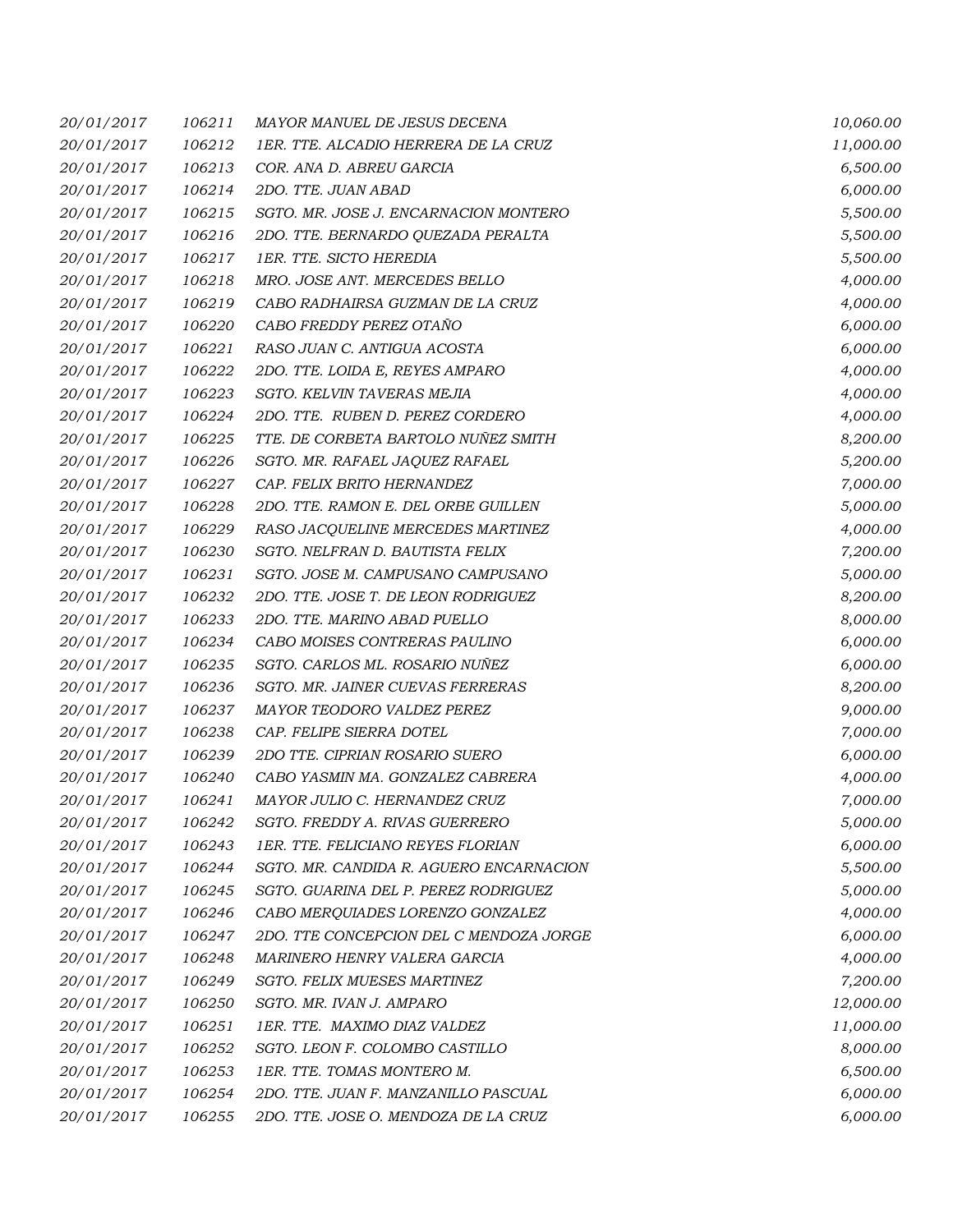| 20/01/2017 | 106256 | SGTO. SIXTA SANCHEZ SANTOS                | 5,000.00  |
|------------|--------|-------------------------------------------|-----------|
| 20/01/2017 | 106257 | SGTO. MR. MARIO DE LA ROSA LIRANZO        | 5,000.00  |
| 20/01/2017 | 106258 | RASO BIENVENIDO CABRERA NOVAS             | 4,000.00  |
| 20/01/2017 | 106259 | 1ER. TTE. PEDRO CONTRERAS ALCANTARA       | 6,500.00  |
| 20/01/2017 | 106260 | SGTO. MR. WENDY D. TEJEDA TORRES          | 5,500.00  |
| 20/01/2017 | 106261 | TTE. DE FRAGATA MANUEL MONTAÑO MENDEZ     | 6,500.00  |
| 20/01/2017 | 106262 | 2DO. TTE. FRANCISCO DE LA CRUZ TEJEDA     | 6,000.00  |
| 20/01/2017 | 106263 | SGTO. ELIZABETH ACEVEDO QUIROZ            | 5,000.00  |
| 20/01/2017 | 106264 | CABO IRENO BAUTISTA MANZUETA              | 4,000.00  |
| 20/01/2017 | 106265 | RASO JUAN FCO. HERASME PEÑA               | 4,900.00  |
| 20/01/2017 | 106266 | CABO MARCOS ANT. FRIAS SANCHEZ            | 5,960.00  |
| 20/01/2017 | 106267 | 1ER. TTE. REYNA I. CARABALLO MENDEZ       | 6,500.00  |
| 20/01/2017 | 106268 | SGTO. MR. PEDRO A. MOQUETE                | 5,500.00  |
| 20/01/2017 | 106269 | RASO MARIA H. ESPINAL FABIAN              | 4,000.00  |
| 20/01/2017 | 106270 | CABO JEFFERSON PRENSA CALDERON            | 4,000.00  |
| 20/01/2017 | 106271 | RASO JUAN D. PEREZ ROJAS                  | 4,000.00  |
| 20/01/2017 | 106272 | 1ER. TTE. DORKA O. PEÑA CAMPOS            | 6,500.00  |
| 20/01/2017 | 106273 | 2DO. TTE. CRUZ ANT. FELIZ MEDRANO         | 6,000.00  |
| 20/01/2017 | 106274 | TTE. COR. SANTIAGO AYBAR CAMPOS           | 20,000.00 |
| 20/01/2017 | 106275 | MAYOR FLORENTINO LOPEZ ROJAS              | 15,000.00 |
| 20/01/2017 | 106276 | 2DO. TTE. FRANCISCO DE A. JIMENEZ ALMONTE | 12,000.00 |
| 20/01/2017 | 106277 | 1ER. TTE. YERDY FCO. MENDEZ TRINIDAD      | 6,500.00  |
| 20/01/2017 | 106278 | 1ER. TTE. LAZARO B. CAMACHO DE LA CRUZ    | 6,500.00  |
| 20/01/2017 | 106279 | CAP. ANTONIO MIESES GUZMAN                | 7,438.89  |
| 20/01/2017 | 106280 | 2DO. TTE. DOMINGA G. DE JESUS AMPARO      | 6,000.00  |
| 20/01/2017 | 106281 | 2DO. TTE. EPIFANIO SANCHEZ LLUBERES       | 6,000.00  |
| 20/01/2017 | 106282 | 2DO. TTE. DIEGO ML. PEÑA FIGUEROA         | 6,000.00  |
| 20/01/2017 | 106283 | 2DO. TTE. HERIBERTO COMAS DE LEON         | 6,000.00  |
| 20/01/2017 | 106284 | SGTO. MR. BOLIVIA B. TERRERO PEREZ        | 5,500.00  |
| 20/01/2017 | 106285 | SGTO. MR. ANYELO MORENO GARCIA            | 5,500.00  |
| 20/01/2017 | 106286 | SGTO. MR. FELIX MARCELO MESA              | 5,500.00  |
| 20/01/2017 | 106287 | SGTO. MR. JUAN C. DIAZ HERRERA            | 5,500.00  |
| 20/01/2017 | 106288 | SGTO. KELVIN PANIAGUA DE LOS SANTOS       | 5,000.00  |
| 20/01/2017 | 106289 | SGTO. AMAURYS CALZADO JAVIER              | 5,000.00  |
| 20/01/2017 | 106290 | SGTO. MR. PEDRO ENCARNACION SANCHEZ       | 5,000.00  |
| 20/01/2017 | 106291 | SGTO. CRISTIAN GUZMAN                     | 4,000.00  |
| 20/01/2017 | 106292 | RASO JOSE M. PEREZ CUEVAS                 | 4,000.00  |
| 20/01/2017 | 106293 | RASO MABEL P. SANCHEZ LOPEZ               | 4,000.00  |
| 20/01/2017 | 106294 | RASO JULIO C. SOLANO PEÑA                 | 4,000.00  |
| 20/01/2017 | 106295 | RASO LUCIA M. CRUZ POLANCO                | 4,000.00  |
| 20/01/2017 | 106296 | CABO MIGUEL A. DIAZ BENITEZ               | 4,000.00  |
| 20/01/2017 | 106297 | RASO ANTONIS DOMINGUEZ GARCIA             | 4,000.00  |
| 20/01/2017 | 106298 | SGTO. DOMINGO E. MONTERO PEÑA             | 8,000.00  |
| 20/01/2017 | 106299 | 1ER. TTE. FELIX ANT. MOQUETE MONTILLA     | 11,000.00 |
| 20/01/2017 | 106300 | 2DO. TTE. RAMON MA. CABRERA RINCON        | 10,000.00 |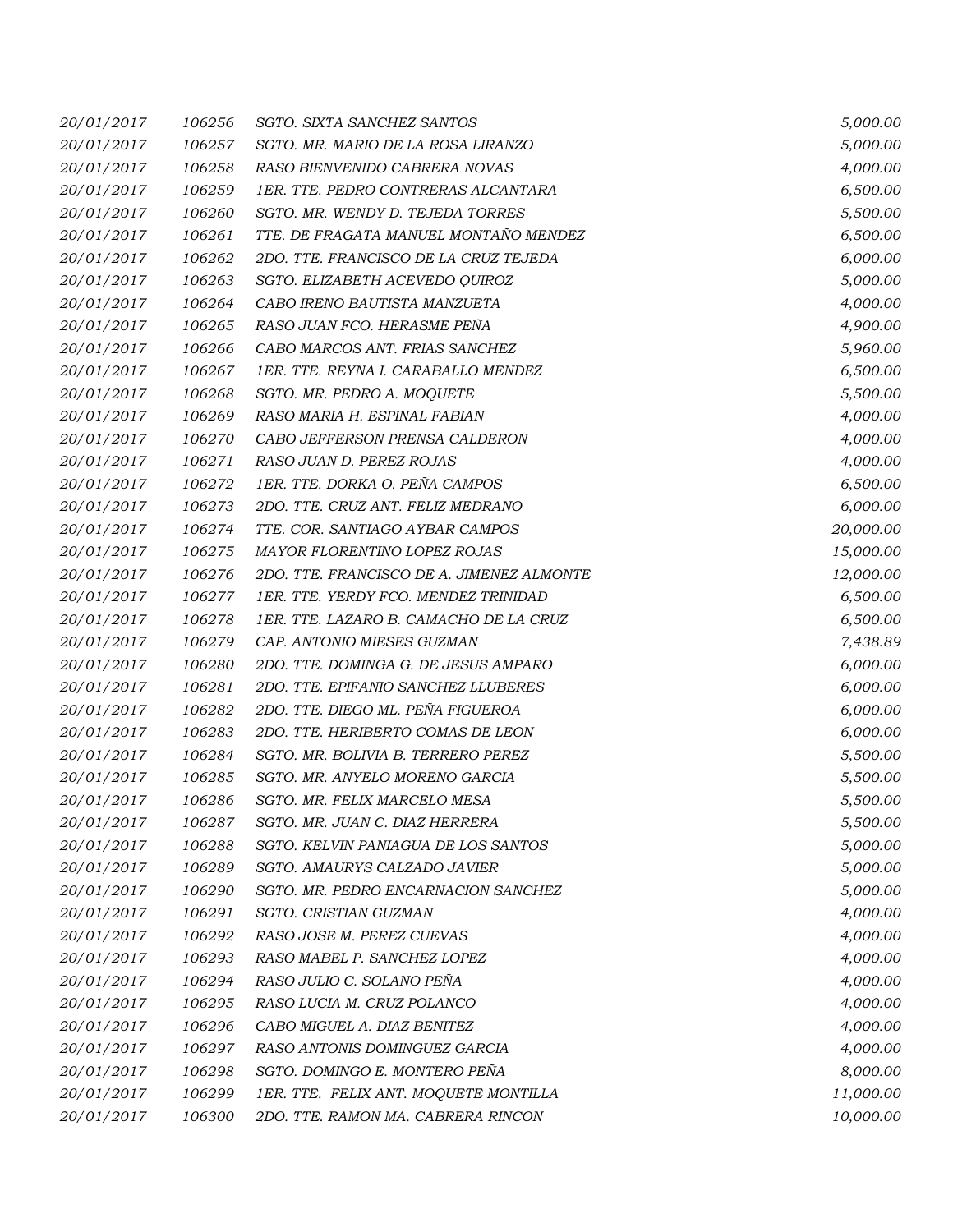| 20/01/2017 | 106301 | SGTO. JULIO C. ESPINAL PEREZ              | 8,000.00  |
|------------|--------|-------------------------------------------|-----------|
| 20/01/2017 | 106302 | RASO OCTAVIANO MONTERO BAEZ               | 13,000.00 |
| 20/01/2017 | 106303 | SGTO. PEDRO MONEGRO ROSA                  | 5,000.00  |
| 20/01/2017 | 106304 | SGTO. HELIN E. SANCHEZ PIÑA               | 8,000.00  |
| 20/01/2017 | 106305 | 2DO. TTE. ORLANDO DUVAL MELENDEZ          | 5,500.00  |
| 20/01/2017 | 106306 | SGTO. RICARDO ANT. CAMPUSANO TERRERO      | 6,200.00  |
| 20/01/2017 | 106307 | CABO MARCIA MONTERO MONTERO               | 5,000.00  |
| 20/01/2017 | 106308 | SGTO. MR. GETULIO RODRIGUEZ FIGUEREO      | 8,200.00  |
| 20/01/2017 | 106309 | SGTO. MR. SACARIA E. DOMINGUEZ HEREDIA    | 9,000.00  |
| 20/01/2017 | 106310 | SGTO. MR. CRISTIAN DEMORIZI BALBUENA      | 9,000.00  |
| 20/01/2017 | 106311 | 1ER. TTE. FIDIAN GONZALEZ                 | 11,000.00 |
| 20/01/2017 | 106312 | 1ER. TTE. BIENVENIDO RUBIO SENA           | 11,000.00 |
| 20/01/2017 | 106313 | 2DO. TTE. ANGEL MA. MORILLO ROSARIO       | 10,000.00 |
| 20/01/2017 | 106314 | SGTO. MR. CARLOS ML. SANCHEZ CUEVAS       | 9,000.00  |
| 20/01/2017 | 106315 | SGTO. LUIS ML. GONZALEZ CARPIO            | 8,000.00  |
| 20/01/2017 | 106316 | RASO LUIS A. LARA PUJOLS                  | 6,000.00  |
| 20/01/2017 | 106317 | 1ER. TTE. SANTOS E. GARCIA OGANDO         | 11,000.00 |
| 20/01/2017 | 106318 | 1ER. TTE. JACOBO DE LEON PEREZ            | 11,000.00 |
| 20/01/2017 | 106319 | 1ER. TTE. REMEDIO PEREZ FELIZ             | 11,000.00 |
| 20/01/2017 | 106320 | 1ER. TTE. JUAN B. OLMOS HERNANDEZ.        | 10,000.00 |
| 20/01/2017 | 106321 | 2DO. TTE. JUAN C. NOVAS ROSARIO           | 10,000.00 |
| 20/01/2017 | 106322 | SGTO. GUILLERMO DEL ROSARIO MUÑOZ         | 8,000.00  |
| 20/01/2017 | 106323 | SGTO. MR. RUBEN ALCANTARA JIMENEZ         | 4,000.00  |
| 20/01/2017 | 106324 | RASO LUIS A. PEREZ MEDINA                 | 6,000.00  |
| 20/01/2017 | 106325 | 1ER. TTE. DIGNO JIMENEZ ROMERO            | 11,000.00 |
| 20/01/2017 | 106326 | 2DO. TTE. CLODOMIRO ZABALA SANTOS         | 10,000.00 |
| 20/01/2017 | 106327 | SGTO. JUAN C. MONTILLA MONTERO            | 8,000.00  |
| 20/01/2017 | 106328 | SGTO. MR. WINKY R. REYES ZABALA           | 12,000.00 |
| 20/01/2017 | 106329 | 1ER. TTE. FERNANDO GOMEZ MENDEZ           | 9,900.00  |
| 20/01/2017 | 106330 | SGTO. RAUL GARCIA HENRIQUEZ               | 7,900.00  |
| 20/01/2017 | 106331 | CABO FRANKLIN MONTERO MONTERO             | 4,900.00  |
| 20/01/2017 | 106332 | CAP. JOSE M. JAQUEZ FERNANDEZ             | 6,500.00  |
| 20/01/2017 | 106333 | 2DO. TTE. MIRIAM ALT. LARA CUEVAS         | 6,000.00  |
| 20/01/2017 | 106334 | SGTO. MR. ENEROLINDA AQUINO DE LOS SANTOS | 5,500.00  |
| 20/01/2017 | 106335 | SGTO. CARMELINO CONTRERAS OFFRER          | 5,000.00  |
| 20/01/2017 | 106336 | SGTO. JOSE ALT. ENCARNACION VALDEZ        | 5,000.00  |
| 20/01/2017 | 106337 | 2DO. TTE. JORGE DE LOS SANTOS ANDUJAR     | 12,000.00 |
| 20/01/2017 | 106338 | 2DO. TTE. MR. JOVANNY ABREU SURIEL        | 10,000.00 |
| 20/01/2017 | 106339 | 2DO. TTE. DENICHEL FELIZ RUIZ             | 10,000.00 |
| 20/01/2017 | 106340 | SGTO. MR. MARTIN BERNABEL VIZCAINO        | 9,000.00  |
| 20/01/2017 | 106341 | SGTO. MR. ALEJANDRO BATISTA ROSARIO       | 10,841.67 |
| 20/01/2017 | 106342 | CAP. JOSE DIAZ FLORIAN                    | 7,000.00  |
| 20/01/2017 | 106343 | 2DO. TTE. PEDRO J. MARTINEZ ENCARNACION   | 4,945.56  |
| 20/01/2017 | 106344 | 1ER. TTE. JOSE FCO. RODRIGUEZ ROSARIO     | 6,000.00  |
| 20/01/2017 | 106345 | SGTO. CEVERO RODRIGUEZ RODRIGUEZ          | 5,000.00  |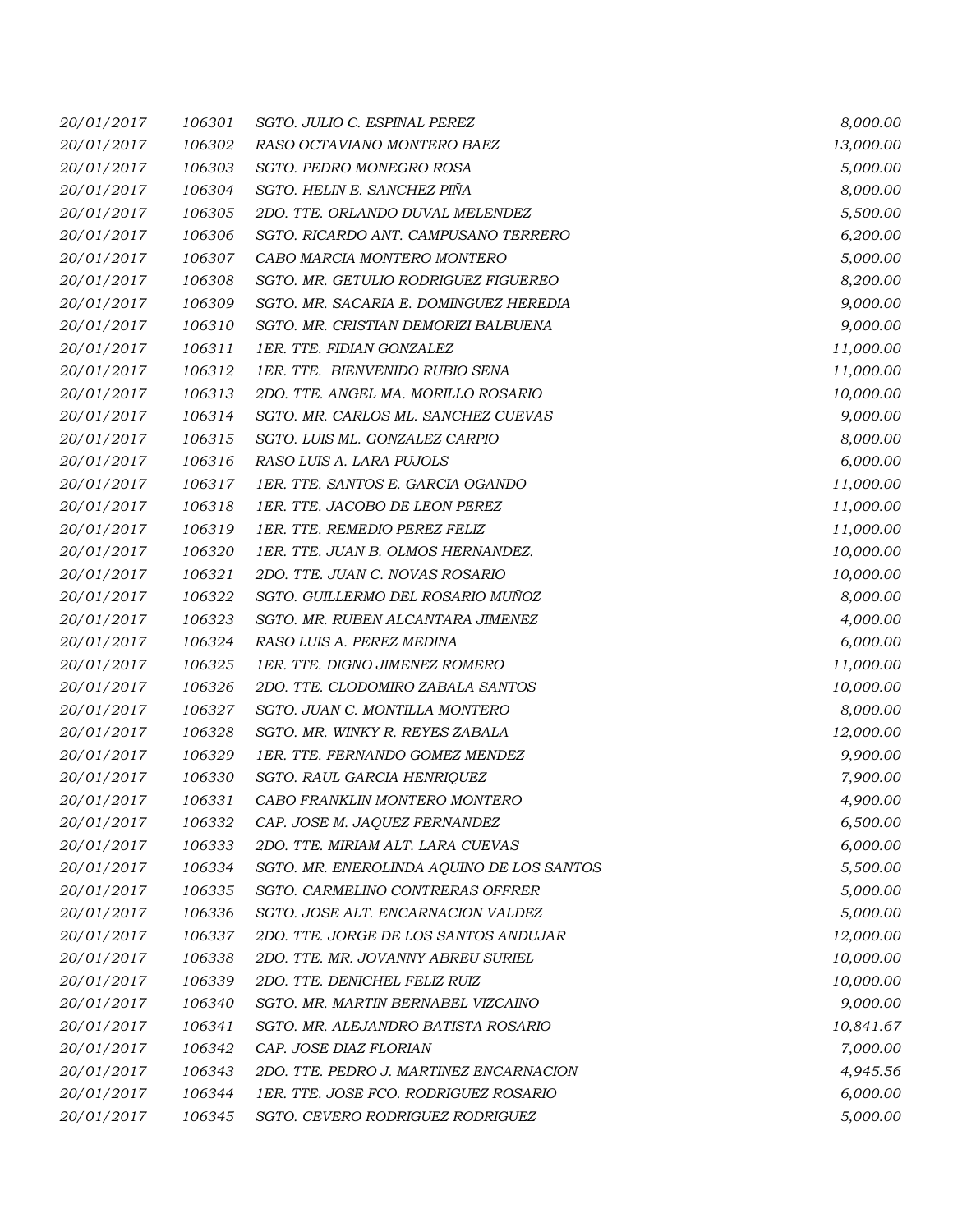| 20/01/2017 | 106346 | 2DO. TTE. RAFAEL FRANCO LUNA              | 10,000.00 |
|------------|--------|-------------------------------------------|-----------|
| 20/01/2017 | 106347 | 2DO. TTE. MAXIMO F. CRUZ ROSARIO          | 8,200.00  |
| 20/01/2017 | 106348 | SGTO. MR. SANTO B. BERAS BAUTISTA         | 9,000.00  |
| 20/01/2017 | 106349 | CABO JUAN C. NATERA SANTANA               | 6,000.00  |
| 20/01/2017 | 106350 | SGTO. MR. LEANDRO ALB. JAVIER ENCARNACION | 9,000.00  |
| 20/01/2017 | 106351 | SGTO. MR. RAMON R. VICTORIANO AQUINO      | 9,000.00  |
| 20/01/2017 | 106352 | SGTO. WILSON MATEO PEREZ                  | 8,000.00  |
| 20/01/2017 | 106353 | SGTO. ALEXANDER A. MATEO AGUASVIVA        | 5,000.00  |
| 20/01/2017 | 106354 | CABO CARLOS FLORENTINO FLORENTINO         | 4,000.00  |
| 20/01/2017 | 106355 | 2DO. TTE. WILLIAN DISLA BAEZ              | 6,000.00  |
| 20/01/2017 | 106356 | 2DO. TTE. JUAN CANTALICIO MOREL           | 10,000.00 |
| 20/01/2017 | 106357 | SGTO. MR. AQUINO BELLIARD ROJAS           | 4,000.00  |
| 20/01/2017 | 106358 | RASO HUGO M. RODRIGUEZ OGANDO             | 6,000.00  |
| 20/01/2017 | 106359 | CABO MIGUEL DE JS. SANCHEZ DIAZ           | 5,500.00  |
| 20/01/2017 | 106360 | TTE. COR. JOSE M. ROSARIO AQUINO          | 10,000.00 |
| 20/01/2017 | 106361 | MAYOR HILARIO O. AYBAR POLANCO            | 9,000.00  |
| 20/01/2017 | 106362 | MAYOR JORGE L. ZOUAIN TAVAREZ             | 9,000.00  |
| 20/01/2017 | 106363 | CAP. JOSE L. MENDEZ CRUZ                  | 7,000.00  |
| 20/01/2017 | 106364 | CAP. FELIPE ANT. GARCIA PERALTA           | 7,000.00  |
| 20/01/2017 | 106365 | CAP. JOSE L. MORROBEL                     | 7,000.00  |
| 20/01/2017 | 106366 | 2DO. TTE. BLAS FERNANDEZ GIL              | 6,000.00  |
| 20/01/2017 | 106367 | 1ER. TTE. ISIDRO A. HERRERA MADERA        | 6,000.00  |
| 20/01/2017 | 106368 | 1ER. TTE. SANTO CALZADO                   | 6,000.00  |
| 20/01/2017 | 106369 | 1ER. TTE. CARLOS J. BIDO D OLEO           | 6,000.00  |
| 20/01/2017 | 106370 | SGTO. MR. ELIAS R. MEDINA TERRERO         | 5,500.00  |
| 20/01/2017 | 106371 | SGTO. MR. REIMUNDO ALVAREZ PEÑA           | 5,500.00  |
| 20/01/2017 | 106372 | SGTO. MR. RAYMUNDO FAÑAS REYES            | 5,500.00  |
| 20/01/2017 | 106373 | SGTO. MAYOR GUSTAVO A. ZARZUELA ARROYO    | 5,500.00  |
| 20/01/2017 | 106374 | SGTO. MR. RAFAEL ANT. ALCANTARA REYES     | 5,500.00  |
| 20/01/2017 | 106375 | SGTO. MR. MANUEL ANT. GIL DE LEON         | 5,500.00  |
| 20/01/2017 | 106376 | SGTO. MR. GILBERTO ACOSTA GONZALEZ        | 5,500.00  |
| 20/01/2017 | 106377 | SGTO. DANNY R. ABREU CONCEPCION           | 5,000.00  |
| 20/01/2017 | 106378 | SGTO. ROBERT E. TEJADA SUAREZ             | 5,000.00  |
| 20/01/2017 | 106379 | SGTO. MIGUEL ANT. PASCUAL LAHOZ           | 5,000.00  |
| 20/01/2017 | 106380 | CABO ROBERTO DEL ROSARIO CENA             | 4,000.00  |
| 20/01/2017 | 106381 | CABO HECTOR R. BAUTISTA PICHARDO          | 4,000.00  |
| 20/01/2017 | 106382 | RASO KATIUSKA DEL C. MERCEDES             | 4,000.00  |
| 20/01/2017 | 106383 | RASO JALBRIN R. SANTANA GOMEZ             | 4,000.00  |
| 20/01/2017 | 106384 | RASO EDINSON J. MARTINEZ GIL              | 4,000.00  |
| 20/01/2017 | 106385 | CABO JUAN STGO. PEÑA RODRIGUEZ            | 4,000.00  |
| 20/01/2017 | 106386 | RASO LUIS ML. RODRIGUEZ SIGOLLEN          | 4,000.00  |
| 20/01/2017 | 106387 | CABO ARELIS M. VILLAR SANTOS              | 4,000.00  |
| 20/01/2017 | 106388 | CABO JOSE R. ACEVEDO FAMILIA              | 4,000.00  |
| 20/01/2017 | 106389 | SGTO. GERMAN RAMIREZ JIMENEZ              | 4,000.00  |
| 20/01/2017 | 106390 | CABO HECTOR A. DE LOS SANTOS NONE         | 4,000.00  |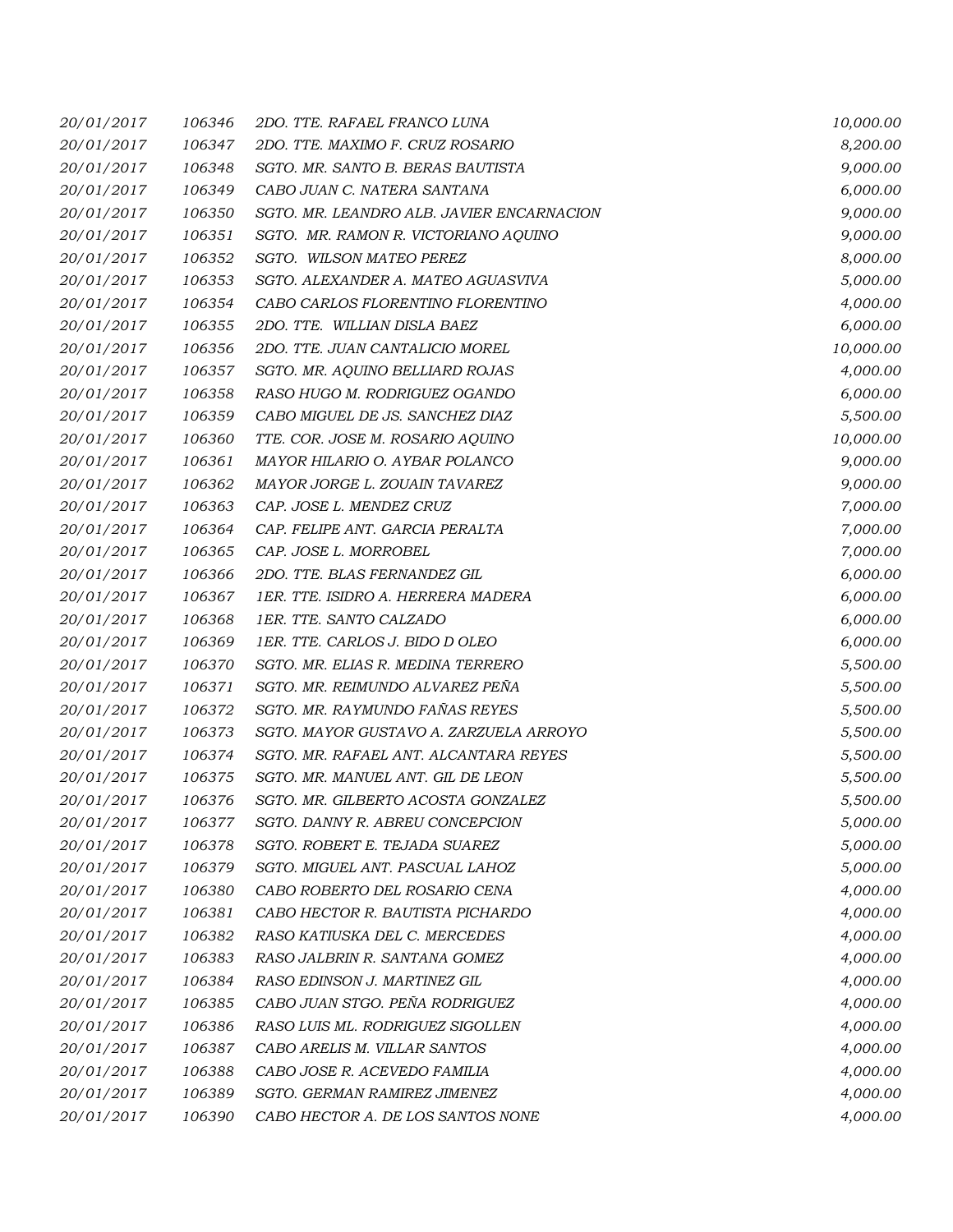| 20/01/2017 | 106391 | 2DO. TTE. JULIO A. FRANCO DE AZA      | 9,200.00  |
|------------|--------|---------------------------------------|-----------|
| 20/01/2017 | 106392 | SGTO. MR. JOSE ANT. ROSARIO MARTINEZ  | 4,000.00  |
| 20/01/2017 | 106393 | 2DO. TTE. JOSE LUIS CRUZ JORGE        | 9,200.00  |
| 20/01/2017 | 106394 | SGTO. MIGUEL SILVERIO MARIA           | 5,000.00  |
| 20/01/2017 | 106395 | SGTO. MARTIRES ULLOA HERNANDEZ        | 5,000.00  |
| 20/01/2017 | 106396 | CABO ALFREDO ABREU                    | 5,200.00  |
| 20/01/2017 | 106397 | SGTO. DOMINGO DE LOS S. ESTEVEZ       | 7,200.00  |
| 20/01/2017 | 106398 | SGTO. FELIX ANT. JAQUEZ               | 7,200.00  |
| 20/01/2017 | 106399 | RASO KENDRI M. FERNANDEZ SANTOS       | 13,100.00 |
| 20/01/2017 | 106400 | RASO MIGUEL FELIZ CABRERA             | 4,000.00  |
| 20/01/2017 | 106401 | SGTO. CARLOS O. BRITO PEÑA            | 7,200.00  |
| 20/01/2017 | 106402 | SGTO. MR. FRANCISCO D. BAEZ VALERIO   | 4,000.00  |
| 20/01/2017 | 106403 | RASO FRANCISCO DURAN RAMIREZ          | 4,000.00  |
| 20/01/2017 | 106404 | CABO MIGUEL V. ARAGONEZ GOMEZ         | 4,000.00  |
| 20/01/2017 | 106405 | CAP. LUCILO PEÑA PASCUAL              | 6,500.00  |
| 20/01/2017 | 106406 | CAP. ERNESTO ENCARNACION ROSARIO      | 6,000.00  |
| 20/01/2017 | 106407 | SGTO. MR. JUAN ANT. ROSA GOMEZ        | 5,500.00  |
| 20/01/2017 | 106408 | CABO SANTA M. HENRIQUEZ PASCUAL       | 4,000.00  |
| 20/01/2017 | 106409 | SGTO. REYNOSO PIÑA GUERRERO           | 5,000.00  |
| 20/01/2017 | 106410 | CABO JOSE M. MINAYA GOMEZ             | 4,000.00  |
| 20/01/2017 | 106411 | 2DO. TTE. SILVESTRE FELIZ HERNANDEZ   | 10,000.00 |
| 20/01/2017 | 106412 | SGTO. ANTONIO CASTRO BELEN            | 8,000.00  |
| 20/01/2017 | 106413 | CABO CORVY ANT. PICHARDO GIL          | 6,000.00  |
| 20/01/2017 | 106414 | SGTO. JAIME Y. VERAS QUEZADA          | 12,000.00 |
| 20/01/2017 | 106415 | MAYOR LORENZO DE LEON FLORES          | 9,000.00  |
| 20/01/2017 | 106416 | SGTO. MR. ISMAEL DE LA CRUZ TAPIA     | 5,500.00  |
| 20/01/2017 | 106417 | SGTO. MR. JUAN G. BONIFACIO GUTIERREZ | 5,500.00  |
| 20/01/2017 | 106418 | RASO RUDDY R. RUIZ GARCIA             | 4,000.00  |
| 20/01/2017 | 106419 | RASO ROSA ANT. RODRIGUEZ JORAN        | 4,000.00  |
| 20/01/2017 | 106420 | 1ER. TTE. HENRY R. HILARIO PERALTA    | 6,500.00  |
| 20/01/2017 | 106421 | SGTO. JOSE VICTORIANO ROSA            | 5,000.00  |
| 20/01/2017 | 106422 | SGTO. NICOLAS HERRERA GRATEREAUX      | 5,000.00  |
| 20/01/2017 | 106423 | RASO FRANKLIN PICHARDO VICTORIANO     | 4,000.00  |
| 20/01/2017 | 106424 | CAP. MANUEL DE JS. SENA HERNANDEZ     | 7,000.00  |
| 20/01/2017 | 106425 | CAP. GERSON ACOSTA POLANCO            | 7,000.00  |
| 20/01/2017 | 106426 | 2DO. TTE. JOSE D. TIFA                | 6,000.00  |
| 20/01/2017 | 106427 | SGTO. MARIA L. ADAMES MARTE           | 5,000.00  |
| 20/01/2017 | 106428 | CABO ALBIN ML. HICIANO GONZALEZ       | 4,000.00  |
| 20/01/2017 | 106429 | 1ER. TTE. AGUSTIN NUÑEZ NUÑEZ         | 6,000.00  |
| 20/01/2017 | 106430 | SGTO. MR. GLENNY K. RODRIGUEZ ALVAREZ | 5,000.00  |
| 20/01/2017 | 106431 | CABO RAMON ANT. PICHARDO ALVAREZ      | 4,000.00  |
| 20/01/2017 | 106432 | SGTO. MR. SANTIAGO BATISTA DIAZ       | 5,500.00  |
| 20/01/2017 | 106433 | SGTO. SOREMINDA FLETE ADAMES          | 5,000.00  |
| 20/01/2017 | 106434 | CABO JUAN CISNEROS ALMANZAR           | 4,000.00  |
| 20/01/2017 | 106435 | 2DO. TTE. FRANCISCO S. FULCAR VILORIO | 5,500.00  |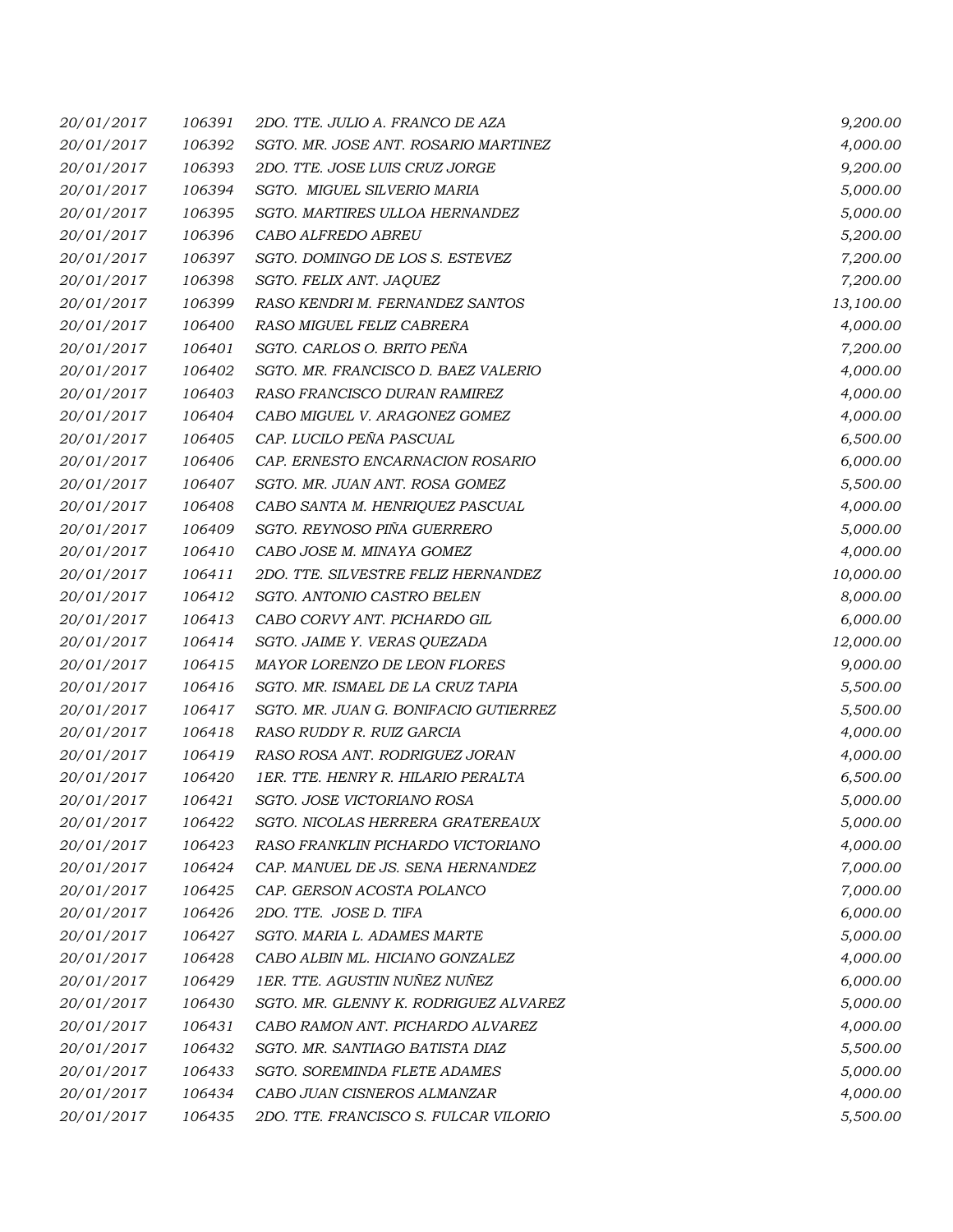| 20/01/2017 | 106436 | SGTO. JUAN ALB. MEJIA                      | 7,200.00 |
|------------|--------|--------------------------------------------|----------|
| 20/01/2017 | 106437 | CABO JOSE ANT. TAVERAS ARIAS               | 4,000.00 |
| 20/01/2017 | 106438 | CAP. CANDIDO AMPARO JEREZ                  | 7,000.00 |
| 20/01/2017 | 106439 | SGTO. JOSE A. FELIX PEREZ                  | 5,000.00 |
| 20/01/2017 | 106440 | CABO WILLIAMS ADAMES ESPINAL               | 4,000.00 |
| 20/01/2017 | 106441 | 2DO. TTE. JOSE ALB. EVANGELISTA CONCEPCION | 5,000.00 |
| 20/01/2017 | 106442 | RASO JUNIOR CABRERA RODRIGUEZ              | 5,200.00 |
| 20/01/2017 | 106443 | 2DO. TTE. JOSE ML. PAULINO ACOSTA          | 5,000.00 |
| 20/01/2017 | 106444 | RASO DELKIN L. ROSARIO GUZMAN              | 4,900.00 |
| 20/01/2017 | 106445 | CABO JESUS ANT. DE LA CRUZ SUERO           | 4,000.00 |
| 20/01/2017 | 106446 | SGTO. MR. WILSON GERMAN DE LA CRUZ         | 5,500.00 |
| 20/01/2017 | 106447 | SGTO. EDUARDO DE JS. CRUZ VENTURA          | 5,000.00 |
| 20/01/2017 | 106448 | CABO YENNY ALT. ROSARIO GARCIA             | 5,200.00 |
| 20/01/2017 | 106449 | <b>SGTO. RAMON SEVERINO PAREDES</b>        | 7,200.00 |
| 20/01/2017 | 106450 | SGTO. MR. SANTO E. TEJEDA                  | 9,000.00 |
| 20/01/2017 | 106451 | 1ER. TTE. RUBEN D. GARCIA DE LEON          | 6,500.00 |
| 20/01/2017 | 106452 | CAP. NELSON RODRIGUEZ BEATO                | 6,000.00 |
| 20/01/2017 | 106453 | SGTO. MR. LUIS CASTRO ACOSTA               | 5,500.00 |
| 20/01/2017 | 106454 | SGTO. MR. JACOBO ANT. HURTADO MARIA        | 5,500.00 |
| 20/01/2017 | 106455 | RASO ROANGEL FCO. FRIAS ROJAS              | 4,000.00 |
| 20/01/2017 | 106456 | RASO ROBINSON OVIEDO FARIAS                | 4,000.00 |
| 20/01/2017 | 106457 | RASO JHAN C. VENTURA ROSARIO               | 4,000.00 |
| 20/01/2017 | 106458 | SGTO. RAMON ANT. JIMENEZ NUÑEZ             | 7,200.00 |
| 20/01/2017 | 106459 | RASO DANIEL ADAMES PERALTA                 | 4,000.00 |
| 20/01/2017 | 106460 | RASO LORENZO L. VERAS DE LA ROSA           | 4,000.00 |
| 20/01/2017 | 106461 | SGTO. JOSE L. BONIFACIO GUTIERREZ          | 5,000.00 |
| 20/01/2017 | 106462 | SGTO. MR. MATIAS CRUCETA REINOSO           | 8,200.00 |
| 20/01/2017 | 106463 | SGTO. JOSE R. HERNANDEZ PAULINO            | 4,000.00 |
| 20/01/2017 | 106464 | SGTO. MR. FREDDY DE JESUS                  | 8,200.00 |
| 20/01/2017 | 106465 | 2DO. TTE. CARLOS ANT. FORTUNA MONCION      | 6,000.00 |
| 20/01/2017 | 106466 | SGTO. RAFAEL DEL C. GUZMAN LOPEZ           | 5,000.00 |
| 20/01/2017 | 106467 | CAP. NOEL S. SOSA PAULINO                  | 7,000.00 |
| 20/01/2017 | 106468 | RASO ANTONIO PANIAGUA PANIAGUA             | 5,000.00 |
| 20/01/2017 | 106469 | SGTO. MR. FAUSTINO BASIL LUIS              | 6,900.00 |
| 20/01/2017 | 106470 | RASO ROBERT O. VASQUEZ FELIZ               | 4,000.00 |
| 20/01/2017 | 106471 | RASO PETRONILA LOPEZ MEDINA                | 4,000.00 |
| 20/01/2017 | 106472 | RASO ROSELIA PEREZ DE LA CRUZ              | 4,000.00 |
| 20/01/2017 | 106473 | 1ER. TTE. ANGEL M. PERALTA PEÑA            | 6,500.00 |
| 20/01/2017 | 106474 | 2DO. TTE. PABLO GARCIA MONTERO             | 6,000.00 |
| 20/01/2017 | 106475 | 2DO. TTE. APOLINAR PEÑA PEÑA               | 6,000.00 |
| 20/01/2017 | 106476 | 2DO. TTE. LEODAN URBAEZ FELIZ              | 6,000.00 |
| 20/01/2017 | 106477 | SGTO. JOSE DOLORES TRINIDAD FELIZ          | 5,000.00 |
| 20/01/2017 | 106478 | SGTO. LUIS L. ARIAS SANCHEZ                | 5,000.00 |
| 20/01/2017 | 106479 | RASO DIONERIS DE LA CRUZ LOPEZ             | 4,000.00 |
| 20/01/2017 | 106480 | CABO WANDER SANTANA FERRERAS               | 4,000.00 |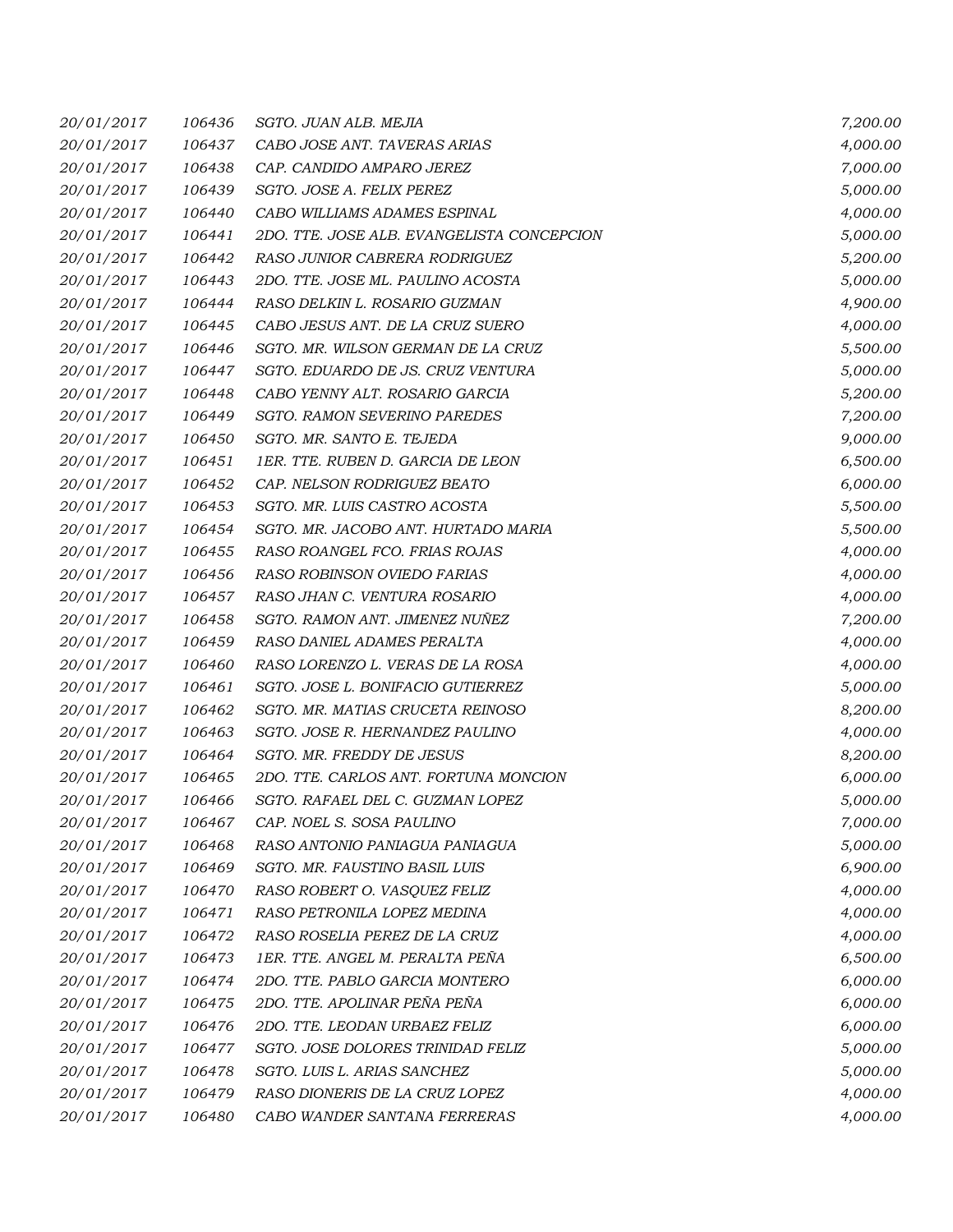| 20/01/2017 | 106481 | CABO ESTERVIN ML. CRUZ PEREZ              | 4,000.00 |
|------------|--------|-------------------------------------------|----------|
| 20/01/2017 | 106482 | RASO JUAN C. ACOSTA SOLIS                 | 4,000.00 |
| 20/01/2017 | 106483 | SGTO. ALEXANDER DE LEON GARCIA            | 7,200.00 |
| 20/01/2017 | 106484 | RASO WILMER A. URBAEZ FELIZ               | 4,000.00 |
| 20/01/2017 | 106485 | SGTO. LIBRADO M. SEGURA ALCANTARA         | 5,000.00 |
| 20/01/2017 | 106486 | CABO FELICIA PEREZ ADAMES                 | 4,000.00 |
| 20/01/2017 | 106487 | SGTO. MR. REILYN D. FELIZ GUEVARA         | 4,000.00 |
| 20/01/2017 | 106488 | 1ER. TTE. MERGEN F. BATISTA RIVAS         | 6,500.00 |
| 20/01/2017 | 106489 | 2DO. TTE. FAUSTO D. ROCHA PEREZ           | 9,200.00 |
| 20/01/2017 | 106490 | SGTO. MR. ANGEL R. GONZALEZ CUEVAS        | 5,500.00 |
| 20/01/2017 | 106491 | <b>SGTO. GILTON MATEO MEDINA</b>          | 7,200.00 |
| 20/01/2017 | 106492 | 2DO. TTE. PATRICIO GOMEZ SEGURA           | 6,000.00 |
| 20/01/2017 | 106493 | RASO WARLIN ANT. CARVAJAL CUEVAS          | 4,000.00 |
| 20/01/2017 | 106494 | SGTO. MR. JAVIEL MEDINA GONZALEZ          | 5,500.00 |
| 20/01/2017 | 106495 | SGTO. ELVIN U. NOVAS MEDRANO              | 5,000.00 |
| 20/01/2017 | 106496 | CAP. JUAN DE D. NOVAS VARGAS              | 6,000.00 |
| 20/01/2017 | 106497 | SGTO. MR. LUIS F. JOSE GARCIA             | 5,500.00 |
| 20/01/2017 | 106498 | SGTO. ROBERTO ANT. FELIZ MATOS            | 7,200.00 |
| 20/01/2017 | 106499 | CABO FRANCIS L. VOLQUEZ NOVAS             | 4,000.00 |
| 20/01/2017 | 106500 | 2DO. TTE. JOSELIN DIAZ SENA               | 6,000.00 |
| 20/01/2017 | 106501 | 1ER. TTE. DELIS G. COLON VALDEZ           | 5,500.00 |
| 20/01/2017 | 106502 | SGTO. HUMBERTO MEDINA ROA                 | 7,200.00 |
| 20/01/2017 | 106503 | MAYOR RAFAEL ANT. SOTO MORETA             | 9,000.00 |
| 20/01/2017 | 106504 | RASO MIGUELINA PEREZ BELTRE               | 4,000.00 |
| 20/01/2017 | 106505 | CABO WILKINS E. HERNANDEZ GARCIA          | 6,000.00 |
| 20/01/2017 | 106506 | RASO YOHAN ML. LUCIANO BAUTISTA           | 6,000.00 |
| 20/01/2017 | 106507 | RASO EDWARD ANT. OGANDO TERRERO           | 4,000.00 |
| 20/01/2017 | 106508 | SGTO. MR. JOSE ML. REYES BELLO            | 8,200.00 |
| 20/01/2017 | 106509 | CABO JEOVANNY A. SANCHEZ ADAMES           | 4,000.00 |
| 20/01/2017 | 106510 | CABO JOSE R. COHEN BERAS                  | 4,000.00 |
| 20/01/2017 | 106511 | SGTO. LUIS FCO. AMADOR VICIOSO            | 5,200.00 |
| 20/01/2017 | 106512 | CABO ANGEL HERNANDEZ PANIAGUA             | 4,000.00 |
| 20/01/2017 | 106513 | SGTO. MR. FERNANDO MATEO                  | 5,500.00 |
| 20/01/2017 | 106514 | CABO VICTOR ESPINOSA GONZALEZ             | 4,900.00 |
| 20/01/2017 | 106515 | 2DO. TTE. ELADIO CABRERA ROA              | 6,000.00 |
| 20/01/2017 | 106516 | 2DO TTE. ROSA E. ENCARNACION CONTRERAS    | 6,000.00 |
| 20/01/2017 | 106517 | 1ER. TTE. TEODORO VALLEJO MORILLO         | 5,500.00 |
| 20/01/2017 | 106518 | 1ER. TTE. WILSON GUZMAN PEREZ             | 5,500.00 |
| 20/01/2017 | 106519 | SGTO. CRISTHIAN R. CONCEPCION ORTIZ       | 5,000.00 |
| 20/01/2017 | 106520 | SGTO. OSCAR ENCARNACION BENITEZ           | 5,000.00 |
| 20/01/2017 | 106521 | SGTO. ELVIN ENCARNACION OGANDO            | 5,000.00 |
| 20/01/2017 | 106522 | SGTO. MR. CRISTIAN ENCARNACION VALENZUELA | 5,000.00 |
| 20/01/2017 | 106523 | CABO HECTOR CALDERON CAPELLAN             | 4,000.00 |
| 20/01/2017 | 106524 | CABO JONATHAN F. MEDINA                   | 4,000.00 |
| 20/01/2017 | 106525 | RASO ALTAGRACIA MATEO SOLIS               | 4,000.00 |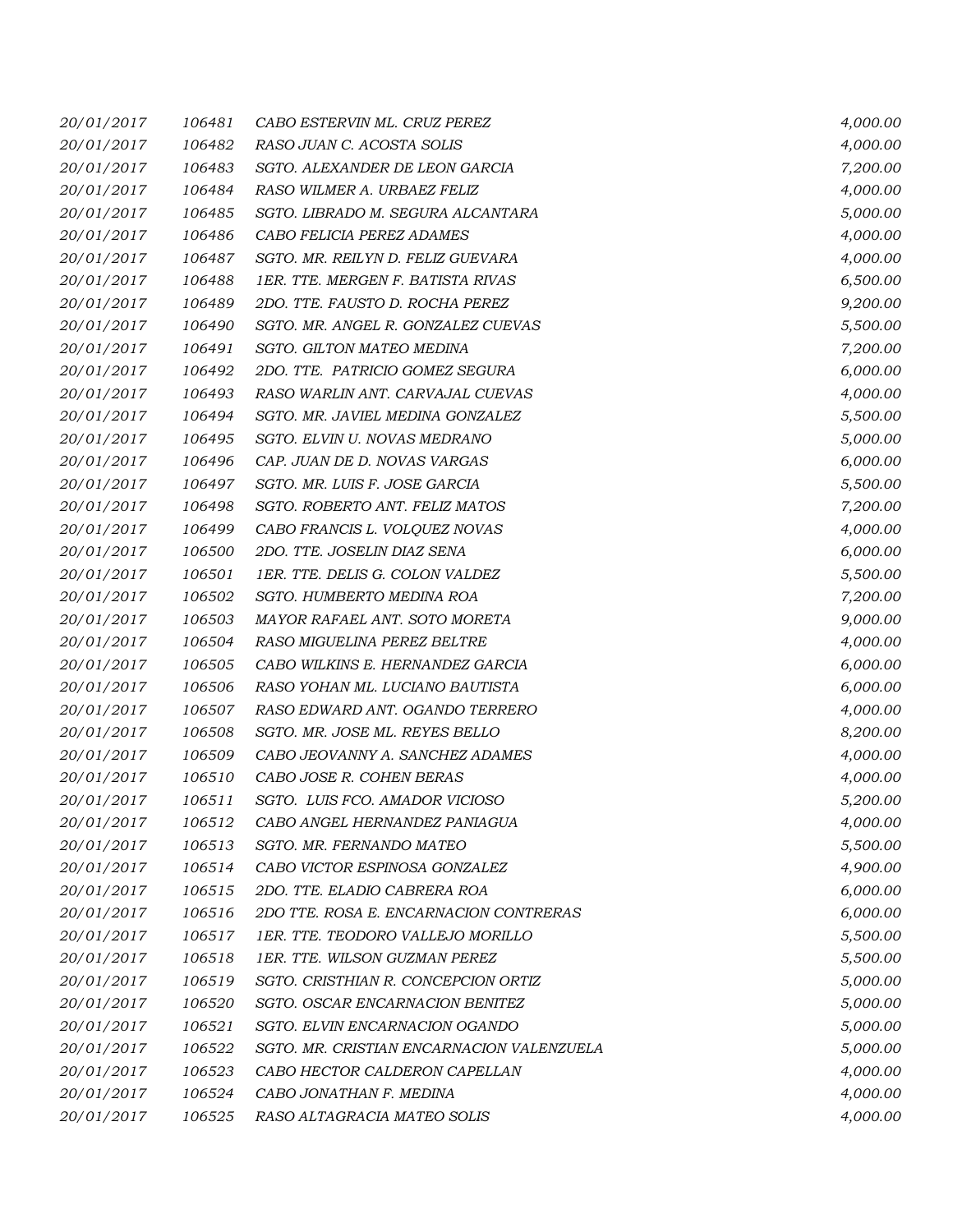| 20/01/2017 | 106526 | CABO RAMONA MATEO BUGUE                | 4,000.00  |
|------------|--------|----------------------------------------|-----------|
| 20/01/2017 | 106527 | RASO ANYELA N. DE LOS SANTOS PIÑA      | 4,000.00  |
| 20/01/2017 | 106528 | 2DO. TTE. JOSE E. CABRAL Y CABRAL      | 6,000.00  |
| 20/01/2017 | 106529 | SGTO. ARTURO VILLEGAS DE LOS SANTOS    | 5,000.00  |
| 20/01/2017 | 106530 | 2DO. TTE. SILVIO E. ZABALA OGANDO      | 6,000.00  |
| 20/01/2017 | 106531 | 2DO. TTE. JOSE A. DIAZ VALDEZ          | 6,000.00  |
| 20/01/2017 | 106532 | SGTO. MR. MANUEL S. MONTILLA MADE      | 5,500.00  |
| 20/01/2017 | 106533 | SGTO. SALVADOR DE LOS SANTOS TURBI     | 7,200.00  |
| 20/01/2017 | 106534 | CABO EDDY A. MONTILLA MONTERO          | 4,000.00  |
| 20/01/2017 | 106535 | 1ER. TTE. WILLIAM G. PEREZ             | 5,500.00  |
| 20/01/2017 | 106536 | CABO AGUSTIN FLORENTINO ROSARIO        | 5,200.00  |
| 20/01/2017 | 106537 | SGTO. MR. MARIOLIN LORENZO MEDINA      | 5,000.00  |
| 20/01/2017 | 106538 | RASO ANGELO VALLEJO ALCANTARA          | 4,000.00  |
| 20/01/2017 | 106539 | SGTO. LUIS ALB. DE LA ROSA GONZALEZ    | 6,200.00  |
| 20/01/2017 | 106540 | RASO VALERIO MORILLO MERAN             | 5,200.00  |
| 20/01/2017 | 106541 | CABO JORGE L. FIGUEREO DIAZ            | 4,000.00  |
| 20/01/2017 | 106542 | 1ER. TTE. FRANCISCO ALBER VALDEZ       | 6,500.00  |
| 20/01/2017 | 106543 | 2DO. TTE. RAFAEL E. ENCARNACION ADAMES | 6,000.00  |
| 20/01/2017 | 106544 | SGTO. ANTONIO GOMEZ TAPIA              | 4,000.00  |
| 20/01/2017 | 106545 | CABO MARIBEL DEL C. MOREL              | 4,000.00  |
| 20/01/2017 | 106546 | CABO AGUSTIN CORONADO CORONADO         | 4,000.00  |
| 20/01/2017 | 106547 | SGTO. JOSE L. VALDEZ MEDINA            | 5,000.00  |
| 20/01/2017 | 106548 | CABO ALEXANDER Y. TAPIA CRUZ           | 4,000.00  |
| 20/01/2017 | 106549 | SGTO. GUILLERMO E. RODRIGUEZ           | 6,900.00  |
| 20/01/2017 | 106550 | SGTO. JUNIOR CUEVAS GUZMAN             | 5,200.00  |
| 20/01/2017 | 106551 | RASO LEIDY ALB. HERNANDEZ MINYETTY     | 4,900.00  |
| 20/01/2017 | 106552 | 2DO. TTE. FRANK FELIZ ALCANTARA        | 10,000.00 |
| 20/01/2017 | 106553 | SGTO. MR. PEDRO SOTO                   | 9,000.00  |
| 20/01/2017 | 106554 | SGTO. FELIX SANCHEZ GUZMAN             | 8,000.00  |
| 20/01/2017 | 106555 | RASO TOMAS DE JESUS MEJIA              | 6,000.00  |
| 20/01/2017 | 106556 | RASO ADRIAN A. PALACIO MARTINEZ        | 6,000.00  |
| 20/01/2017 | 106557 | RASO SANDRO T. REYES LERBOURS          | 6,000.00  |
| 20/01/2017 | 106558 | RASO MIGUEL L. CABRERA DEL ROSARIO     | 6,000.00  |
| 20/01/2017 | 106559 | MAYOR PEDRO ML. R. DOMINGUEZ MORCELO   | 9,000.00  |
| 20/01/2017 | 106560 | 2DO. TTE. MARINO SANCHEZ VASQUEZ       | 6,000.00  |
| 20/01/2017 | 106561 | SGTO. MR. WILMIN ALB. TRINIDAD ACEVEDO | 5,500.00  |
| 20/01/2017 | 106562 | SGTO. NILSON M. CUEVAS CAPELLAN        | 5,000.00  |
| 20/01/2017 | 106563 | CABO FRANCISCO ANT. GUANCE             | 4,000.00  |
| 20/01/2017 | 106564 | RASO AMADO E. GUZMAN PEREZ             | 4,000.00  |
| 20/01/2017 | 106565 | RASO MILCIADES MESA ENCARNACION        | 4,000.00  |
| 20/01/2017 | 106566 | 1ER. TTE. VICTOR M. CASTILLO HERNANDEZ | 9,000.00  |
| 20/01/2017 | 106567 | SGTO. MR. JORGE LUCIANO MARTINEZ       | 8,000.00  |
| 20/01/2017 | 106568 | RASO FELIX E. VALENZUELA SIERRA        | 4,000.00  |
| 20/01/2017 | 106569 | RASO LUIS F. VALLEJO MARTINEZ          | 5,200.00  |
| 20/01/2017 | 106570 | CABO JEUDIS PAREDES MOJICA             | 5,200.00  |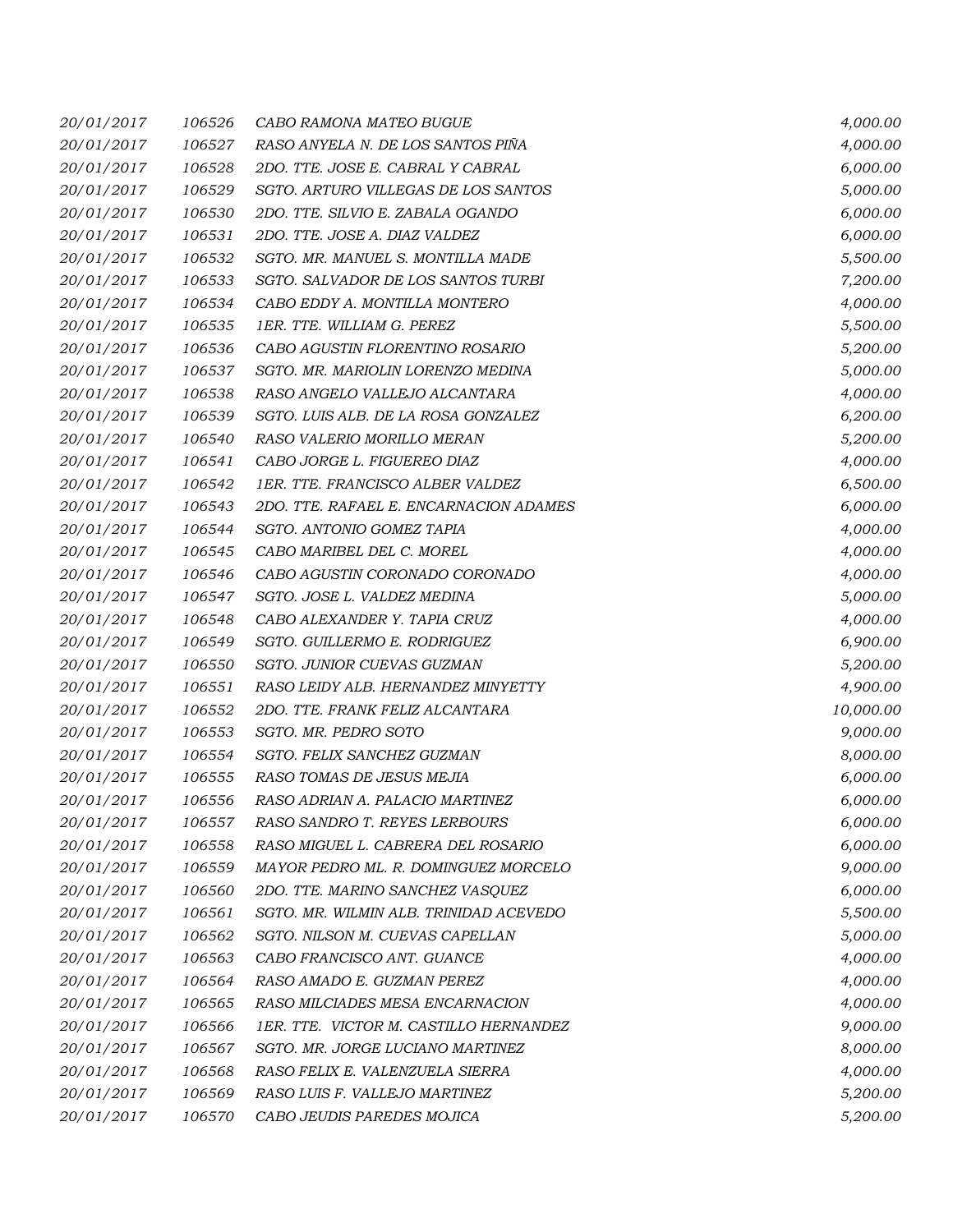| 20/01/2017 | 106571 | RASO NEIRON ALF. VALLEJO PEREZ            | 4,000.00  |
|------------|--------|-------------------------------------------|-----------|
| 20/01/2017 | 106572 | CABO MANOLIN BASILIO SALOMON              | 5,200.00  |
| 20/01/2017 | 106573 | CABO JUAN DIAZ ENCARNACION                | 5,200.00  |
| 20/01/2017 | 106574 | SGTO. JOSE ML. DE LA ROSA DE LEON         | 7,200.00  |
| 20/01/2017 | 106575 | MAYOR DAMIAN ANT. OVALLES JORGE           | 9,000.00  |
| 20/01/2017 | 106576 | 1ER. TTE. EUGENIO PEGUERO DEL ROSARIO     | 6,500.00  |
| 20/01/2017 | 106577 | SGTO. MARILENNI FEBRILLET MARTINEZ        | 5,000.00  |
| 20/01/2017 | 106578 | RASO DAWRYN GARCIA PERALTA                | 4,000.00  |
| 20/01/2017 | 106579 | CAPITAN EVARISTO VELAZQUEZ                | 11,200.00 |
| 20/01/2017 | 106580 | SGTO. MR. SANTOS RODRIGUEZ RIVERA         | 9,000.00  |
| 20/01/2017 | 106581 | CABO SALVADOR A. HEREDIA MATEO            | 6,000.00  |
| 20/01/2017 | 106582 | SGTO. MR. MANUEL S. SOTO CABRAL           | 7,200.00  |
| 20/01/2017 | 106583 | RASO KELVIN A. FRANCO TURBI               | 4,000.00  |
| 20/01/2017 | 106584 | SGTO. WIQUIN LAVALE GONZALEZ              | 6,900.00  |
| 20/01/2017 | 106585 | SGTO. MR. PEDRO LAUREANO PAULA            | 5,500.00  |
| 20/01/2017 | 106586 | SGTO. MR. CESAR ANT. SERRANO GARCIA       | 7,900.00  |
| 20/01/2017 | 106587 | CABO CARLOS D. REYNOSO PEREYRA            | 4,000.00  |
| 20/01/2017 | 106588 | 2DO. TTE. JUAN FCO. JIMENEZ DE LOS SANTOS | 6,000.00  |
| 20/01/2017 | 106589 | 1ER. TTE. MANUEL DE LOS R DOTEL MATOS     | 9,200.00  |
| 20/01/2017 | 106590 | RASO MELANEA MILIANO FRIAS                | 4,000.00  |
| 20/01/2017 | 106591 | SGTO. MR. JOHAN ML. SOSA                  | 5,500.00  |
| 20/01/2017 | 106592 | 2DO. TTE. JOSE R. LUGO CARMONA            | 4,900.00  |
| 20/01/2017 | 106593 | 2DO. TTE. DIOMEDES DE LA CRUZ DE LA CRUZ  | 9,200.00  |
| 20/01/2017 | 106594 | RASO JUAN U. ARIAS                        | 5,200.00  |
| 20/01/2017 | 106595 | MAYOR JUAN B. DIPRE ISABEL                | 5,000.00  |
| 20/01/2017 | 106596 | SGTO. CRISTINO SOTO SOTO                  | 5,000.00  |
| 20/01/2017 | 106597 | 1ER. TTE. VIRGINIO ARISMENDY PEREZ        | 6,500.00  |
| 20/01/2017 | 106598 | SGTO. DANTE E. GALAN SANTANA              | 7,200.00  |
| 20/01/2017 | 106599 | CABO WANDER AGRAMONTE CESPEDES            | 5,200.00  |
| 20/01/2017 | 106600 | 2DO. TTE. RAMON E. MENDEZ RUIZ            | 6,000.00  |
| 20/01/2017 | 106601 | 2DO. TTE. SALVADOR MEDINA MEDINA          | 6,000.00  |
| 20/01/2017 | 106602 | 2DO. TTE. PASCUAL SEGURA OLIVERO          | 4,000.00  |
| 20/01/2017 | 106603 | RASO JULIAN SUAZO CASADO                  | 4,000.00  |
| 20/01/2017 | 106604 | CABO LEONIDES SUAZO CASADO                | 5,200.00  |
| 20/01/2017 | 106605 | 2DO. TTE. JOSE D. TAPIA TAVERAS           | 9,200.00  |
| 20/01/2017 | 106606 | CABO FRANKLIN ANT. RODRIGUEZ CASTILLO     | 4,900.00  |
| 20/01/2017 | 106607 | CAP. JOE ANT. GARCIA HOFFMAN              | 7,000.00  |
| 20/01/2017 | 106608 | 2DO. TTE. JUAN DEL A. FELIZ FELIZ         | 10,000.00 |
| 20/01/2017 | 106609 | 2DO. TTE. GIL ML. CAMPECHANO GARCIA       | 9,000.00  |
| 20/01/2017 | 106610 | SGTO. CRISTIAN JAVIER ARREDONDO           | 9,000.00  |
| 20/01/2017 | 106611 | RASO FELIX F. REYNOSO REYES               | 6,000.00  |
| 20/01/2017 | 106612 | RASO MODESTO MONTERO POLANCO              | 6,000.00  |
| 20/01/2017 | 106613 | 2DO. TTE. DIOMEDES PAREDES SANTANA        | 6,000.00  |
| 20/01/2017 | 106614 | CABO GUDRICH M. ORTIZ CABREJA             | 6,000.00  |
| 20/01/2017 | 106615 | RASO ROSELIO SOLANO SILVESTRE             | 5,200.00  |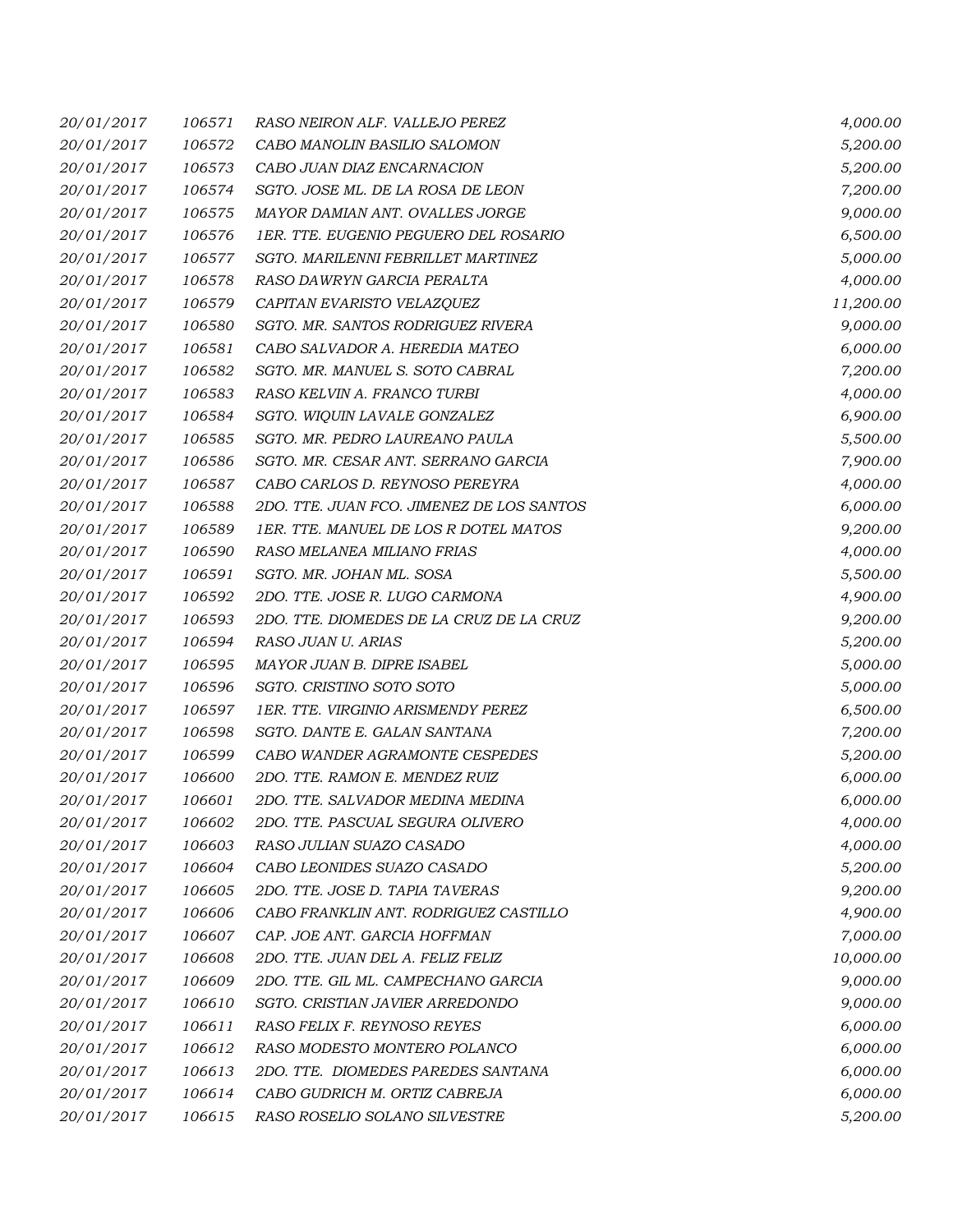| 20/01/2017 | 106616 | SGTO. MR. JUAN ALB. REED GOMEZ        | 7,200.00  |
|------------|--------|---------------------------------------|-----------|
| 20/01/2017 | 106617 | CABO ENMANUEL BAEZ YAN                | 5,200.00  |
| 20/01/2017 | 106618 | RASO JUNIOR ALB. CASTILLO ESCANIO     | 5,200.00  |
| 20/01/2017 | 106619 | 2DO. TTE. GERVASIO DEGOLLADO RINCON   | 8,900.00  |
| 20/01/2017 | 106620 | CABO JOHNNY OZORIA DANIEL             | 4,000.00  |
| 20/01/2017 | 106621 | 2DO. TTE. NIXON RAMIREZ CANDELARIO    | 6,000.00  |
| 20/01/2017 | 106622 | SGTO. GRECIA I. ASTACIO JIMENEZ       | 5,000.00  |
| 20/01/2017 | 106623 | CABO ANGEL GONZALEZ BORQUEZ           | 4,900.00  |
| 20/01/2017 | 106624 | CAP. ERNESTO MEJIA SARMIENTO          | 7,000.00  |
| 20/01/2017 | 106625 | CAP. PACO MORILLO RAMIREZ             | 7,000.00  |
| 20/01/2017 | 106626 | 1ER. TTE. PEDRO BERIGUETE CUELLO      | 6,500.00  |
| 20/01/2017 | 106627 | 2DO. TTE. ANGEL ML. SOSA VANTERPOOL   | 6,000.00  |
| 20/01/2017 | 106628 | 2DO. TTE. GERSON ALCANTARA GOMEZ      | 6,000.00  |
| 20/01/2017 | 106629 | 2DO. TTE. RAMON E. RAMIREZ PACHECO    | 6,000.00  |
| 20/01/2017 | 106630 | SGTO. MR. LEONARDO MONEGRO ORTEGA     | 5,500.00  |
| 20/01/2017 | 106631 | SGTO. MR. WILSON S. CUELLO            | 5,500.00  |
| 20/01/2017 | 106632 | SGTO. MR. RAFAEL REYES MEJIA          | 5,500.00  |
| 20/01/2017 | 106633 | 2DO. TTE. MARIO M. VICIOSO MANZANILLO | 5,000.00  |
| 20/01/2017 | 106634 | SGTO. PEDRO OZORIA EMILIANO           | 5,000.00  |
| 20/01/2017 | 106635 | SGTO. FIOR R. SEGURA CANA             | 5,000.00  |
| 20/01/2017 | 106636 | SGTO. PAULA C. BELEN PAULINO          | 5,000.00  |
| 20/01/2017 | 106637 | CABO JUAN H. RAMIREZ PACHECO          | 4,000.00  |
| 20/01/2017 | 106638 | CABO GASPAR ABREU CASTILLO            | 4,000.00  |
| 20/01/2017 | 106639 | CABO JACOB ROMERO RODRIGUEZ           | 4,000.00  |
| 20/01/2017 | 106640 | RASO FRANK ALBURQUERQUE MOTA          | 4,000.00  |
| 20/01/2017 | 106641 | CABO JULIO S. MAZARA REINOSO          | 4,000.00  |
| 20/01/2017 | 106642 | CABO FRANCISCO ANT. BASTARDO CORDERO  | 4,000.00  |
| 20/01/2017 | 106643 | RASO DANIEL ALCANTARA BARREIRO        | 4,000.00  |
| 20/01/2017 | 106644 | CABO ARACELIS MARTINEZ RIVERA         | 4,000.00  |
| 20/01/2017 | 106645 | CABO JULIO NOLASCO PEREZ              | 5,200.00  |
| 20/01/2017 | 106646 | SGTO. TITO ROJAS MOTA                 | 5,000.00  |
| 20/01/2017 | 106647 | SGTO. ANGEL REYES BAEZ                | 5,000.00  |
| 20/01/2017 | 106648 | SGTO. MR. ANASTACIO JOSEPH FOSTEL     | 4,000.00  |
| 20/01/2017 | 106649 | SGTO. MR. JOEL A. GUERRERO MEDINA     | 5,500.00  |
| 20/01/2017 | 106650 | SGTO. HECTOR R. MOTA SANTANA          | 7,200.00  |
| 20/01/2017 | 106651 | SGTO. CRISTIAN DE PAULA POLANCO       | 7,200.00  |
| 20/01/2017 | 106652 | CAP. VICTOR ML. GONZALEZ ALVAREZ      | 7,000.00  |
| 20/01/2017 | 106653 | SGTO. FRANKLIN S. ACOSTA SOLIS        | 5,000.00  |
| 20/01/2017 | 106654 | CABO CLAUDIO CORNIELLE                | 4,000.00  |
| 20/01/2017 | 106655 | SGTO. WILLIAM E. JIMENEZ SOSA         | 4,000.00  |
| 20/01/2017 | 106656 | 2DO. TTE. CARLOS ML. VIDAL SEGURA     | 10,000.00 |
| 20/01/2017 | 106657 | CABO MANUEL L. NUÑEZ SANCHEZ          | 4,900.00  |
| 20/01/2017 | 106658 | 1ER. TTE. FELIX ALB. PEREYRA ROA      | 6,500.00  |
| 20/01/2017 | 106659 | RASO MAXIMO AQUINO GOMEZ              | 4,000.00  |
| 20/01/2017 | 106660 | CABO EDGAL EFRAIN SANTANA DIAZ        | 4,000.00  |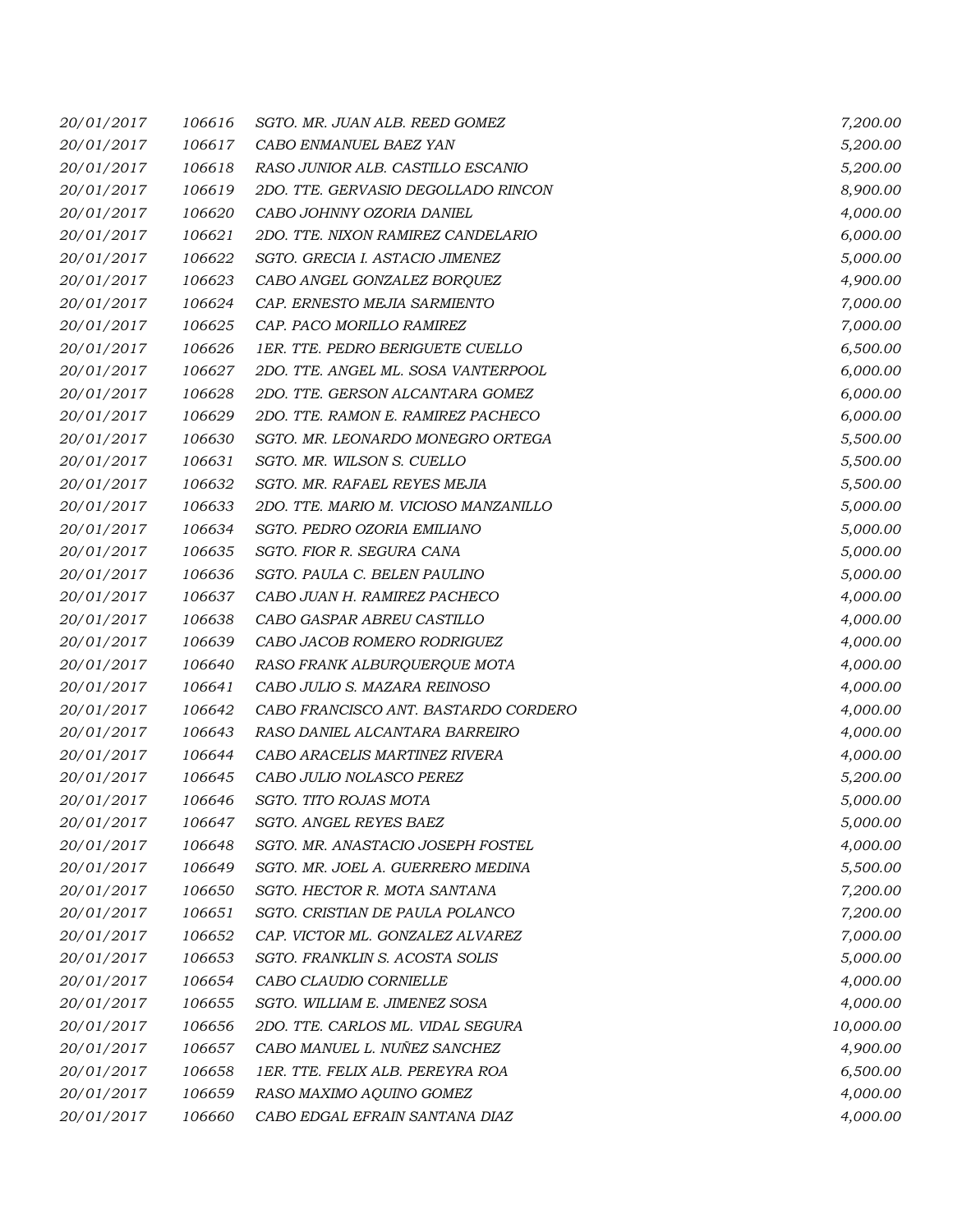| 20/01/2017 | 106661 | CABO DHAIN S. BERAS FIGUEROA              | 4,000.00  |
|------------|--------|-------------------------------------------|-----------|
| 20/01/2017 | 106662 | RASO ALEXIS BDO. CABRERA SOLANO           | 4,000.00  |
| 20/01/2017 | 106663 | RASO VLADIMIR ML. SANTANA PEÑA            | 4,900.00  |
| 20/01/2017 | 106664 | SGTO. ALCADIO JOSE ROSARIO                | 7,200.00  |
| 20/01/2017 | 106665 | SGTO. HENRY ML. ESCORBORES AVILA          | 7,200.00  |
| 20/01/2017 | 106666 | RASO YOEL ML. AGESTA SILVESTRE            | 5,200.00  |
| 20/01/2017 | 106667 | CAP. HECTOR DE LOS SANTOS A.              | 10,000.00 |
| 20/01/2017 | 106668 | <b>1ER TTE. EMELINDO BATISTA</b>          | 7,000.00  |
| 20/01/2017 | 106669 | 1ER. TTE. JUAN JIMENEZ SANTANA            | 6,500.00  |
| 20/01/2017 | 106670 | 2DO. TTE. CIRIACO PAYANO SEVERINO         | 6,000.00  |
| 20/01/2017 | 106671 | 2DO. TTE. DOMINGO ANT. SEVERINO HENRIQUEZ | 6,000.00  |
| 20/01/2017 | 106672 | SGTO. MR. LUISA J. JIMENEZ BORT           | 5,500.00  |
| 20/01/2017 | 106673 | SGTO. BELKIS A. RICHARDSON GUILLEN        | 5,000.00  |
| 20/01/2017 | 106674 | SGTO. FRANKLIN GUZMAN LEONARDO            | 5,000.00  |
| 20/01/2017 | 106675 | RASO ISMAEL ALB. PEGUERO GONZALEZ         | 4,000.00  |
| 20/01/2017 | 106676 | SGTO. MR. ANDRES GUERRERO                 | 5,500.00  |
| 20/01/2017 | 106677 | RASO ELY E. DE LA ROSA AMBROSIO           | 5,960.00  |
| 20/01/2017 | 106678 | SGTO. CARLOS ALB. PEGUERO MOTA            | 7,200.00  |
| 20/01/2017 | 106679 | SGTO. JOAQUIN SALAS CEDEÑO                | 5,000.00  |
| 20/01/2017 | 106680 | CABO YEIMY RIVAS PEGUERO                  | 4,000.00  |
| 20/01/2017 | 106681 | SGTO. LISANDRO CHALAS TRINIDAD            | 4,000.00  |
| 20/01/2017 | 106682 | SGTO. MR. BIENVENIDO ALFONSECA JAVIER     | 4,000.00  |
| 20/01/2017 | 106683 | CABO SANTO SEVERINO SANTANA               | 4,000.00  |
| 20/01/2017 | 106684 | RASO JEAN C. PUENTE REINA                 | 4,900.00  |
| 20/01/2017 | 106685 | MAYOR JOSE FCO. FRIAS MOTA                | 9,000.00  |
| 20/01/2017 | 106686 | CAP. CESAREO PEGUERO PRADO                | 11,000.00 |
| 20/01/2017 | 106687 | 1ER. TTE. SANTO A. BRUJAN AQUINO          | 11,000.00 |
| 20/01/2017 | 106688 | SGTO. NELDIS A. BELLO PEREZ               | 8,000.00  |
| 20/01/2017 | 106689 | SGTO. MR. NIORVIS M. FABIAN TOLENTINO     | 8,000.00  |
| 20/01/2017 | 106690 | CABO LEORYS ANT. MARTINEZ OVIEDO          | 6,000.00  |
| 20/01/2017 | 106691 | SGTO. EDWIN ALB. CUEVAS MARCANO           | 4,900.00  |
| 20/01/2017 | 106692 | 1ER. TTE. FELIX ANT. PEÑA                 | 10,200.00 |
| 20/01/2017 | 106693 | SGTO. MR. WILLIAM DE LA CRUZ CABRAL       | 8,200.00  |
| 20/01/2017 | 106694 | SGTO. MR. HARRY A. CASTILLO MADERA        | 8,200.00  |
| 20/01/2017 | 106695 | SGTO. JORGE M. MARTE OLIVERO              | 5,200.00  |
| 20/01/2017 | 106696 | TTE. COR. WILLIAN CABRERA ARIAS           | 10,000.00 |
| 20/01/2017 | 106697 | MAYOR ERASMO ALCANTARA VARGAS             | 9,000.00  |
| 20/01/2017 | 106698 | MAYOR ELVIS R. HERNANDEZ FERNANDEZ        | 9,000.00  |
| 20/01/2017 | 106699 | CAP. EMETERIO A. SANTANA HERNANDEZ        | 7,000.00  |
| 20/01/2017 | 106700 | CAP. SAMUEL HERNANDEZ OTAÑO               | 7,000.00  |
| 20/01/2017 | 106701 | CAP. CLODOMIRO H. DOTEL NOVAS             | 7,000.00  |
| 20/01/2017 | 106702 | CAP. PASCUAL CASTRO MARTE                 | 7,000.00  |
| 20/01/2017 | 106703 | 1ER. TTE. YNABER Y. SANTANA VASQUEZ       | 6,500.00  |
| 20/01/2017 | 106704 | 1ER. TTE. JULIO E. FELIZ URBAEZ           | 6,500.00  |
| 20/01/2017 | 106705 | 1ER. TTE. FELICIA CONRADO JIMENEZ         | 6,500.00  |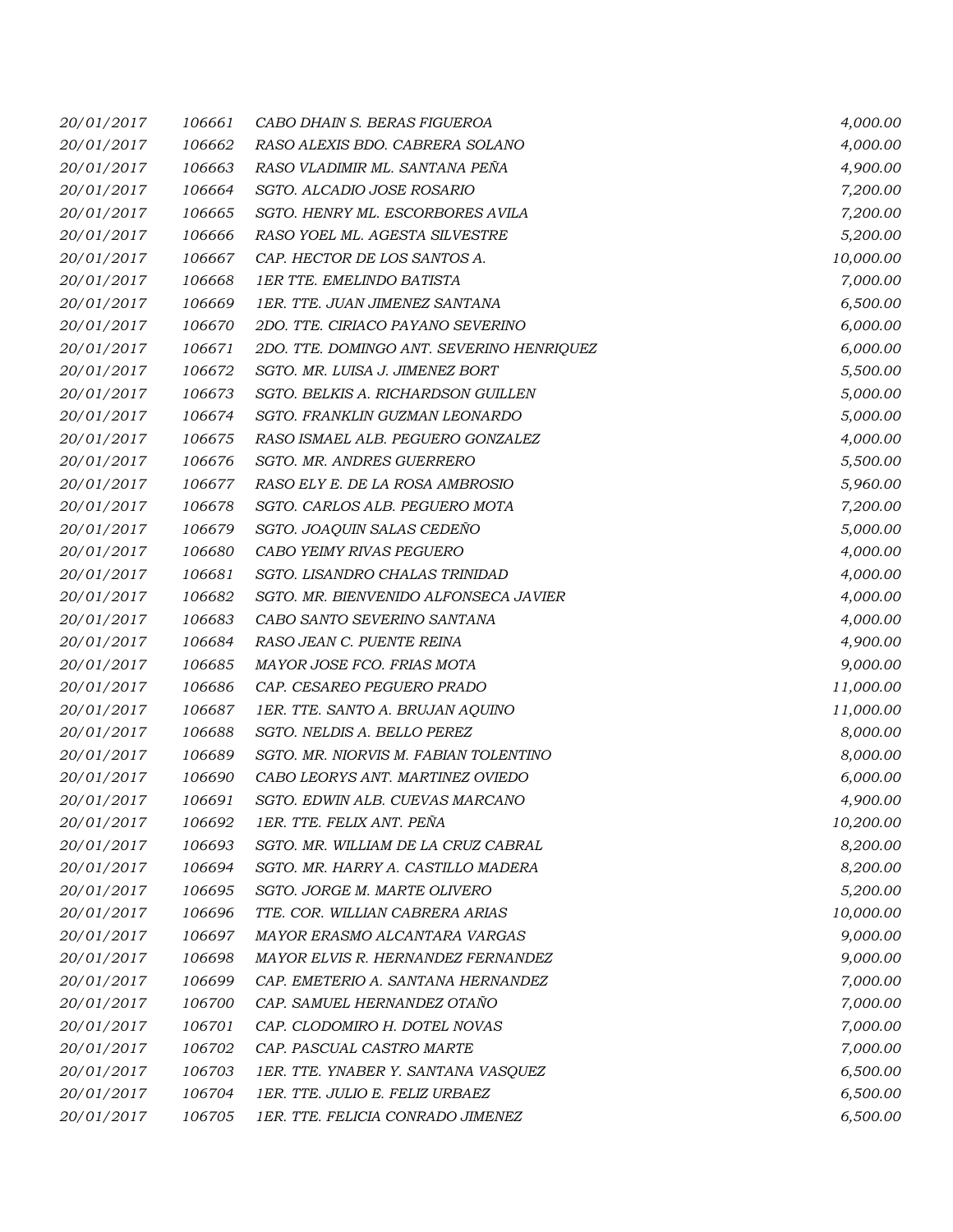| 20/01/2017 | 106706 | 1ER. TTE. ADOLFO CARRASCO FELIZ         | 6,500.00  |
|------------|--------|-----------------------------------------|-----------|
| 20/01/2017 | 106707 | 1ER. TTE. JOSE CASTRO HERNANDEZ         | 6,000.00  |
| 20/01/2017 | 106708 | 2DO. TTE. FLERIDA A. GARCIA NICOLAS     | 6,000.00  |
| 20/01/2017 | 106709 | ALFEREZ DE FRAGATA NILO PUJOLS GARCIA   | 6,000.00  |
| 20/01/2017 | 106710 | 2DO. TTE. JOSE S. MOREL DE LA CRUZ      | 6,000.00  |
| 20/01/2017 | 106711 | 2DO. TTE. ALEJANDRO FORTUNATO ARIAS     | 6,000.00  |
| 20/01/2017 | 106712 | SGTO. MR. HENRY SOSA GOMEZ              | 5,500.00  |
| 20/01/2017 | 106713 | SGTO. MR. YOKASTA CASTILLO SUERO        | 5,500.00  |
| 20/01/2017 | 106714 | SGTO. MR. LUCIANO SANTOS                | 5,500.00  |
| 20/01/2017 | 106715 | SGTO. MERCEDES M. LECLER GARCIA         | 5,000.00  |
| 20/01/2017 | 106716 | CABO FEDERICO HERNANDEZ BERROA          | 4,000.00  |
| 20/01/2017 | 106717 | CABO GLADYS SANTANA HERNANDEZ           | 4,000.00  |
| 20/01/2017 | 106718 | SGTO. BRUNO LORENZO JIMENEZ             | 4,000.00  |
| 20/01/2017 | 106719 | <b>RASO MELISA REYES</b>                | 4,000.00  |
| 20/01/2017 | 106720 | CABO RAFAEL MARTES FIGUEROA             | 4,000.00  |
| 20/01/2017 | 106721 | 1ER. TTE. DOMINGO M. REYES RODRIGUEZ    | 10,200.00 |
| 20/01/2017 | 106722 | 2DO. TTE. NAZARIO MOLINA RODRIGUEZ      | 6,000.00  |
| 20/01/2017 | 106723 | SGTO. MR. CONFESOR BERROA DE LOS SANTOS | 5,500.00  |
| 20/01/2017 | 106724 | 1ER. TTE. PEDRO BELTRE VICIOSO          | 7,000.00  |
| 20/01/2017 | 106725 | 2DO. TTE. SILVESTRE PEÑA GOMEZ          | 10,000.00 |
| 20/01/2017 | 106726 | 2DO. TTE. FRANCISCO ROA GONZALEZ        | 6,000.00  |
| 20/01/2017 | 106727 | 2DO. TTE. ABRAHAN D. FELIZ FELIZ        | 10,000.00 |
| 20/01/2017 | 106728 | SGTO. MR. JOSE RAMON DE LA ROSA         | 4,000.00  |
| 20/01/2017 | 106729 | CABO OLIVIO SENA FERRERAS               | 6,000.00  |
| 20/01/2017 | 106730 | RASO JOSE V. MATEO DE LA CRUZ           | 5,200.00  |
| 20/01/2017 | 106731 | MARINERO FRANCISCO ANT. FELIZ SANCHEZ   | 6,000.00  |
| 20/01/2017 | 106732 | MAYOR ISAURA M. AMPARO OLIVO            | 7,000.00  |
| 20/01/2017 | 106733 | CABO ALFI A. URIBE EMILIANO             | 4,000.00  |
| 20/01/2017 | 106734 | CABO ARIEL SANCHEZ DE OLEO              | 4,000.00  |
| 20/01/2017 | 106735 | SGTO. CIRILO DE JESUS PASCUAL           | 7,200.00  |
| 20/01/2017 | 106736 | 1ER. TTE. DANIELA ALT. LOPEZ MIRABAL    | 6,000.00  |
| 20/01/2017 | 106737 | RASO JOSE A. SUAZO PEREZ                | 5,200.00  |
| 20/01/2017 | 106738 | SGTO. MR. ANA I. FERMIN PEÑA            | 5,500.00  |
| 20/01/2017 | 106739 | SGTO. MILKELIS FIGUEROA SUAREZ          | 4,000.00  |
| 20/01/2017 | 106740 | 1ER. TTE. AURA C. HERASME TEJEDA        | 6,500.00  |
| 20/01/2017 | 106741 | SGTO. MR. ROBERTO QUEZADA SANCHEZ       | 5,500.00  |
| 20/01/2017 | 106742 | 1ER. TTE. DOMINGO NUEZ GUZMAN           | 6,500.00  |
| 20/01/2017 | 106743 | TTE. COR. MIGUEL A. NUÑEZ PEREZ         | 6,500.00  |
| 20/01/2017 | 106744 | SGTO. MR. CARMEN VALENZA                | 5,500.00  |
| 20/01/2017 | 106745 | SGTO. MAR. ARIAS A. GONZALES PEÑA       | 5,500.00  |
| 20/01/2017 | 106746 | 1ER. TTE. SENCION ROMERO BRUJAN         | 9,200.00  |
| 20/01/2017 | 106747 | ALF. DE NAVIO FRANKLIN HERASME          | 6,500.00  |
| 20/01/2017 | 106748 | 2DO. TTE. ENEROLIZA RUIZ                | 6,000.00  |
| 20/01/2017 | 106749 | 2DO. TTE. HERINELDO VASQUEZ             | 6,000.00  |
| 20/01/2017 | 106750 | 2DO. TTE. ARELIS ALT. NUÑEZ JIMENEZ     | 6,000.00  |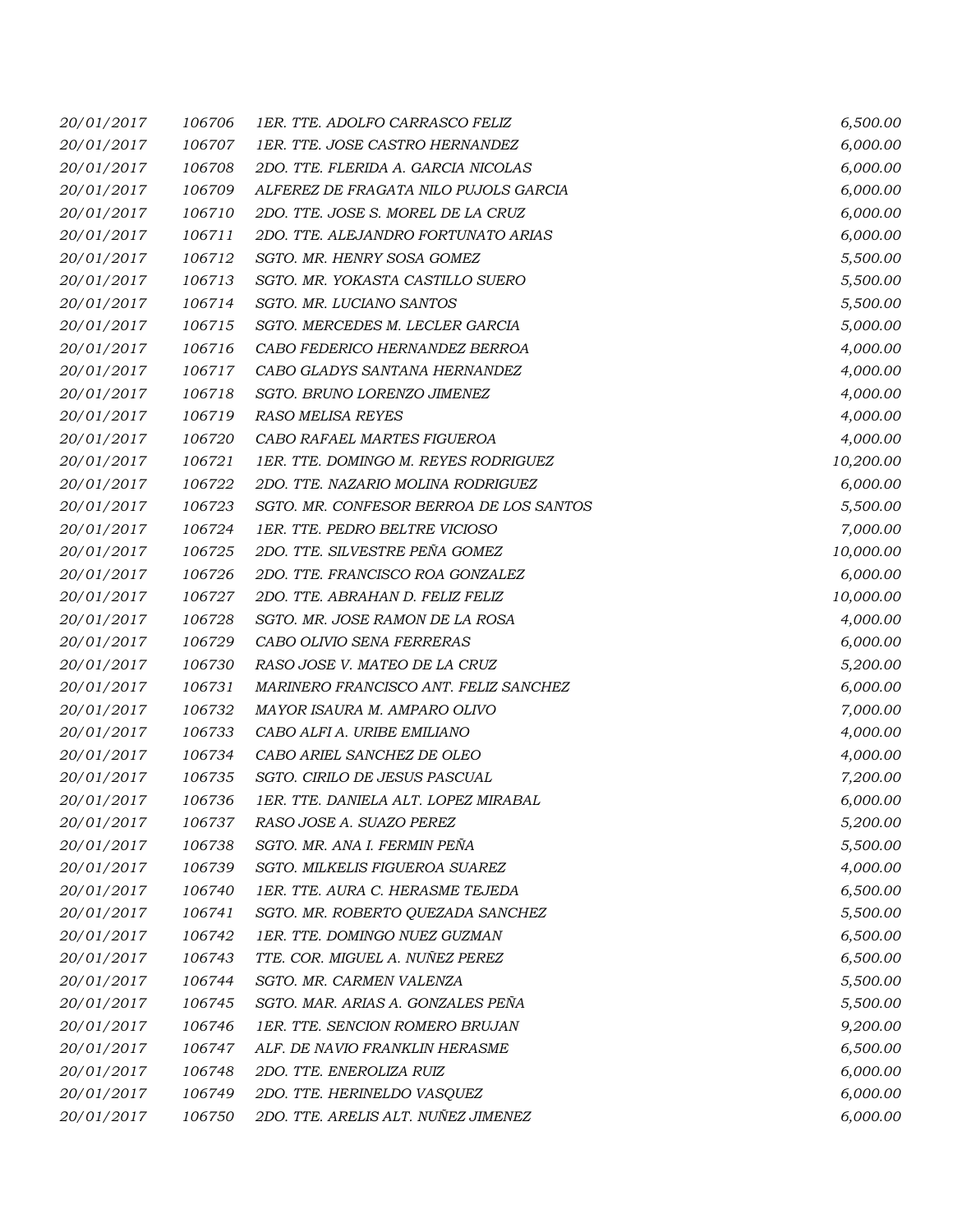| 20/01/2017 | 106751 | SGTO. MAGALY ALT. TEJADA BRITO            | 5,000.00  |
|------------|--------|-------------------------------------------|-----------|
| 20/01/2017 | 106752 | SGTO. JOSE GUZMAN RODRIGUEZ               | 5,000.00  |
| 20/01/2017 | 106753 | SGTO. WILYERIS GARCIA MEDRANO             | 5,000.00  |
| 20/01/2017 | 106754 | MARINERO BERNARDO ANT. PEREZ LOPEZ        | 4,000.00  |
| 20/01/2017 | 106755 | CABO MAURO MEDINA MATOS                   | 4,000.00  |
| 20/01/2017 | 106756 | 1ER. TTE. MILAGROS ESPINOSA MONTERO       | 6,500.00  |
| 20/01/2017 | 106757 | MAYOR MARIO M. HACHE SANTANA              | 9,000.00  |
| 20/01/2017 | 106758 | MAYOR RAMON ANT. PEREZ MENDEZ             | 7,000.00  |
| 20/01/2017 | 106759 | 1ER. TTE. MANUEL BASILIO                  | 6,000.00  |
| 20/01/2017 | 106760 | SGTO. MR. CARLOS J. MERCEDES VASQUEZ      | 9,000.00  |
| 20/01/2017 | 106761 | SGTO. RAMON C. PAULINO OTAÑE              | 8,000.00  |
| 20/01/2017 | 106762 | CABO FELIX MUESES NUÑEZ                   | 6,000.00  |
| 20/01/2017 | 106763 | SGTO. MR. LUIS A. OGANDO RUBIO            | 4,000.00  |
| 20/01/2017 | 106764 | SGTO. JOSE L. SEGURA ALCANTARA            | 4,000.00  |
| 20/01/2017 | 106765 | RASO ERNESTO F. MORONTA RUIZ              | 6,000.00  |
| 20/01/2017 | 106766 | 1ER. TTE. ESTHER M. RAMIREZ BEATO         | 10,200.00 |
| 20/01/2017 | 106767 | SGTO. ELEONARDO REGALADO SERRANO          | 5,000.00  |
| 20/01/2017 | 106768 | CABO ELIAS VALDEZ VALDEZ                  | 4,900.00  |
| 20/01/2017 | 106769 | CAP. RAUL FCO. SURIEL ARIAS               | 7,000.00  |
| 20/01/2017 | 106770 | SGTO. MR. DOMINGUITO GREGORIO MARTINEZ    | 5,500.00  |
| 20/01/2017 | 106771 | SGTO. DANY F. CAMPUSANO VALDEZ            | 5,000.00  |
| 20/01/2017 | 106772 | 2DO. TTE. LUIS M. DE LA ROSA DE LA ROSA   | 5,000.00  |
| 20/01/2017 | 106773 | RASO LUISA MA. LEDESMA                    | 4,000.00  |
| 20/01/2017 | 106774 | CABO JUAN A. SANTOS MORBAN                | 4,000.00  |
| 20/01/2017 | 106775 | SGTO. MR. JULIO L. CRUZ                   | 8,200.00  |
| 20/01/2017 | 106776 | 2DO. TTE. SANTO A. LARA                   | 8,900.00  |
| 20/01/2017 | 106777 | SGTO. JUAN C. PEREZ                       | 4,000.00  |
| 20/01/2017 | 106778 | RASO GEORGINA CASTILLO OZUNA              | 4,000.00  |
| 20/01/2017 | 106779 | RASO WINSTON A. ACOSTA URBINO             | 4,000.00  |
| 20/01/2017 | 106780 | 2DO. TTE. FRANCISCO ANT. HERNANDEZ JAVIER | 6,000.00  |
| 20/01/2017 | 106781 | SGTO. MR. FREMIS DE LEON ALCANTARA        | 5,000.00  |
| 20/01/2017 | 106782 | RASO JULIO C. QUEZADA RAMOS               | 5,200.00  |
| 20/01/2017 | 106783 | CABO AGUSTIN DE LOS SANTOS ADON           | 4,900.00  |
| 20/01/2017 | 106784 | SGTO. JUAN R. ROSARIO VASQUEZ             | 5,000.00  |
| 20/01/2017 | 106785 | SGTO. ANDRES C. FIGUEROA AQUINO           | 5,000.00  |
| 20/01/2017 | 106786 | RASO MANUEL ANT. MEJIA PEÑA               | 4,000.00  |
| 20/01/2017 | 106787 | 2DO. TTE. ANGEL DE LOS SANTOS DE LA ROSA  | 6,000.00  |
| 20/01/2017 | 106788 | 1ER. TTE. MODESTO DE LEON BELLO           | 6,500.00  |
| 20/01/2017 | 106789 | SGTO. MR. LUIS D. REYES PEÑA              | 8,200.00  |
| 20/01/2017 | 106790 | 2DO. TTE. JOEL E. LOPEZ FELIZ             | 9,200.00  |
| 20/01/2017 | 106791 | MAYOR ANGEL A. MICELI CALDERON            | 9,000.00  |
| 20/01/2017 | 106792 | SGTO. MR. JOSE M. BELLIARD DISLA          | 5,500.00  |
| 20/01/2017 | 106793 | SGTO. MR. DANIEL ANT. VERAS GERMOSEN      | 5,500.00  |
| 20/01/2017 | 106794 | SGTO. FELIPE S. FRANCISCO POLANCO         | 5,000.00  |
| 20/01/2017 | 106795 | SGTO. JOSE A. SANCHEZ SANCHEZ             | 5,000.00  |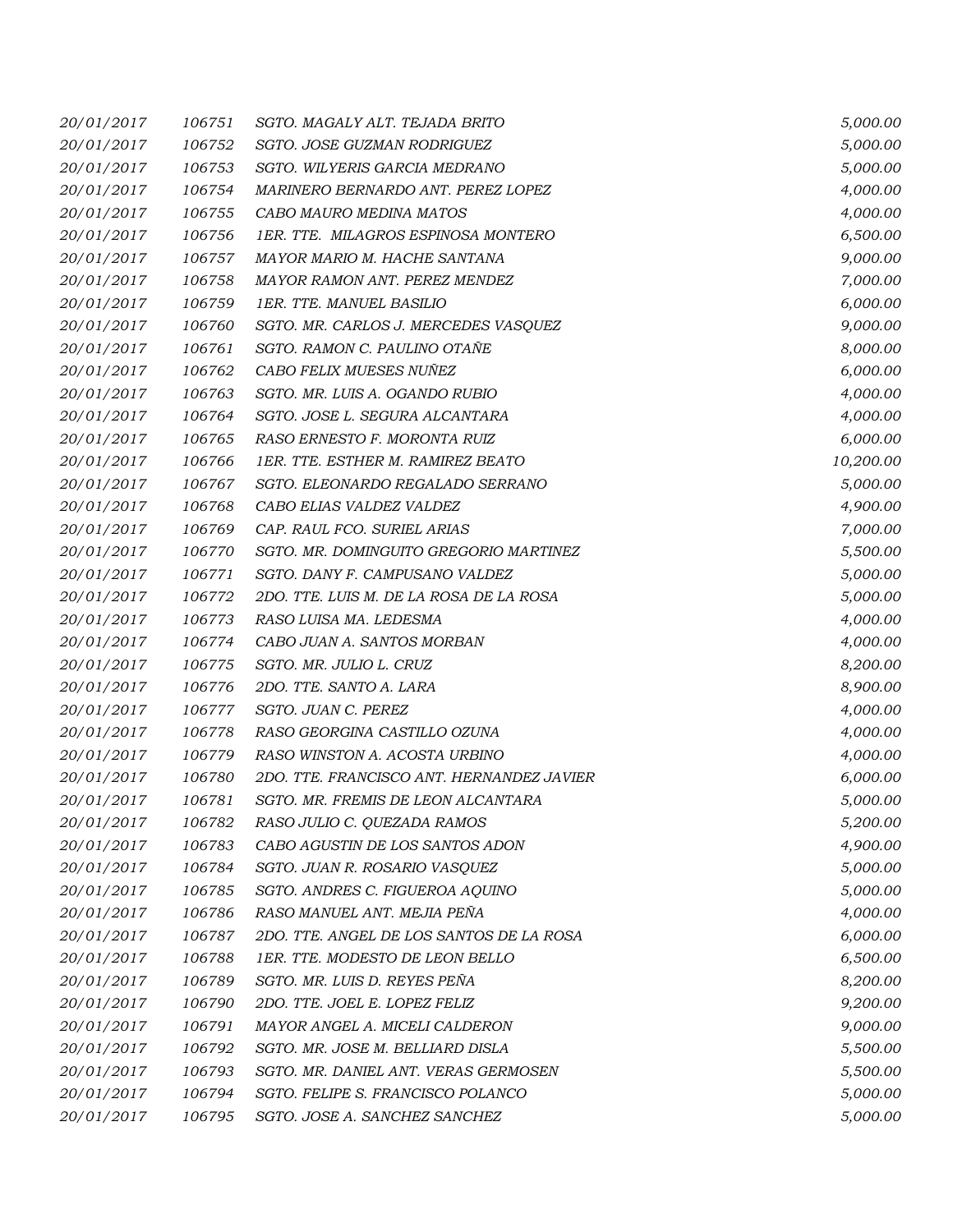| 20/01/2017 | 106796 | SGTO. ALFREDO A. PANIAGUA SANTANA        | 5,000.00   |
|------------|--------|------------------------------------------|------------|
| 20/01/2017 | 106797 | CABO JUAN A. NOVAS HERASME               | 4,000.00   |
| 20/01/2017 | 106798 | RASO YEFRICA MA. HIDALGO MARTINEZ        | 4,000.00   |
| 20/01/2017 | 106799 | CABO MODESTO V. VALENZUELA LUGO          | 4,900.00   |
| 23/01/2017 | 106800 | CONSEJO DEL PODER JUDICIAL               | 10,870.00  |
| 23/01/2017 | 106801 | <b>INSTITUTO DE AUXILIOS Y VIVIENDAS</b> | 250.00     |
| 23/01/2017 | 106802 | FONDO DE PENSIONES Y JUBILACIONES        | 92,385.85  |
| 23/01/2017 | 106803 | CONSEJO DEL PODER JUDICIAL               | 94,132.33  |
| 23/01/2017 | 106804 | COOPNASEJU                               | 83,119.00  |
| 23/01/2017 | 106805 | CARLOS ML. MENDEZ L.                     | 150.00     |
| 23/01/2017 | 106806 | CONSEJO DEL PODER JUDICIAL               | 875.00     |
| 23/01/2017 | 106807 | CONSEJO DEL PODER JUDICIAL               | 1,054.44   |
| 23/01/2017 | 106808 | COOPNASEJU                               | 143,458.04 |
| 23/01/2017 | 106809 | CONSEJO DEL PODER JUDICIAL               | 2,625.00   |
| 25/01/2017 | 106810 | SAN E. SANCHEZ                           | 385.10     |
| 25/01/2017 | 106811 | ALAN R. ENCARNACION RAMON                | 385.10     |
| 25/01/2017 | 106812 | SANDY ML. ALMARANTE BAEZ                 | 1,925.52   |
| 25/01/2017 | 106813 | <b>GLERWINS VICIOSO</b>                  | 385.10     |
| 25/01/2017 | 106814 | SINDY M. MARTINEZ DE LEON                | 9,011.41   |
| 25/01/2017 | 106815 | ALAIDA LABORDA DE OLEO                   | 9,011.41   |
| 25/01/2017 | 106816 | DAYANA R. DURAN PERALTA                  | 6,777.17   |
| 25/01/2017 | 106817 | MERY C. MATTA HILARIO                    | 33,650.87  |
| 25/01/2017 | 106818 | BADIA A. WEHBE GUZMAN                    | 44,867.82  |
| 25/01/2017 | 106819 | LIDIA A. PUIG FRANCISCO                  | 49,354.58  |
| 25/01/2017 | 106820 | BERTA G. DE LOS M. GOMEZ GIL             | 2,243.39   |
| 25/01/2017 | 106821 | STARLYN R. ESPINAL ALMONTE               | 7,702.06   |
| 25/01/2017 | 106822 | CINDY P. CEPEDA RODRIGUEZ                | 12,916.49  |
| 25/01/2017 | 106823 | LUIS R. DE LA CRUZ PAULINO               | 8,802.35   |
| 25/01/2017 | 106824 | ANA D. ALMONTE MARTINEZ                  | 8,802.35   |
| 25/01/2017 | 106825 | JOHANNA M. LOPEZ LANTIGUA                | 8,802.35   |
| 25/01/2017 | 106826 | YENY A. ESPINAL ESPINAL                  | 8,802.35   |
| 25/01/2017 | 106827 | YENIFER P. MARTINEZ HERNANDEZ            | 8,802.35   |
| 25/01/2017 | 106828 | ROHAINA RAMOS PEÑA                       | 8,252.20   |
| 25/01/2017 | 106829 | JOEL ANT. ARIAS CRUZ                     | 7,702.06   |
| 25/01/2017 | 106830 | JUAN A. POLANCO MARTINEZ                 | 7,702.06   |
| 25/01/2017 | 106831 | JUNIOR A. NICASIO GARCIA                 | 7,702.06   |
| 25/01/2017 | 106832 | DAVID MEJIA DE LA CRUZ                   | 7,702.06   |
| 25/01/2017 | 106833 | YESSICA I. FERMIN TORRES                 | 8,802.35   |
| 25/01/2017 | 106834 | DARLIN P. CORNIEL TEJADA                 | 8,802.35   |
| 25/01/2017 | 106835 | JEANNETTE J. JIMENEZ DURAN               | 25,997.90  |
| 25/01/2017 | 106836 | NELSON B. DE LA ROSA PAULINO             | 98,932.78  |
| 25/01/2017 | 106837 | VIDAL A. TORIBIO CRUZ                    | 29,164.07  |
| 25/01/2017 | 106838 | CANDIDA OLIVO                            | 76,275.26  |
| 25/01/2017 | 106839 | LUIS N. GOMEZ GIL                        | 78,518.68  |
| 25/01/2017 | 106840 | ELIZABETH MARTE LIRIO                    | 106,920.00 |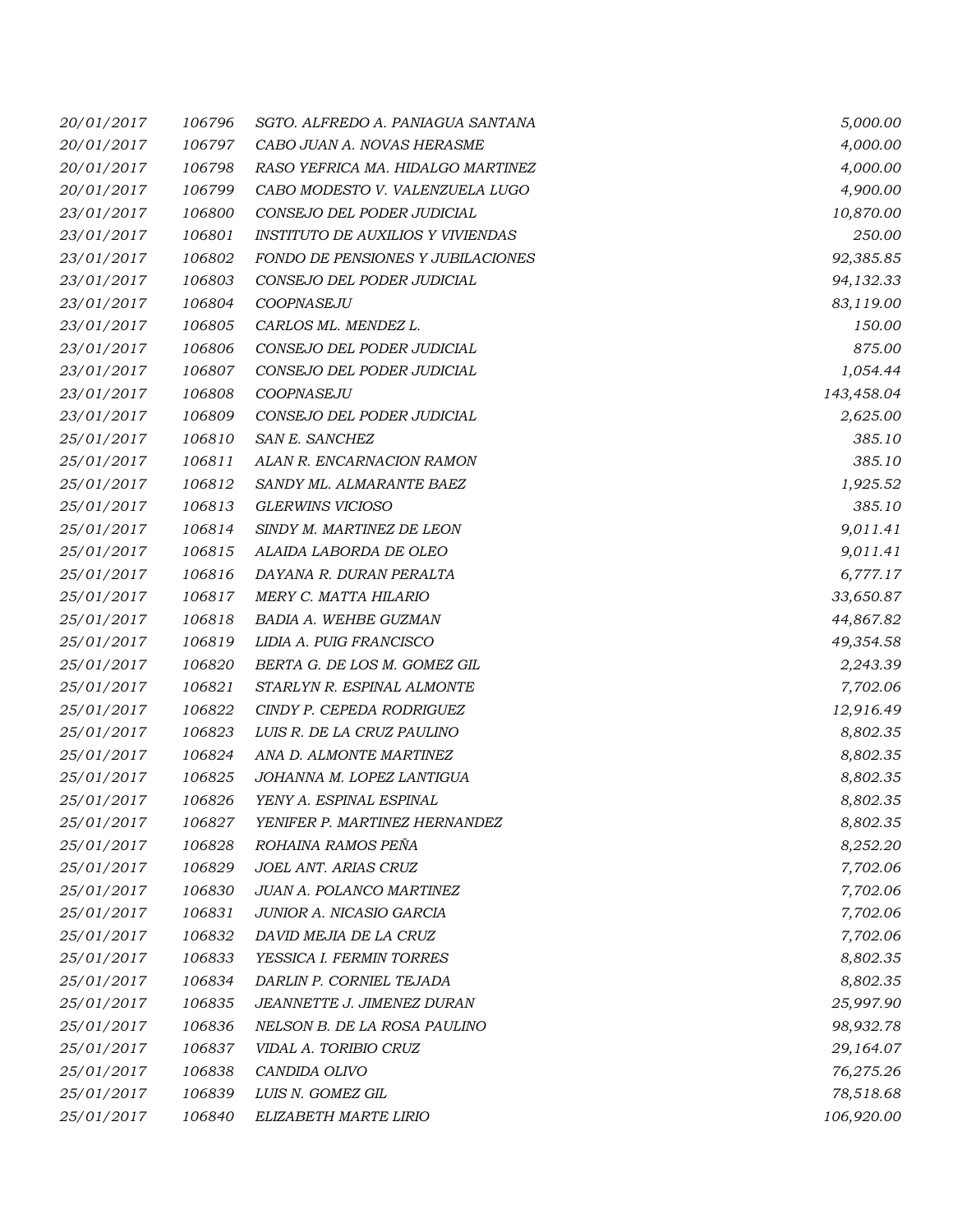| 25/01/2017 | 106841 | ELLIN J. CORDERO TEJADA           | 47,111.19  |
|------------|--------|-----------------------------------|------------|
| 25/01/2017 | 106842 | ANGELA MA. GOMEZ PEÑA             | 17,820.00  |
| 25/01/2017 | 106843 | FRANCIA Y. CLASE CLASE            | 44,867.82  |
| 25/01/2017 | 106844 | PATRICIA M. ORTEGA RAMIREZ        | 6,601.76   |
| 25/01/2017 | 106845 | SUSAN A. FERNANDEZ ACEVEDO        | 2,475.66   |
| 25/01/2017 | 106846 | ANA A. QUEZADA CONIL              | 8,802.35   |
| 25/01/2017 | 106847 | <b>BIANDRA PEREZ RODRIGUEZ</b>    | 8,802.35   |
| 25/01/2017 | 106848 | LORENZO A. VARGAS CRUZ            | 20,126.95  |
| 25/01/2017 | 106849 | CESAR E. CABRAL ORTIZ             | 6,730.17   |
| 25/01/2017 | 106850 | MILTON C. MONTES POLANCO          | 15,703.73  |
| 25/01/2017 | 106851 | GRISELDA R. SALAZAR TAVERAS       | 8,910.00   |
| 25/01/2017 | 106852 | JOSEFINA COMPRES SANTANA          | 7,589.39   |
| 25/01/2017 | 106853 | JOSE LA P. LANTIGUA BALBUENA      | 2,243.39   |
| 25/01/2017 | 106854 | ARIANNY ORTEGA CRISOSTOMO         | 9,902.65   |
| 25/01/2017 | 106855 | NINOSKA A. FRIAS DURAN            | 9,902.65   |
| 25/01/2017 | 106856 | LUIS A. TORIBIO AMARANTE          | 9,902.65   |
| 25/01/2017 | 106857 | LLASMIL GOMEZ LOPEZ               | 9,902.65   |
| 25/01/2017 | 106858 | CAROLYN D. BONILLA ESPINO         | 9,902.65   |
| 25/01/2017 | 106859 | ADALGISA M. TEJADA DE AZA         | 71,280.00  |
| 25/01/2017 | 106860 | PABLO ALB. MERCEDES SUAREZ        | 6,730.17   |
| 25/01/2017 | 106861 | CARMEN M. ALONZO MARTE            | 106,920.00 |
| 25/01/2017 | 106862 | MAYRA J. DE LA CRUZ LORA          | 42,768.00  |
| 25/01/2017 | 106863 | FRANCISCO ALB. ANTIGUA PORTUHONDO | 167,889.36 |
| 25/01/2017 | 106864 | EDIS Y. RODRIGUEZ MUÑOZ           | 33,650.85  |
| 25/01/2017 | 106865 | MANUEL GUEVARA FERRERAS           | 106,920.00 |
| 25/01/2017 | 106866 | LELIS Y. GUEVARA MEDINA           | 17,947.12  |
| 25/01/2017 | 106867 | MIGUEL VALDEZ PEREZ               | 60,571.55  |
| 25/01/2017 | 106868 | DANIELA DEL P. GUERRERO LAGARES   | 40,381.02  |
| 25/01/2017 | 106869 | LIBIS M. MEREJO PEREZ             | 26,920.68  |
| 25/01/2017 | 106870 | SARAH Y. ALCANTARA SANCHEZ        | 26,920.68  |
| 25/01/2017 | 106871 | LUIS J. MELLA OGANDO              | 38,137.63  |
| 25/01/2017 | 106872 | ALFREDO GONZALEZ SANCHEZ          | 7,589.39   |
| 25/01/2017 | 106873 | EUDOCIO FERRERAS MEDINA           | 26,920.68  |
| 25/01/2017 | 106874 | <b>WILSON J. SIERRA FERRERAS</b>  | 29,164.07  |
| 25/01/2017 | 106875 | LUISA I. MATOS SAMBOY             | 29,164.07  |
| 25/01/2017 | 106876 | CLARO TRINIDAD SANTANA            | 34,048.68  |
| 25/01/2017 | 106877 | DENNIS M. PEREZ GUZMAN            | 29,164.07  |
| 25/01/2017 | 106878 | RUTH M. GONZALEZ DE LOS SANTOS    | 31,407.46  |
| 25/01/2017 | 106879 | MIGUEL A. PEREZ MENDEZ            | 26,920.68  |
| 25/01/2017 | 106880 | EDGAR E. PIÑA MATEO               | 35,640.00  |
| 25/01/2017 | 106881 | MELANIO MATOS JIMENEZ             | 33,650.86  |
| 25/01/2017 | 106882 | JOSELYN A. MATEO SALCIE           | 83,754.00  |
| 25/01/2017 | 106883 | NELY J. ARNAUT DE LOS SANTOS      | 79,648.60  |
| 25/01/2017 | 106884 | JUANA M. CONCEPCION MORETA        | 53,841.36  |
| 25/01/2017 | 106885 | ZORAIRA MARQUEZ MERAN             | 11,216.95  |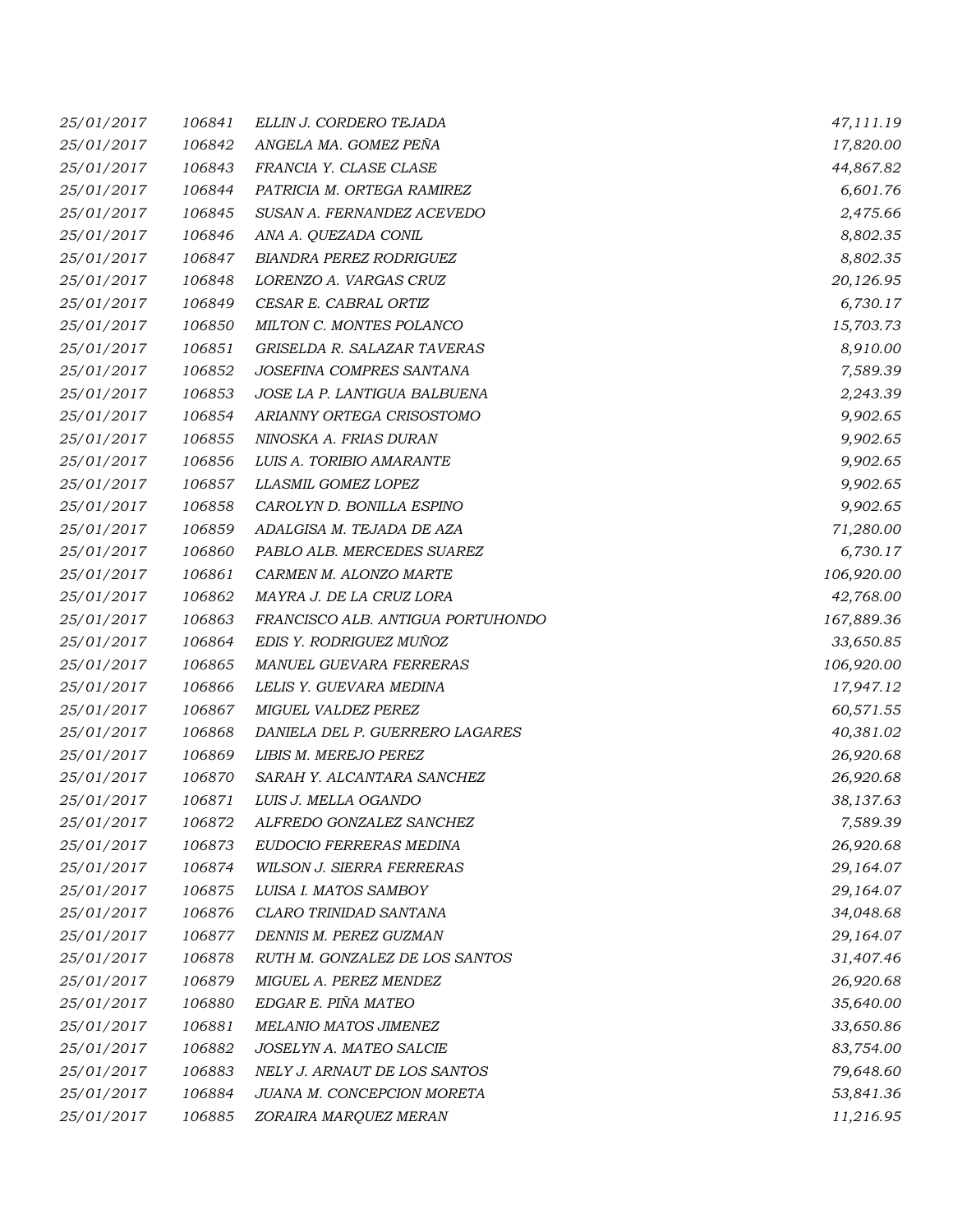| 25/01/2017 | 106886 | DIOGENES OGANDO OGANDO            | 4,486.78   |
|------------|--------|-----------------------------------|------------|
| 25/01/2017 | 106887 | JAVIERCA ANT. GOMEZ               | 4,486.78   |
| 25/01/2017 | 106888 | JACKELINE DE JS. TORIBIO FORTUNA  | 114,412.90 |
| 25/01/2017 | 106889 | JEMMY E. BARRIENTOS MOLINA        | 2,063.05   |
| 25/01/2017 | 106890 | JOSE N. ESTEVEZ RODRIGUEZ         | 4,486.78   |
| 25/01/2017 | 106891 | BENITO DE LA ROSA PEREZ           | 24,677.29  |
| 25/01/2017 | 106892 | JOHNNY F. PEREZ RODRIGUEZ         | 4,486.78   |
| 25/01/2017 | 106893 | EVELYN G. GARCIA VALDEZ           | 1,980.53   |
| 25/01/2017 | 106894 | ELAUDY CORDERO CABRERA            | 2,640.71   |
| 25/01/2017 | 106895 | JEANNERET DEL C. DIAZ PRESINAL    | 15,703.73  |
| 25/01/2017 | 106896 | <b>MIREYA SUARDI</b>              | 2,243.39   |
| 25/01/2017 | 106897 | HIPOLITO CANDELARIO CASTILLO      | 4,486.78   |
| 25/01/2017 | 106898 | MERCEDES A. SOTO MEJIA            | 2,243.39   |
| 25/01/2017 | 106899 | RAFAEL D. MEJIA MEDINA            | 4,486.78   |
| 25/01/2017 | 106900 | RAFAEL B. SOTO SEPULVEDA          | 2,243.39   |
| 25/01/2017 | 106901 | MANUELICA MEDINA BELTRE           | 6,730.17   |
| 25/01/2017 | 106902 | SONIA DE LOS A. RUIZ MATOS        | 13,460.34  |
| 25/01/2017 | 106903 | ZOILA A. RAMIREZ CASTILLO         | 4,486.78   |
| 25/01/2017 | 106904 | JOSE M. DE LA ROSA                | 4,486.78   |
| 25/01/2017 | 106905 | JOSE BDO. MERCEDES PEÑA           | 6,730.17   |
| 25/01/2017 | 106906 | MAXIMILIANO PEGUERO DE AZA        | 6,730.17   |
| 25/01/2017 | 106907 | JOSE ANT. MAYANS ARACHE           | 8,973.56   |
| 25/01/2017 | 106908 | DOMINGO ANT. GUERRERO CALDERON    | 6,730.17   |
| 25/01/2017 | 106909 | ARANIBAL MANZANO ZAPATA           | 11,216.95  |
| 25/01/2017 | 106910 | VANESA E. CHARLES CRUZ            | 8,362.23   |
| 25/01/2017 | 106911 | ESTEFANI Y. ALTAGRACIA MEJIA      | 8,362.23   |
| 25/01/2017 | 106912 | YENNY C. MOTA FRIAS               | 6,238.67   |
| 25/01/2017 | 106913 | GERTRUDIS M. ADAMES BATISTA       | 44,867.84  |
| 25/01/2017 | 106914 | OSCAR MOQUETE CUEVAS              | 4,486.78   |
| 25/01/2017 | 106915 | NELLY S. ALVINO PAULINO           | 2,243.39   |
| 25/01/2017 | 106916 | <b>JULIO F. PAREDES VENTURA</b>   | 6,931.85   |
| 25/01/2017 | 106917 | PEDRO P. GARCIA VASQUEZ           | 4,486.78   |
| 25/01/2017 | 106918 | YESENIA D. MARTINEZ PEREZ         | 10,975.43  |
| 25/01/2017 | 106919 | ROBERT H. MEDRANO NOVAS           | 33,650.87  |
| 25/01/2017 | 106920 | MARGARITA DE LOS S. REYES PAULINO | 13,460.35  |
| 25/01/2017 | 106921 | MAYELINA PIMENTEL LORENZO         | 13,863.70  |
| 25/01/2017 | 106922 | GERARD N. FELIZ PEÑA              | 13,863.70  |
| 25/01/2017 | 106923 | SARA MARTE MARTINEZ               | 11,216.95  |
| 25/01/2017 | 106924 | ROSA E. ALMONTE R. DE VENTURA     | 49,354.59  |
| 25/01/2017 | 106925 | MARIA E. ESTEVEZ MEJIA            | 37,422.00  |
| 25/01/2017 | 106926 | ABRAHAM GARCIA                    | 26,920.68  |
| 25/01/2017 | 106927 | REGINA SANCHEZ TORIBIO            | 20,190.51  |
| 25/01/2017 | 106928 | HECTOR F. MARTINEZ                | 38,137.64  |
| 25/01/2017 | 106929 | ROSA E. CORDERO ESPAILLAT         | 200.00     |
| 25/01/2017 | 106930 | CONSEJO DEL PODER JUDICIAL        | 3,181.39   |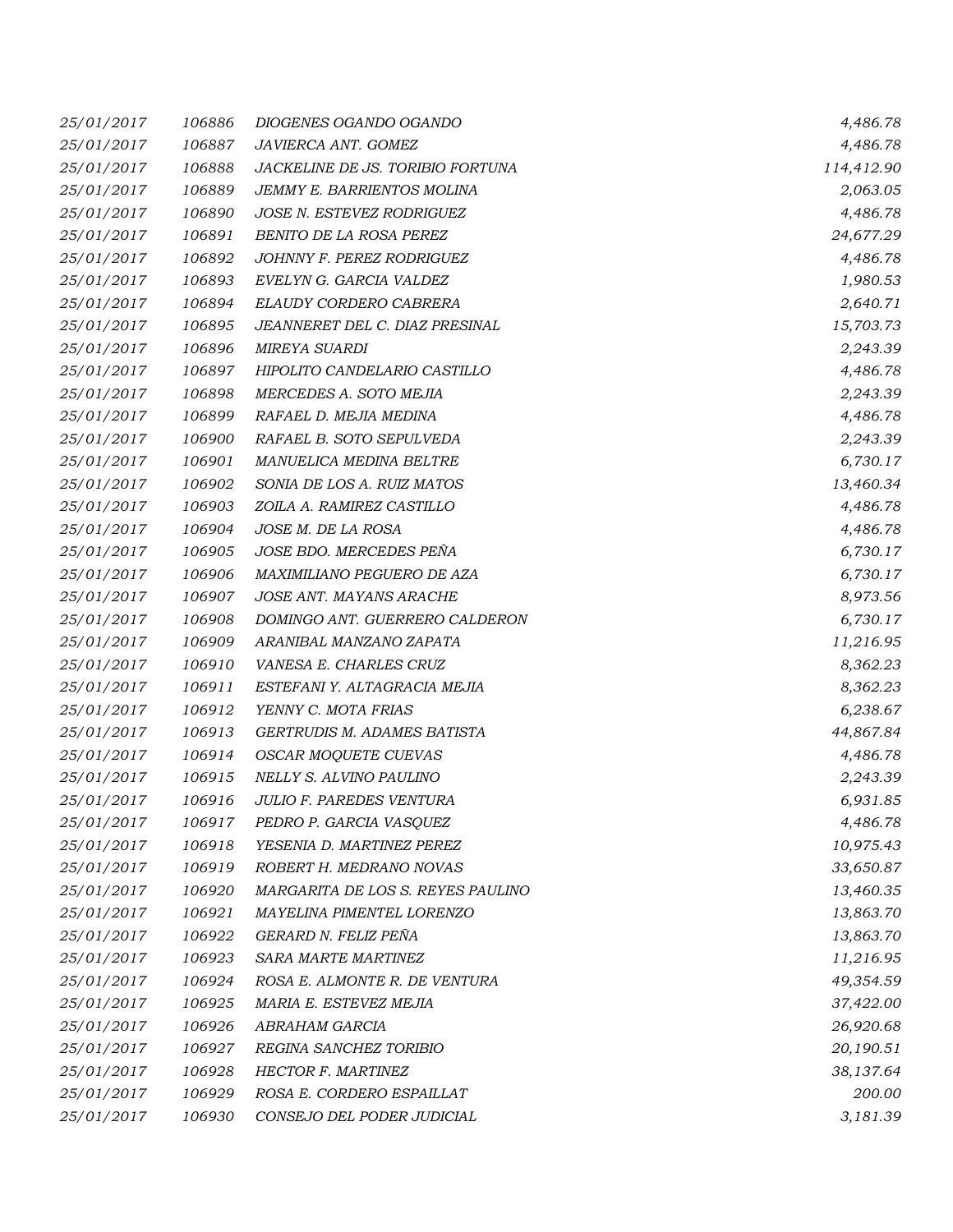| 25/01/2017 | 106931 | CONSEJO DEL PODER JUDICIAL        | 22,750.00    |
|------------|--------|-----------------------------------|--------------|
| 25/01/2017 | 106932 | CIRO Y. PEREZ FIGUEREO            | 48,874.02    |
| 25/01/2017 | 106933 | JULIO C. HERNANDEZ JAVIER         | 49,574.02    |
| 25/01/2017 | 106934 | LENIN R. SOSA VASQUEZ             | 50,974.02    |
| 25/01/2017 | 106935 | ALEXIS VASQUEZ ROSADO             | 29,899.00    |
| 25/01/2017 | 106936 | CALEB DE LOS SANTOS MONCION       | 31,649.00    |
| 25/01/2017 | 106937 | JOSE R. POZO LEONARDO             | 31,649.00    |
| 25/01/2017 | 106938 | ROBIN E. SANDOVAL FONTANA         | 50,974.02    |
| 25/01/2017 | 106939 | WASCAR D. ARIAS TEJEDA            | 29,899.00    |
| 25/01/2017 | 106940 | MANUEL DE JS. MATOS ESPINOSA      | 18,800.00    |
| 25/01/2017 | 106941 | WILBERTO JUBILEO MARTINEZ         | 19,675.00    |
| 25/01/2017 | 106942 | MELVIN C. DEL ORBE SANCHEZ        | 17,250.00    |
| 25/01/2017 | 106943 | JOSE ML. DE PADUA MORENO          | 16,375.00    |
| 25/01/2017 | 106944 | HUGO D. REYES PEREZ               | 17,250.00    |
| 25/01/2017 | 106945 | FAUSTO A. DUARTE BLANCO           | 18,125.00    |
| 25/01/2017 | 106946 | BERONICA VARGAS PEREZ             | 17,250.00    |
| 25/01/2017 | 106947 | MIQUELY BAEZ CASTILLO             | 17,250.00    |
| 25/01/2017 | 106948 | ETNOEL D. REYES                   | 17,250.00    |
| 25/01/2017 | 106949 | GEOVANNA LEBRON PENA              | 18,125.00    |
| 25/01/2017 | 106950 | <b>JARLIN ANT. FRIAS FRIAS</b>    | 18,125.00    |
| 25/01/2017 | 106951 | YONATAN I. GARCIA PENA            | 17,250.00    |
| 25/01/2017 | 106952 | ESTEBAN LORENZO SEGURA DE LA CRUZ | 29,899.00    |
| 26/01/2017 | 106953 | STARLYN R. ESPINAL ALMONTE        | 12,708.40    |
| 26/01/2017 | 106954 | YVELISSE FELIZ GARCIA             | 17,899.18    |
| 26/01/2017 | 106955 | FONDO DE PENSIONES Y JUBILACIONES | 6,809,345.33 |
| 26/01/2017 | 106956 | INSTITUTO NACIONAL DE LA VIVIENDA | 366.95       |
| 26/01/2017 | 106957 | DOMINGA REYNOSO MOLINA            | 4,500.00     |
| 26/01/2017 | 106958 | EMMACULADA N. DEL ORBE PEREZ      | 4,000.00     |
| 26/01/2017 | 106959 | YAHAIRA ALT. RAMOS QUEZADA        | 3,000.00     |
| 26/01/2017 | 106960 | YANIA MARMOL PUELLO               | 2,000.00     |
| 26/01/2017 | 106961 | JOHANNA MARTINEZ BATISTA          | 3,000.00     |
| 26/01/2017 | 106962 | JOSEFINA MERCEDES REYES ESPINAL   | 3,000.00     |
| 26/01/2017 | 106963 | INSTITUTO DE AUXILIOS Y VIVIENDA  | 1,873.69     |
| 26/01/2017 | 106964 | FUNDACION DE CREDITO EDUCATIVO    | 319,818.18   |
| 26/01/2017 | 106965 | CONSEJO DEL PODER JUDICIAL        | 362,186.67   |
| 26/01/2017 | 106966 | CONSEJO DEL PODER JUDICIAL        | 5,000.00     |
| 26/01/2017 | 106967 | CARLOS ML. MENDEZ L.              | 6,250.00     |
| 26/01/2017 | 106968 | CONSEJO DEL PODER JUDICIAL        | 1,800.00     |
| 26/01/2017 | 106969 | AURA MARIA YBELICE MERCEDES       | 2,000.00     |
| 26/01/2017 | 106970 | LISSET MARIBEL HERNANDEZ PENA     | 6,000.00     |
| 26/01/2017 | 106971 | NURYS LANDA VALDEZ SANCHEZ        | 2,500.00     |
| 26/01/2017 | 106972 | CONSEJO DEL PODER JUDICIAL        | 2,500.00     |
| 26/01/2017 | 106973 | CONSEJO DEL PODER JUDICIAL        | 3,000.00     |
| 26/01/2017 | 106974 | DULCE MARIA AQUINO GONZALEZ       | 3,600.00     |
| 26/01/2017 | 106975 | NAZARET ALMONTE SUAREZ            | 7,500.00     |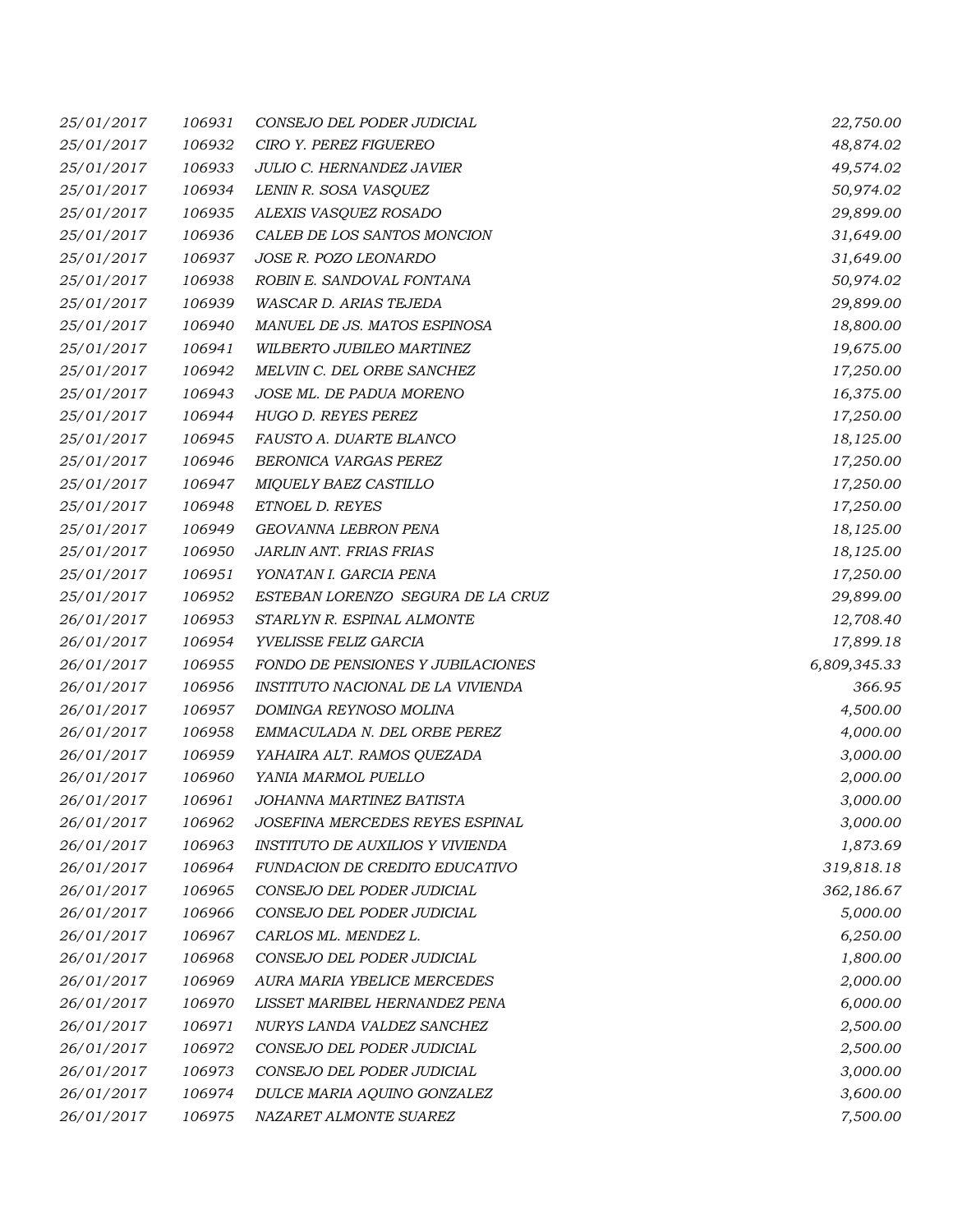| 26/01/2017 | 106976 | <b>INSTITUTO DE AUXILIOS Y VIVIENDAS</b> | 159,200.00    |
|------------|--------|------------------------------------------|---------------|
| 26/01/2017 | 106977 | <b>MAILENY RICHIEZ</b>                   | 3,500.00      |
| 26/01/2017 | 106978 | CONSEJO DEL PODER JUDICIAL               | 2,535.39      |
| 26/01/2017 | 106979 | FAVIANA L. MATOS MATOS                   | 2,000.00      |
| 26/01/2017 | 106980 | CONSEJO DEL PODER JUDICIAL               | 2,691.67      |
| 26/01/2017 | 106981 | <b>WENDY VALERIO DE PARKER</b>           | 5,800.00      |
| 26/01/2017 | 106982 | LAURIDISY SANCHEZ ORTIZ                  | 10,000.00     |
| 26/01/2017 | 106983 | NOHEMI E. FELIZ URBAEZ                   | 6,500.00      |
| 26/01/2017 | 106984 | ANGELITA ROSARIO MONTES DE OCA           | 4,000.00      |
| 26/01/2017 | 106985 | CONSEJO DEL PODER JUDICIAL               | 394,593.71    |
| 26/01/2017 | 106986 | CONSEJO DEL PODER JUDICIAL               | 703.33        |
| 26/01/2017 | 106987 | CONSEJO DEL PODER JUDICIAL               | 600,250.07    |
| 27/01/2017 | 106988 | FONDO DE PENSIONES Y JUBILACIONES        | 13,942,421.50 |
| 27/01/2017 | 106989 | COLECTOR DE IMPUESTOS INTERNOS           | 2,092,275.76  |
| 31/01/2017 | 106990 | AURELIO DE JESUS OZUNA                   | 7,992.36      |
| 31/01/2017 | 106991 | MARCOS ANT. ENCARNACION VALDEZ           | 13,082.51     |
| 31/01/2017 | 106992 | RODOLFO S. GUILLERMO MENDEZ              | 6,528.76      |
| 31/01/2017 | 106993 | ALONDRA Y. NOVA BIDO                     | 33,309.16     |
| 31/01/2017 | 106994 | FRANCIS A. MATEO PEREZ                   | 13,082.51     |
| 31/01/2017 | 106995 | ROBERT E. LOPEZ DIAZ                     | 9,025.42      |
| 31/01/2017 | 106996 | VIRGINIA MDES. CORDERO LOPEZ             | 6,955.20      |
| 31/01/2017 | 106997 | ADARGISA VERAS DIAZ                      | 9,025.42      |
| 31/01/2017 | 106998 | LISSY M. GOMEZ PEREZ                     | 11,205.60     |
| 31/01/2017 | 106999 | JORGE D. ALMANZAR GARCIA                 | 9,267.85      |
| 31/01/2017 | 107000 | NOLBERTO RODRIGUEZ ZAPATA                | 9,101.48      |
| 31/01/2017 | 107001 | JULIO J. CEPEDA DISLA                    | 20,700.00     |
| 31/01/2017 | 107002 | FREDERICK ML. RODRIGUEZ TEJADA           | 12,186.97     |
| 31/01/2017 | 107003 | CLAYDY MA. PAYAMPS BEATO                 | 8,594.46      |
| 31/01/2017 | 107004 | KARINA L. TEJADA ESTEVEZ                 | 8,055.73      |
| 31/01/2017 | 107005 | LUZ DEL A. GOMEZ LUNA                    | 7,219.80      |
| 31/01/2017 | 107006 | JEURY E. MEDINA MILIANO                  | 4,013.35      |
| 31/01/2017 | 107007 | WILLIANNY HIDALGO ROSARIO                | 10,304.00     |
| 31/01/2017 | 107008 | LOREN L. SOSA DE LEON                    | 8,594.46      |
| 31/01/2017 | 107009 | ANA C. CARVAJAL BERROA                   | 6,308.46      |
| 31/01/2017 | 107010 | JEAN C. ORTIZ DOMINGUEZ                  | 8,594.46      |
| 31/01/2017 | 107011 | LILIBETH ALT. YENTY                      | 8,637.37      |
| 31/01/2017 | 107012 | SOHANY M. DE LEON RICHARDSON             | 5,622.23      |
| 31/01/2017 | 107013 | <b>ISABEL MEJIA</b>                      | 8,216.67      |
| 31/01/2017 | 107014 | KATHERINE I. GUERRA PICHARDO             | 15,946.34     |
| 31/01/2017 | 107015 | AQUILES J. PUJOLS MANCEBO                | 8,729.13      |
| 31/01/2017 | 107016 | VIRGINIA RAMIREZ VILLANUEVA              | 9,025.42      |
| 31/01/2017 | 107017 | MARCOS DE JS. CESPEDES NOVAS             | 4,013.35      |
| 31/01/2017 | 107018 | FERNANDO A. RIVERA POLANCO               | 9,805.63      |
| 31/01/2017 | 107019 | <b>INSTITUTO DE AUXILIOS Y VIVIENDAS</b> | 600.00        |
| 31/01/2017 | 107020 | FONDO DE PENSIONES Y JUBILACIONES        | 7,411.31      |